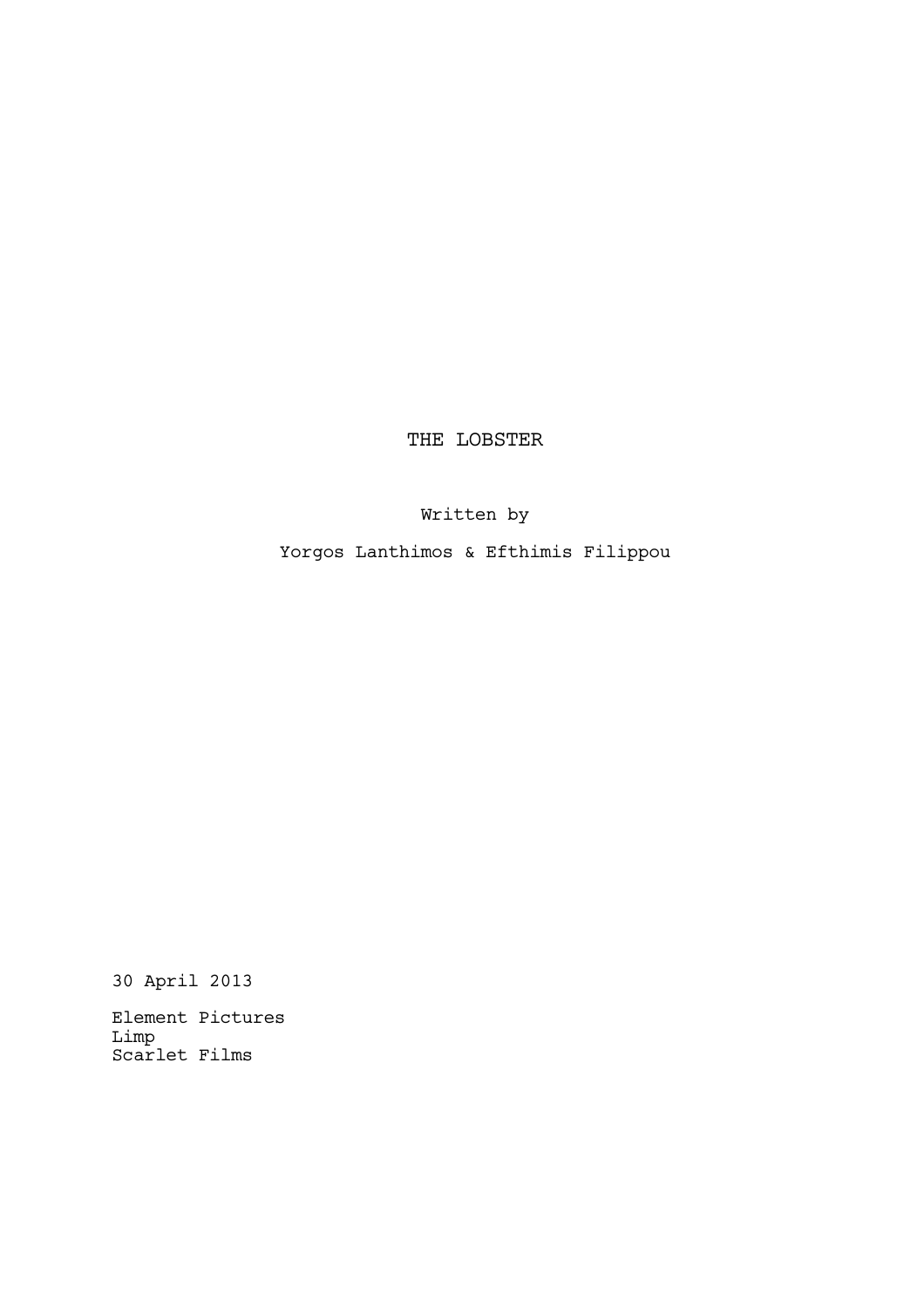# 1 **EXT. COUNTRY ROAD - DAY**

A WOMAN drives. She is on a country road, with fields on either side. She reaches a deserted spot where three donkeys stand on the right side of the road. The woman pulls over, puts on a pair of gloves, gets out of the car, checks to see if there is anyone nearby or if she is being watched, runs towards the donkeys, shoots one of them many times over, runs back to the car and drives away.

**OPENING CREDITS.**

**I. THE TOWN**

## 2 **INT. TOWN HOUSE SITTING ROOM - MORNING**

A MAN around 45 years old, DAVID, sits on a sofa. His WIFE, around 40 years old, stands and leans against a bookcase. David is shortsighted and wears glasses. His wife also wears glasses. Next to David lies a DOG, an Alsatian. David is crying. The woman is not.

> DAVID'S WIFE I'm really sorry.

> > (Pause)

DAVID Does he wear glasses or contact lenses?

DAVID'S WIFE

Glasses.

(Pause)

David doesn't look at her. He stares at the floor. He swivels a glass of grapefruit juice on the table with his hand. David's wife seems sad. She looks at her watch a couple of times. She hesitates, but finally talks.

> DAVID'S WIFE (CONT'D) You'll have to hurry up. They'll be here quite soon.

David leaves the room. As he goes up the stairs to the bedroom, his wife keeps talking to him.

> DAVID'S WIFE (CONT'D) Don't worry. I'm sure you'll find the right woman really soon. A woman of average shortsightedness, just like you.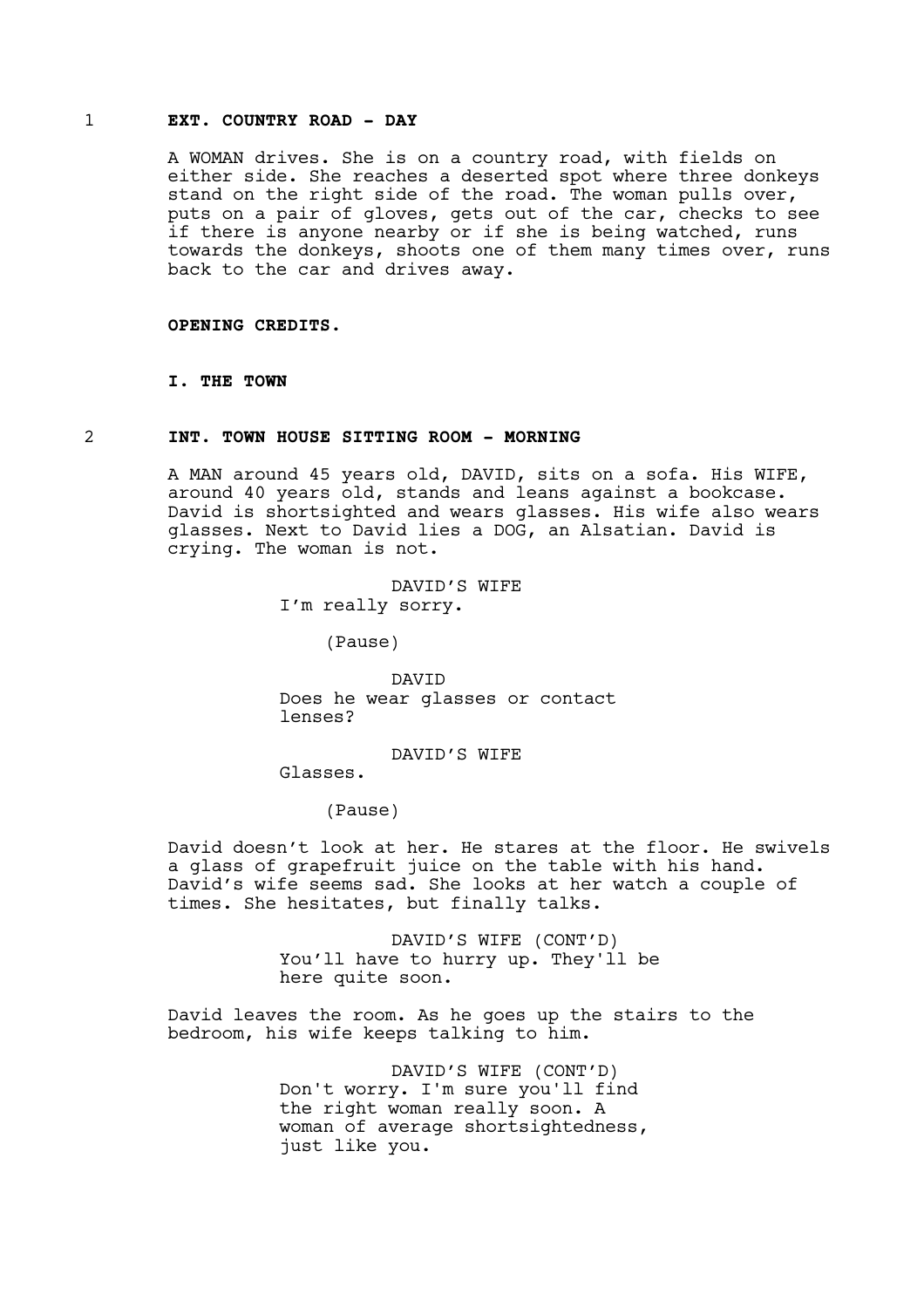# 3 **INT. TOWN HOUSE BEDROOM - MORNING**

David picks out clothes from the wardrobe and gets dressed. His movements are slow and unhurried, as if he doesn't want these final preparations to end. He stares at his slippers next to the bed. He decides not to take them with him.

# FEMALE V.O.

He decided that his brown leather shoes were the best pair to wear. He went down the stairs into the sitting room. There he saw the other man for the first and last time. He was very handsome.

# 4 **INT. TOWN HOUSE SITTING ROOM - MORNING**

David goes down the stairs that lead to the sitting room. In the sitting room sits a MAN who is not handsome. He too is shortsighted and wears glasses. He eats a tuna-mayonnaise sandwich.

#### FEMALE V.O.

He was eating a tuna-mayonnaise sandwich and wearing a pair of black lace-up shoes. She was in the kitchen. David sat in the armchair and looked at his watch. His wife entered the room and left a glass of Coca-Cola Light for the man eating the sandwich and then went to the window.

# 5 **INT. TOWN HOUSE SITTING ROOM - MORNING**

David sits in the armchair. The two men do not look at or talk to each other. The woman enters holding a glass of Coca-Cola with ice and a slice of lemon. She leaves the glass in front of the man eating the sandwich and then goes over to David. She looks at her watch and then out the window. Everyone waits in silence. They all avoid making eye contact. David grabs a coffee table book from the coffee table next to him. He flicks through the pages quickly, looking at the pictures without any real interest. He just goes through the motions. The dog sits next to him.

#### FEMALE V.O.

David picked up a book called "The Most Famous Lighthouses in the World" and pretended to read. He was thinking his wife didn't love him at all anymore. He didn't burst into tears and he didn't stop to think that the first thing most people do when they realise someone doesn't love them anymore is cry.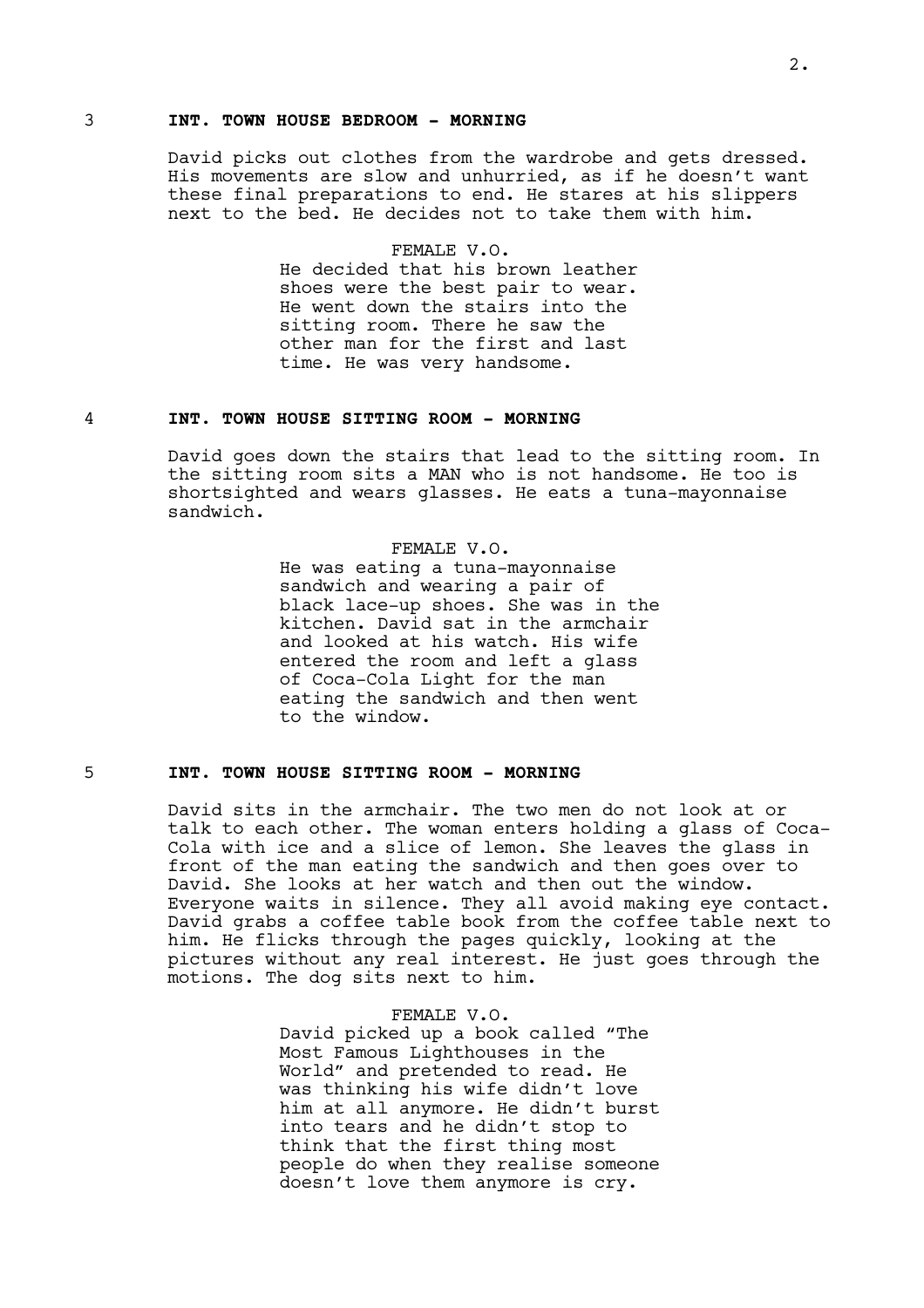The doorbell rings. The woman gets up and answers the door. Two men dressed as WAITERS enter.

> 50-YEAR-OLD WAITER Good afternoon.

DAVID'S WIFE Good afternoon.

50-YEAR-OLD WAITER Which of these two gentlemen is the one you're breaking up with?

DAVID'S WIFE Not the man eating the sandwich. The man with the brown shoes.

David gets up. His wife goes over to him. He closes the book and leaves it on the table.

> DAVID'S WIFE (CONT'D) You can take the book with you, if you like.

DAVID No, that's okay.

He buttons up his jacket and fixes his hair with his hands.

DAVID'S WIFE Are you ready? Did you pack that pain relief cream for your back?

DAVID

Yes.

DAVID'S WIFE You're healthy, you have many interests, you have good taste. Everything will be fine.

David looks at the waiters.

DAVID I'm ready.

## 6 **EXT. TOWN ROAD - MORNING**

The waiters lead David to a coach. The dog follows them and gets into the vehicle with David.

#### 7 **EXT. HOTEL COACH - MORNING**

There are another four people sitting on the coach. Two WOMEN, a BALD MAN and a BLOND MAN. They all sit in different parts of the coach. David takes a window seat.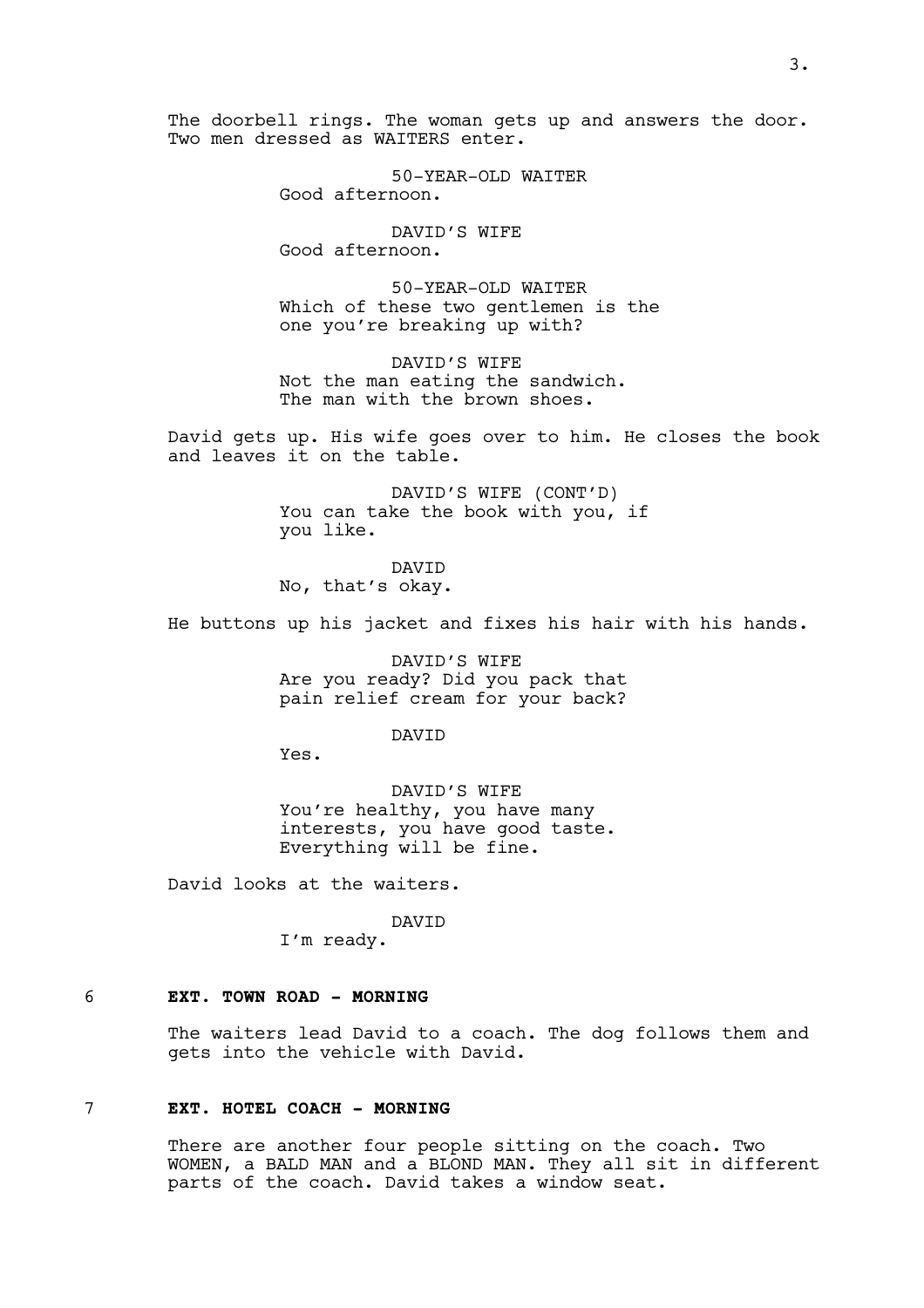The waiters sit together behind the WAITER-DRIVER. One of the two women gets up from her seat and goes over to where David sits. She looks at the dog and smiles at him but does not stroke him. She looks a little afraid of him. She strokes the dog above his hind legs, as far from the animal's mouth as possible.

#### BISCUIT WOMAN

Your dog is so beautiful. What's his name?

DAVID

Bob.

# BISCUIT WOMAN

Hello, Bob. I'm Anna. I love dogs so much. I'm sure Bob senses this and knows that we're going to get along famously. I've heard the journey takes over an hour. I've got butter biscuits and hazelnuts in my bag. I can give you some if you're hungry. I mean, we can share them. I can give the dog some hazelnuts too, or a biscuit.

One of the waiters gets up from his seat and goes over to the woman.

> 30-YEAR-OLD WAITER I'm afraid you'll have to return to your seat until we reach our destination.

BISCUIT WOMAN I see. How long will that be, roughly?

50-YEAR-OLD WAITER The journey lasts a little over an hour.

The woman goes back to her seat. She opens her bag and eats a butter biscuit. She takes a quick look around at the other people in the vehicle.

## 8 **INT. HOTEL COACH - MORNING**

David looks out the window. They have left the town and there are some woods beside the road. Suddenly a rock hits the window. David is a little shocked. He notices that the waiters do not react. David sees some people wearing ponchos running alongside the coach. They are shouting but we cannot hear what they are saying. More rocks strike the vehicle. The driver speeds up and gets away. He is completely unfazed by the incident.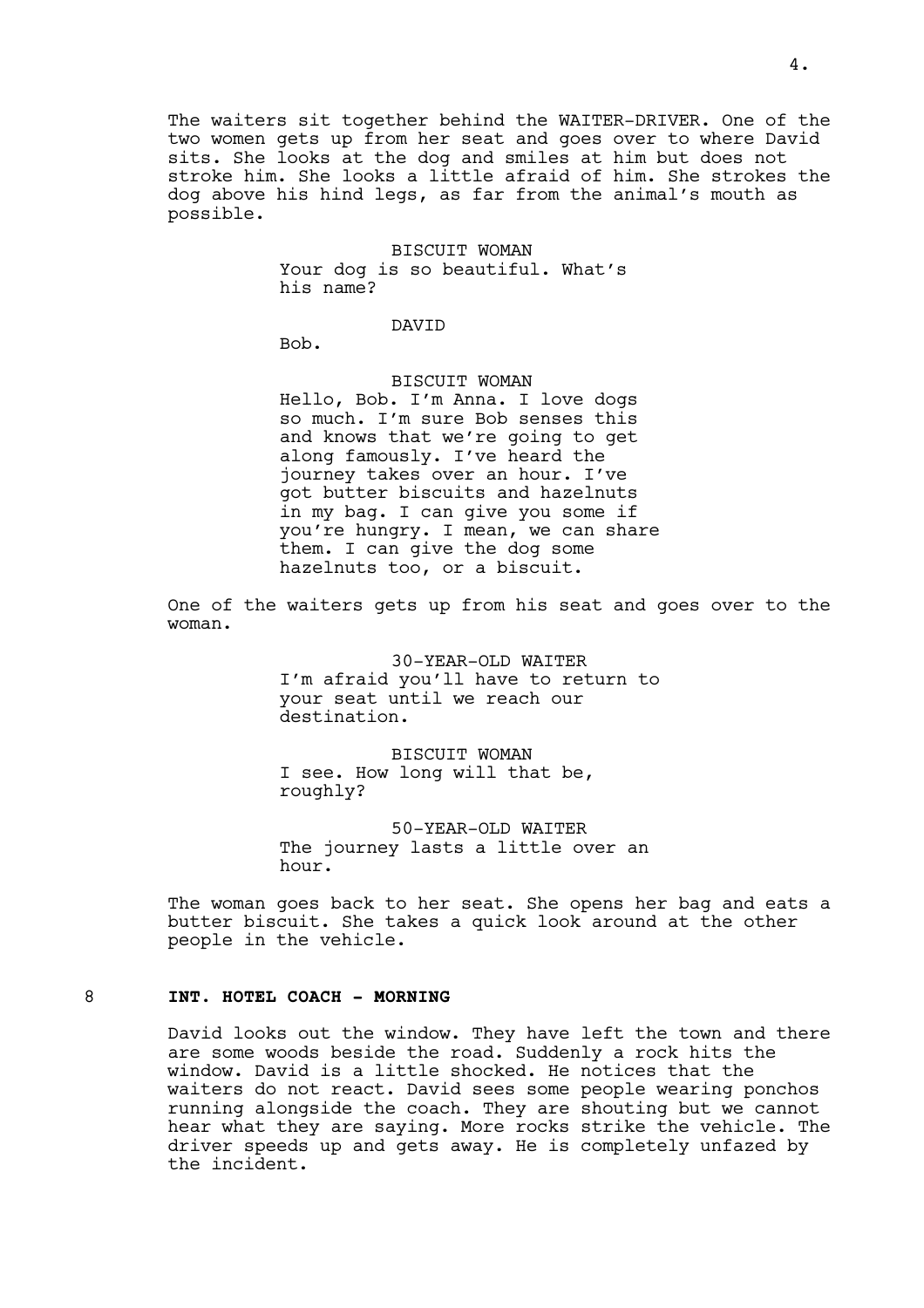# 9 **EXT. HOTEL CARPARK - MORNING**

The coach goes through the hotel gates and comes to a stop. The gates are opened by TWO WAITER-GUARDS, who wave to the driver. The waiters have automatic rifles slung across their backs. The hotel is a large building surrounded by a tall fence. It looks quite well-maintained and clean. The plants are in excellent condition and it is immediately clear that this is one of those large hotel complexes that can accommodate a large number of guests. At the entrance, the flags of various countries fly on tall poles. A number of people stand and watch from the room balconies. One of them waves. Biscuit Woman, filled with optimism, waves back. The passengers get off the coach. The two waiters lead them to the entrance in a line. Blond Man is slow and falls behind because of his limp. We will call him LIMPING MAN from now on.

#### **II. THE HOTEL NEAR THE TOWN**

## 10 **INT. HOTEL LOBBY - DAY**

The hotel lobby is empty. There is nobody around apart from the RECEPTIONIST. On the walls are various classic-looking paintings, all of which show couples in a characteristic pose: the man seated in an armchair with the woman standing by his side. There are also some paintings, again in a classic style, of animals, such as a horse, a duck or some other bird. The receptionist is a young woman with a friendly face and a calm voice. Biscuit Woman and the other woman, David, Limping Man and the Bald Man stand in front of the reception desk.

> RECEPTIONIST Welcome. Have any of you stayed in the hotel before?

#### BISCUIT WOMAN

I have.

#### RECEPTIONIST

Excellent. Then you know the rules. If you like, you can wait in the lobby. You'll find today's papers, and we can bring you tea or coffee or a soft drink.

#### BISCUIT WOMAN

I'd like to hear the rules again, if you don't mind. I mean, it's been ten years since I was last here and I've forgotten a number of things. Like the bit with the days where you hunt the people in the woods with a bow and arrow, the night of the slaughter and so on.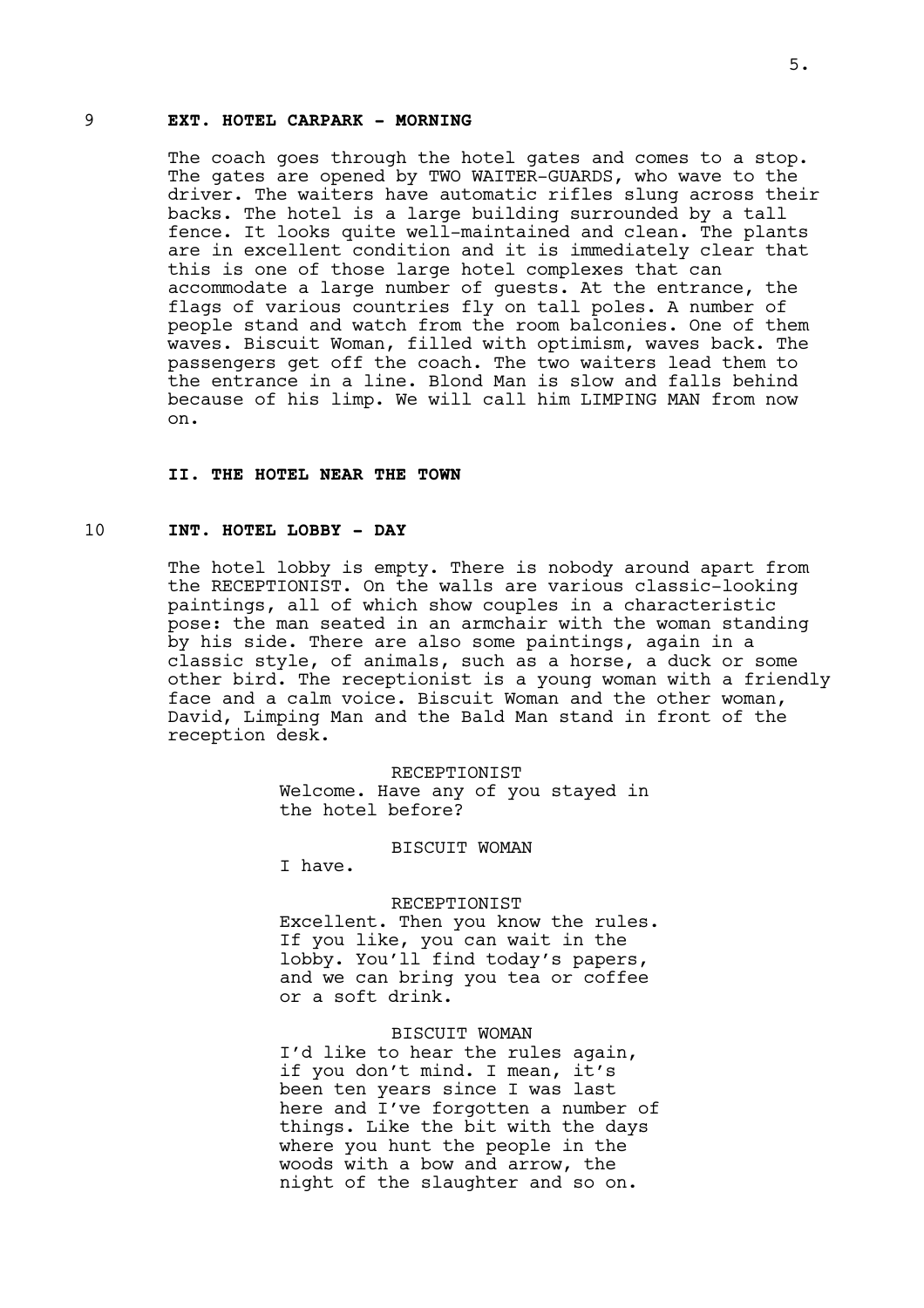#### RECEPTIONIST

Some things have changed. We use tranquilliser guns now instead of bows and arrows and the night of the slaughter has been done away with. I'll go over everything again with you. I don't mind at all.

BISCUIT WOMAN Does Toby still work here?

RECEPTIONIST Who's Toby?

BISCUIT WOMAN Toby. The outdoor bar waiter.

## RECEPTIONIST

I don't know. You'll have to ask one of the outdoor bar staff. I'd like you all to form a line. I suggest the gentlemen allow the ladies to go first, although this isn't compulsory. You can sort this out amongst yourselves.

The gentlemen allow the ladies to go first.

# 11 **INT. HOTEL LOBBY - MORNING**

David is the last to be served. He keeps hold of the Alsatian with one hand and rests his other hand on the reception desk. The dog seems anxious, and barks. David tries to calm it down but doesn't succeed. The dog barks throughout the exchange that follows.

> RECEPTIONIST Well, sir, you said you've never been on your own before, correct?

> > DAVID

No, never.

The receptionist fills in a form.

RECEPTIONIST Are you allergic to any foods?

DAVID

No.

RECEPTIONIST Your last relationship lasted how many years?

DAVID Around twelve.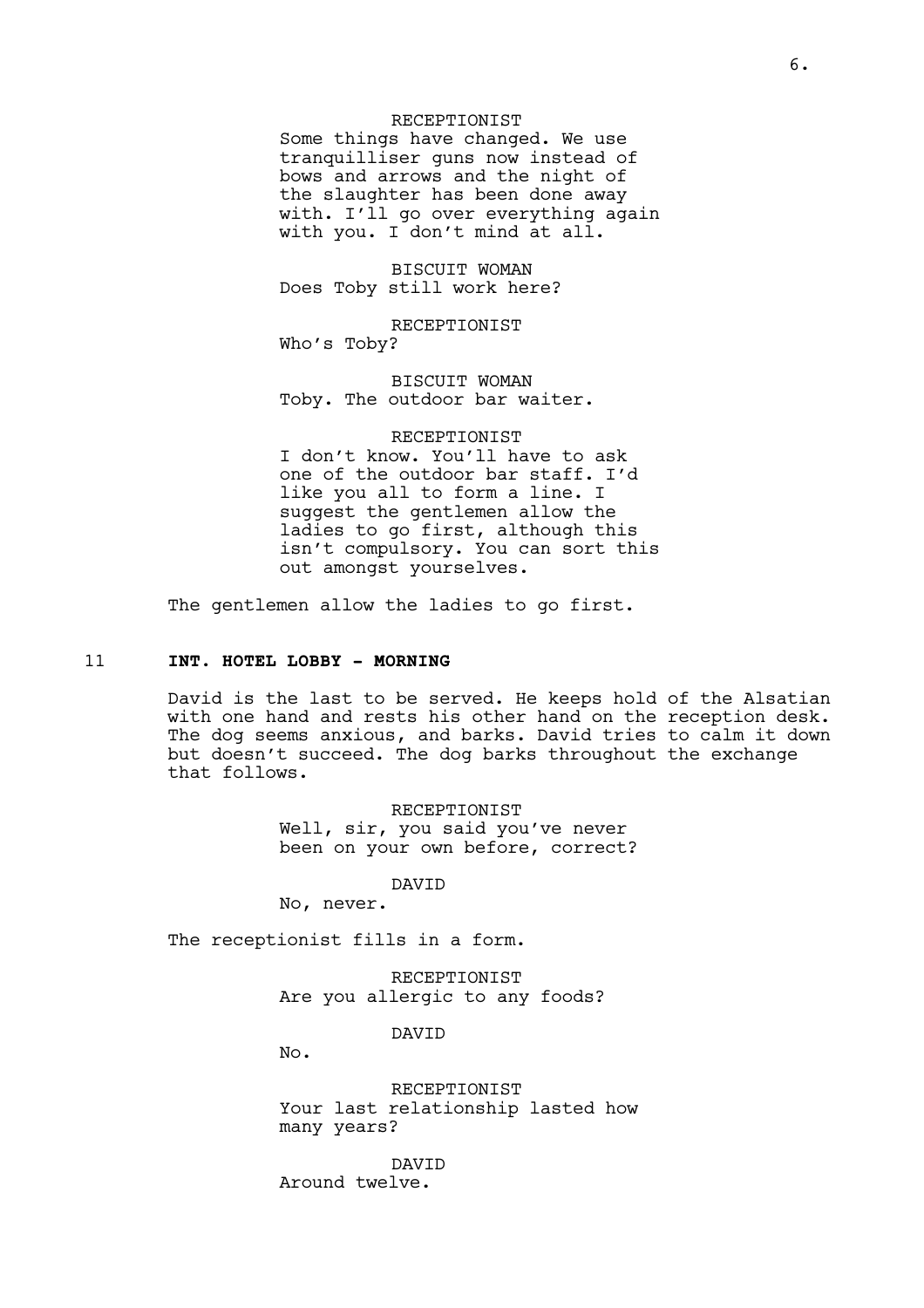# RECEPTIONIST Do you remember how long exactly?

David tries to calm and quieten the dog but fails.

DAVID Eleven years and one month.

RECEPTIONIST Any children?

DAVID

No.

RECEPTIONIST And the dog?

DAVID

My brother. He was here a couple of years ago but he didn't make it. You might remember him. Medium build, 48 years old, bald patch, blond.

RECEPTIONIST I'm afraid not, sir. Okay, now I'd like you to write your name clearly on this form.

She hands him the form to fill in.

RECEPTIONIST (CONT'D) In capital letters.

We see the golf course and squash courts, empty. On a basketball court we see a MAN and a WOMAN playing one on one.

> RECEPTIONIST (V.O.) (CONT'D) You're not allowed to use the basketball or volleyball courts, these are only for the couples. You can use the facilities for individual sports, such as squash and golf.

At the hotel bar, the BARMAN mixes a cocktail. Someone is drinking alone.

> RECEPTIONIST (V.O.) (CONT'D) You can stay in the hotel for up to 45 days. You'll be staying in a single room. If everything goes well and you make it, you'll be moved to a double room. Every Saturday there's a dance in the main hall. You're in luck, because tomorrow's Saturday. Here's a leaflet with the hotel rules. (MORE)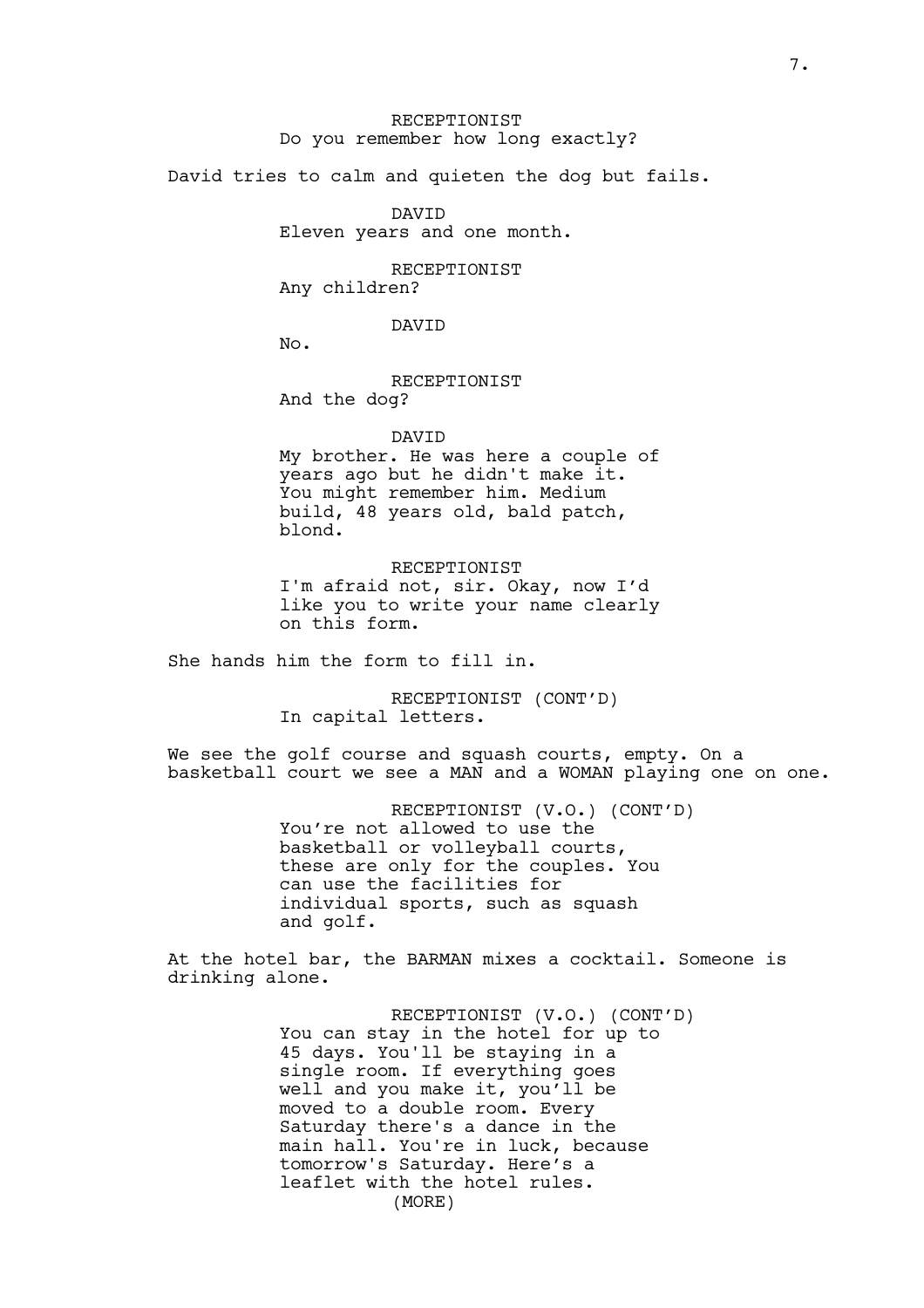I'd like you to read it carefully and if you have any questions, don't hesitate to ask me for help. RECEPTIONIST (V.O.) (CONT'D)

In the hotel kitchen, WAITERS wash the dishes. They then lay out a buffet. One of the waiters has dirtied his shirt. Another sprays his shirt with stain-removal fluid, waits for it to dry and then wipes at the stain with a cloth.

#### DAVID

Thank you.

RECEPTIONIST You're in Room 101. You should always keep the dog there. You're excused from today's programme, so you can spend the rest of the day however you like.

#### 12 **INT. HOTEL RECEPTION ROOM - DAY**

A large room, most of which is empty. In one corner of the room are four desks arranged in a row with some chairs. David gets undressed. He leaves his clothes with a WAITER and a MAID, who store them in a box. Sitting on chairs in just their underwear are the rest of the people who arrived with David on the coach.

> MAID Shoe size?

DAVID 44 and a half.

MAID 44 or 45. There are no half sizes.

DAVID

45.

They give him a pair of black shoes, a pair of brown shoes and a pair of flip flops.

> MAID Please pick a CD for the sound system in your room.

There are four CDs to choose from, their titles handwritten on their cases: BEST EVER LOVE SONGS VOL. I, BEST EVER LOVE SONGS VOL. II, BEST EVER LOVE SONGS VOL. III, and BEST EVER LOVE SONGS VOL. IV. David pauses to think.

> DAVID Volume three, please.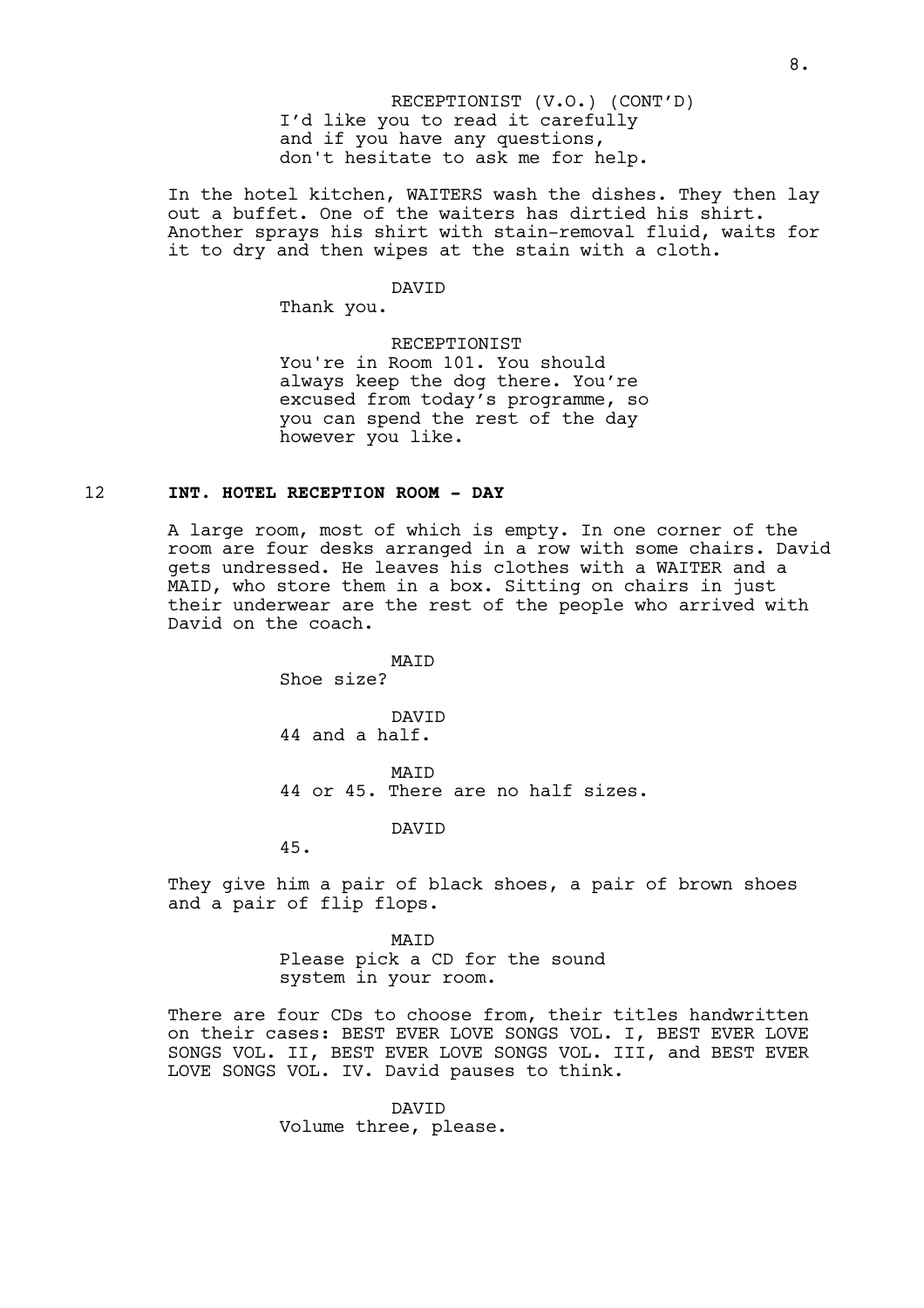#### MAID

If you need a haircut, call reception one day ahead. Smoking is not allowed. That way you'll be able to run for longer during the hunt without getting tired and your breath won't smell when you kiss. Enjoy your stay.

#### DAVID

Thank you.

BISCUIT WOMAN Excuse me, if we need a haircut we must call reception for an appointment the day before?

MAID

That's right.

BISCUIT WOMAN

Great.

## 13 **INT. ROOM 101 - MORNING**

The room is typical of a nice hotel. It has a single bed, a single chair beside a small table and a teacup upturned on its saucer on the table. The floor is carpeted.

> FEMALE V.O. His room number was 101. A tranquilliser gun was hanging on the wall above his bed. On the bedside table were 20 tranquilliser darts.

We watch David enter the room in just his underwear. He holds the dog by its leash. David looks around the room: a single bed and a wardrobe beside it. Hanging on the wall above the bed is a tranquilliser gun. There are tranquilliser darts on the bedside table. David takes the leash off the dog and looks around.

> FEMALE V.O. (CONT'D) Inside the wardrobe were four identical khaki chino trousers, four identical claret polo shirts, a belt, socks, underwear, a blazer, four sky-blue shirts, a striped tie, a black plastic watch, a pair of sunglasses, a white bathrobe and Acqua di Parma cologne for men. He thought they most probably give the women the same cologne but for women. Maybe the man with the bad leg could become his friend. (MORE)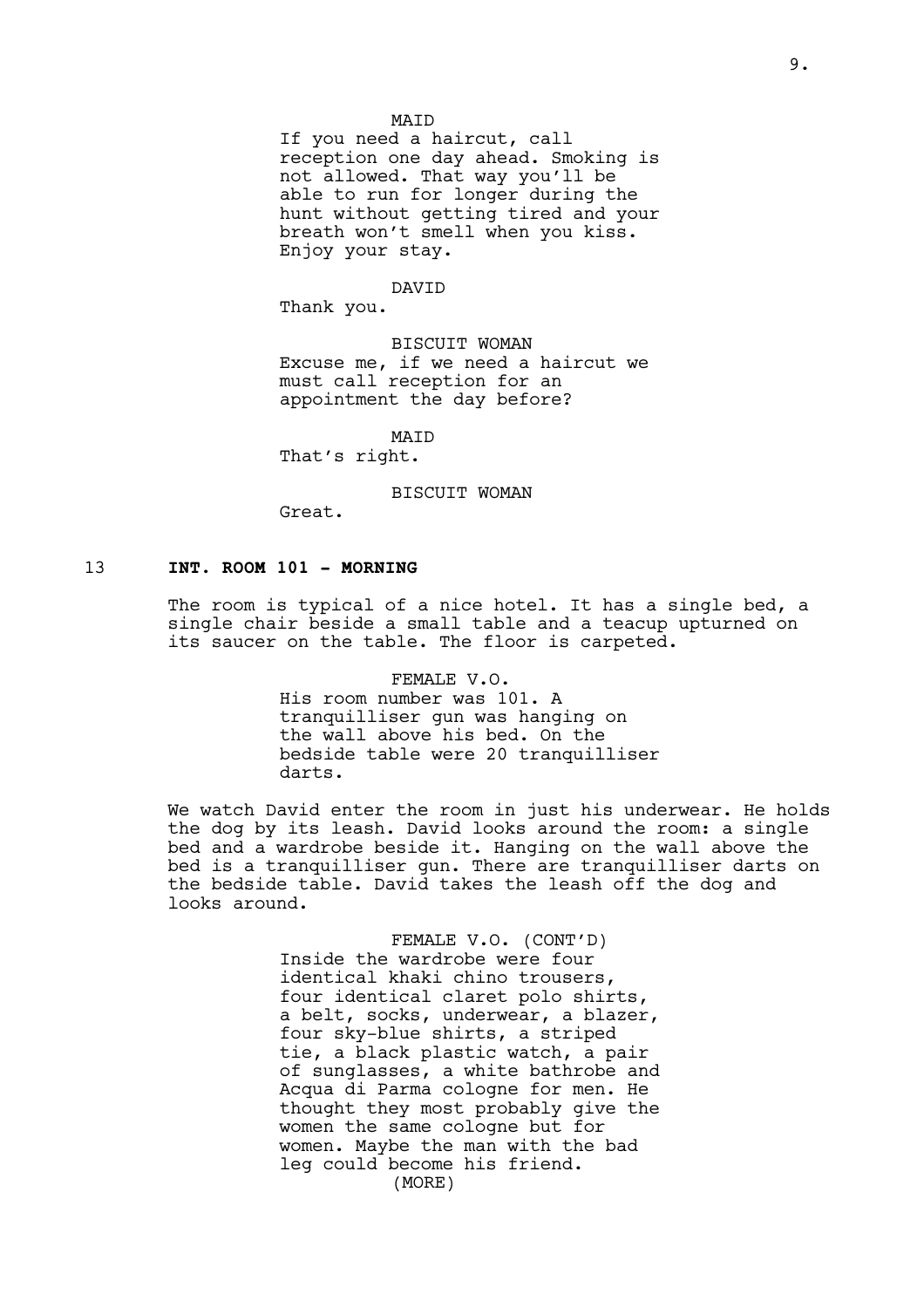But not if he was courting the same woman he was. Then they'd surely fight, he thought. He'd never reach the point where he'd kill him but they'd fight, that's for sure. FEMALE V.O. (CONT'D)

David opens the wardrobe. Inside the wardrobe are four identical khaki chino trousers, four identical polo shirts, a belt, socks, underwear, a blazer, four sky-blue shirts, a striped tie, a black plastic watch, a pair of sunglasses, a white bathrobe and Acqua di Parma cologne for men. David sits down on the edge of the bed. He reads the leaflet. The dog looks out the window.

# 14 **INT. ROOM 101 - MORNING**

David looks out the window. The coach pulls up outside the hotel entrance. Men and women, residents of the hotel, climb out of the coach carrying unconscious people. They dump the limp bodies next to a WAITER, who counts them, and the Maid takes notes in a folder. The phone rings. David answers it.

DAVID

Yes?

BISCUIT WOMAN (O.S.) Good afternoon.

DAVID Good afternoon.

BISCUIT WOMAN (O.S.) I'm calling from Room 180. I'm 45 years old but I look 40 because I follow a healthy diet and I've worked out ever since I was young. How about you?

David answers, but hasn't yet figured out who he's talking to.

> DAVID I'm 45 years old too.

BISCUIT WOMAN (O.S.) How was your day?

DAVID

Fine.

The dog barks.

BISCUIT WOMAN (O.S.) You have a dog?

DAVID

Yes.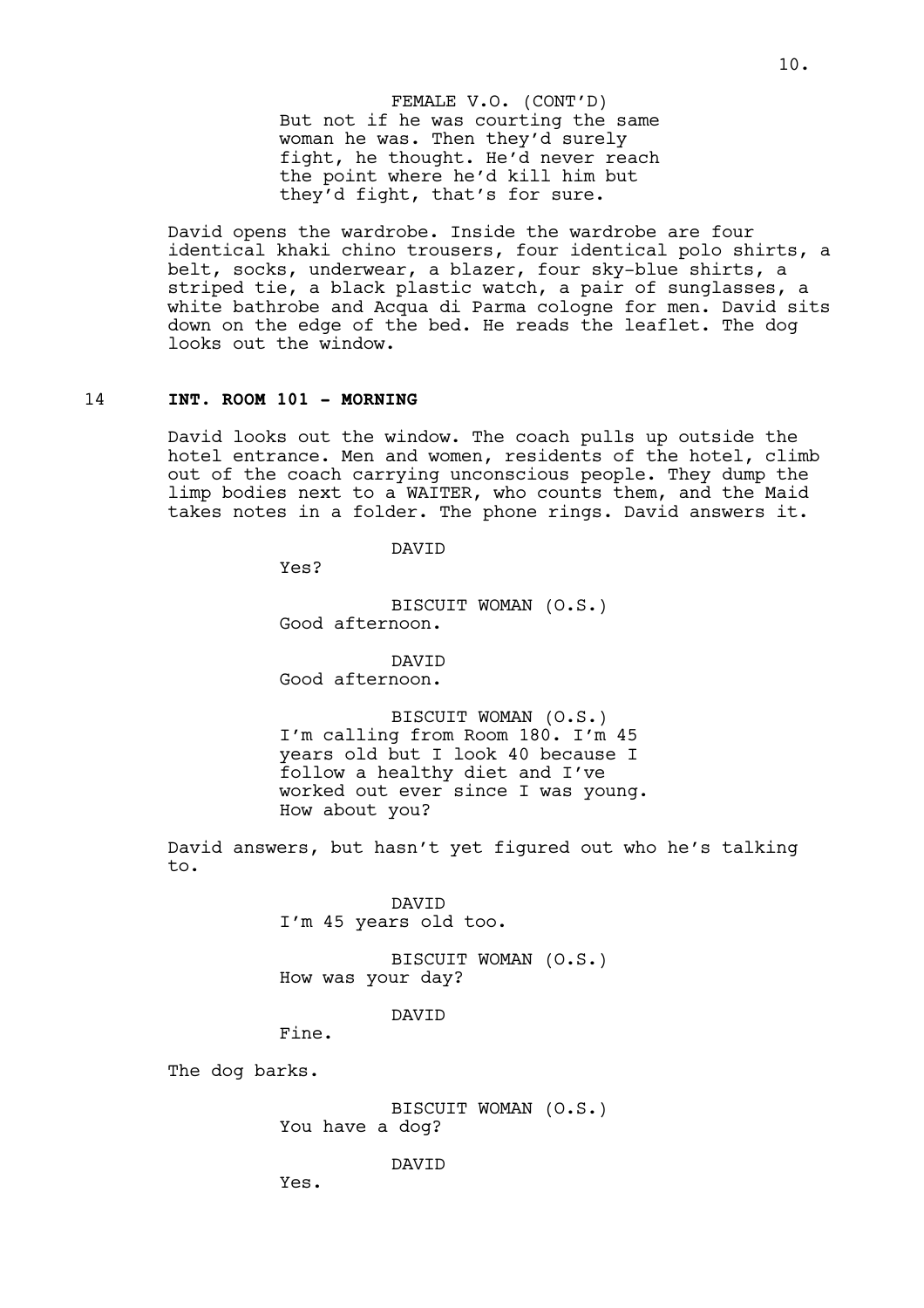BISCUIT WOMAN (O.S.) I love dogs very much and they take to me right away. I think we're going to get along famously. Do you like butter biscuits?

Now he gets it.

DAVID

Yes.

BISCUIT WOMAN (O.S.) I don't just like them, I like them a lot. Let's have tea or coffee sometime with biscuits. You sound like a very interesting person. Feel free to call me whenever you like, morning or night, until 10 o'clock. If I don't answer, try again. I take these pills for my thyroid gland, they told me they might make me drowsy. My room number is 180, so my phone number is 180. I have to go now because I'm feeling sleepy. We'll talk later. Goodbye.

DAVID

Goodbye.

He hangs up and stands there staring at the phone for a minute.

## 15 **INT. ROOM 101 - EVENING**

David sleeps in his clothes on the bed. The dog sleeps on the floor. There is a knock at the door. David wakes up, fixes his hair a little and answers the door. The HOTEL MANAGER and her HUSBAND enter. The Waiter and the Maid who were handing out shoes to the new guests follow them in. The Hotel Manager is a woman of around 55. She is dressed formally and her hair is carefully styled. Almost like a sculpture.

> HOTEL MANAGER Welcome. I am the Hotel Manager and this gentleman is my partner. You're one of the lucky ones because your room is one of our superior rooms. That means it has a view.

The Hotel Manager sits on the only chair and her partner stands beside her. They resemble the paintings on the lobby wall, only in reverse.

> HOTEL MANAGER (CONT'D) Did you read the leaflet?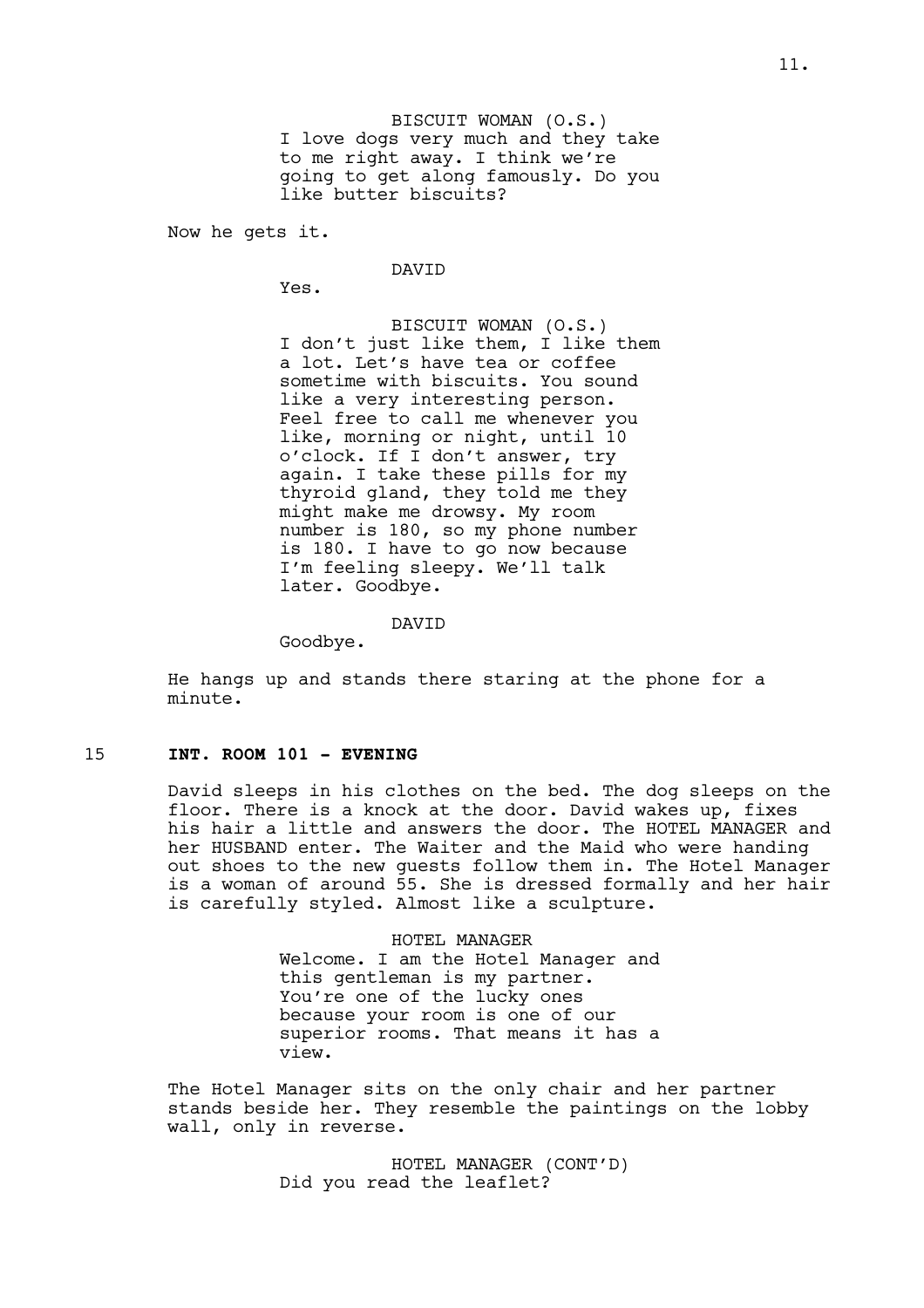I did, yes.

#### HOTEL MANAGER

Very good. The fact that you'll turn into an animal if you don't manage to fall in love with another person during your stay here is not something that should upset you, or get you down. Just think, as an animal you'll have a second chance to find a companion. But even then you must be very careful. You'll need to find a companion who is the same type of animal as you are. A wolf and a penguin could never live together, nor could a camel with a hippopotamus. That would be absurd. Think about it. But there are certain combinations in particular that are worst of all - for example a bear with a fish, or a lion with an antelope, or a fox with a chicken. I realise that this discussion is a little unpleasant for you but I have a duty to prepare you psychologically for every possible outcome. Have you decided what animal you would like to be if you end up alone?

#### DAVID

A lobster.

# HOTEL MANAGER Why a lobster?

David seems to have thought this through rather well.

#### DAVID

Because a lobster lives to be over 100 years old, has blue blood just like an aristocrat and stays fertile all its life. And I like the sea very much. I water-ski and swim quite well, ever since I was a teenager.

HOTEL MANAGER I must congratulate you. Usually the first thing people think of is a dog and that's why the world is full of dogs. Very few choose to become unusual animals, which is why they are endangered. (MORE)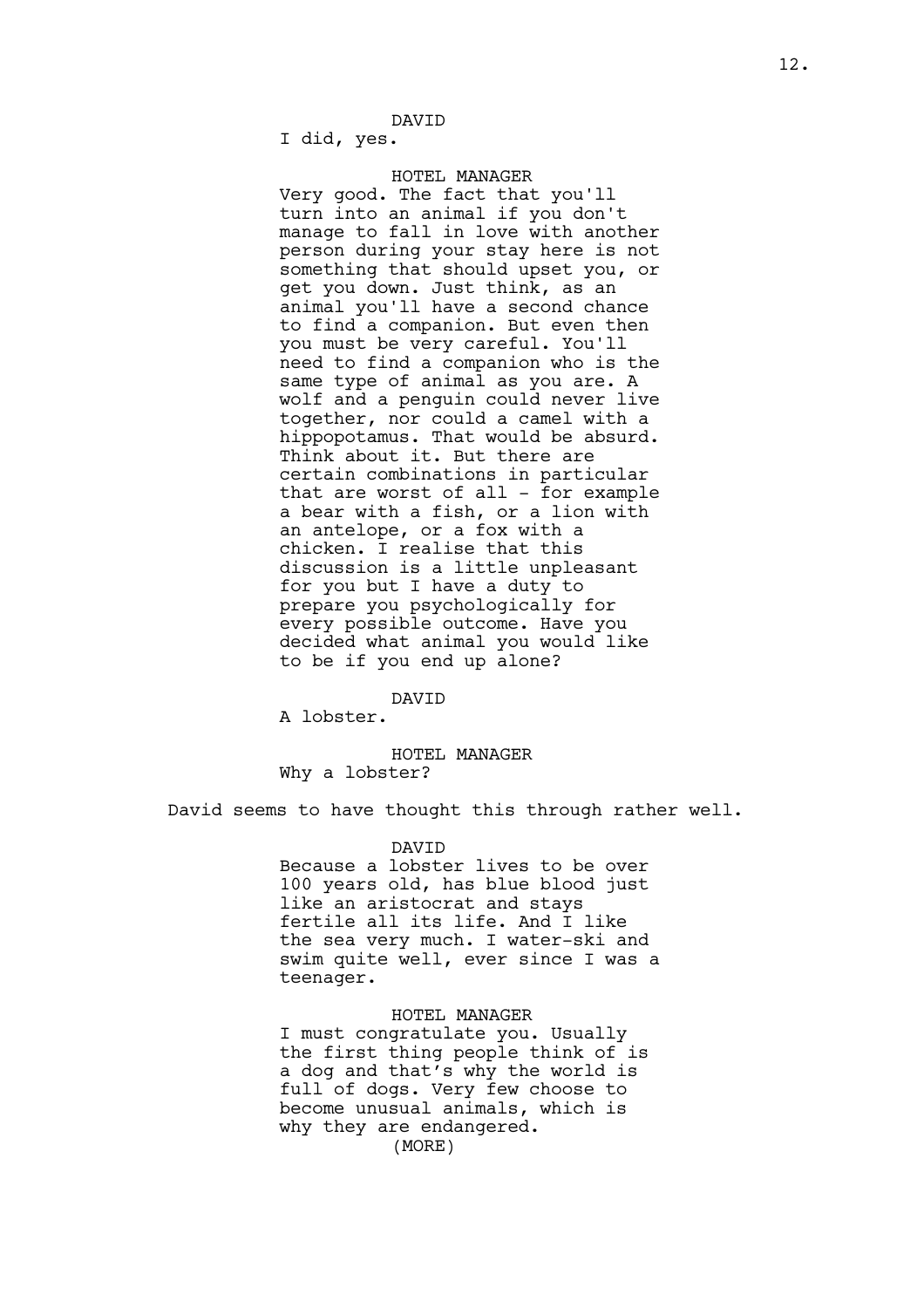Rarely does someone choose to be a tuna fish, due to the dangers it faces, or a polar bear, due to its adverse living conditions. A lobster is an excellent choice. One more thing, before we leave. HOTEL MANAGER (CONT'D)

The Hotel Manager signals to the Waiter and the Maid. They take David's arm, twist it behind his back and bring out a special leather accessory consisting of a belt and a bracelet linked together. They fasten the belt around his waist and the bracelet around his wrist, so that his hand is held tight behind his back and he cannot move his arm. The belt buckle in front is then locked with a small key, so that he cannot take it off.

> HOTEL MANAGER (CONT'D) This is so you see how easy life is when there are two of something instead of just one. We forget this from time to time. The handcuff will be removed at the same time tomorrow. But that's enough for today. I imagine it was a trying day. Good evening and enjoy your stay.

They leave and close the door behind them. David looks down at the belt and bracelet.

#### 16 **INT. ROOM 101 - NIGHT**

David has placed his toothbrush on the bathroom sink and tries to squeeze toothpaste onto it. He then tries to screw the plastic cap back onto the toothpaste tube, and fails over and over again. He finally brushes his teeth.

# 17 **INT. ROOM 101 - NIGHT**

David stands beside his bed. He tries to pull off his trousers with the belt still on in order to free his hand. He struggles. He lies down, sucks in his belly and pushes his trousers down. After much effort, he manages to free one leg.

## 18 **INT. ROOM 101 - MORNING**

David sleeps in his underwear. He has managed to take his trousers off, which are still attached to his wrist by the bracelet. He is woken up by the music of a very well-known love song, "A Groovy Kind of Love" by Phil Collins. He looks at his watch. David gets up and sits on the side of the bed. He fixes his hair with both hands, lifting up the trousers on his wrist as he does so. He puts some water in a plate for the dog.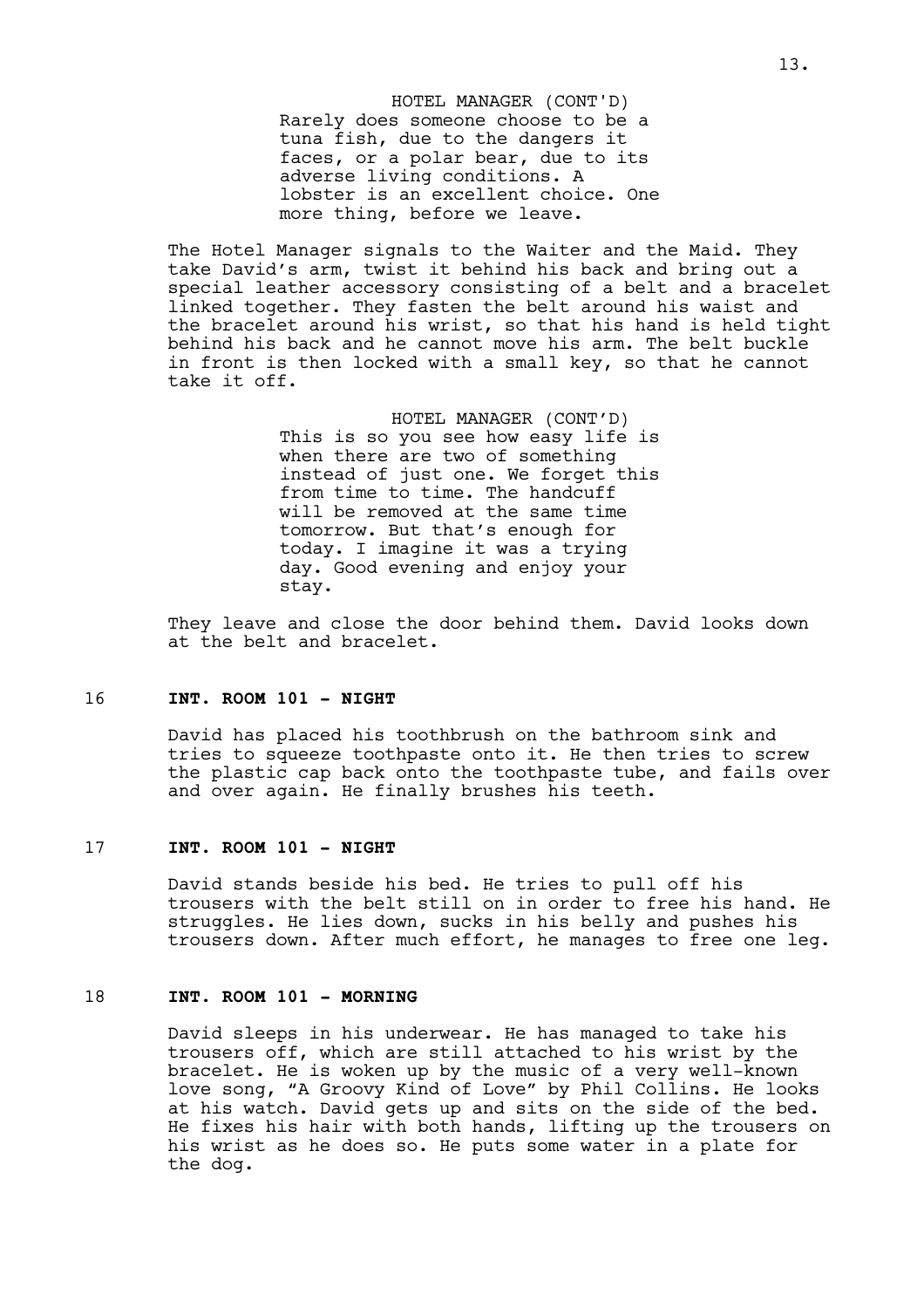# 19 **INT. BREAKFAST ROOM - MORNING**

David enters the breakfast room wearing his trousers as normal. The breakfast room is very tidy and clean. David walks quickly, trying to find an empty table to sit at. Everybody looks at him as he walks by. He looks straight ahead the whole time. All the men wear the same clothes. All the women do too. They all sit alone. There is only one chair at each table in the room. He sees Limping Man, who was with him on the coach. He too has his arm tied behind his back. All the new arrivals wear this same accessory.

> FEMALE V.O. His first day was one he would never forget so long as he lived. Beside the window opposite his table at breakfast sat a young woman with her head tilted back. Later he would learn that she often got nosebleeds. Next to her sat her best friend. Near the door, the woman who was with him on the coach offered a biscuit to a man drinking a Campari and soda for breakfast. He then looked behind him and saw a man and a woman he would meet in due course, and some others he would never meet during his stay at the hotel.

We see NOSEBLEED WOMAN, her BEST FRIEND who stares at her, Biscuit Woman (with one hand tied behind her back), CAMPARI MAN, LISPING MAN and HEARTLESS WOMAN, characters we will get to know later. Lisping Man is around 50 years old and Heartless Woman is around 35 and very beautiful. David spreads butter and marmalade on a slice of bread with one hand and eats. Limping Man and Lisping Man come up to his table.

#### LIMPING MAN

I've decided to go for a walk outside with my new friend. Let me introduce you. This is Robert, he stays in the room next to mine and has a lisp.

David puts down his cup of coffee and offers his hand to Lisping Man. They shake hands.

> DAVID Pleased to meet you. I'm staying in Room 101.

LIMPING MAN Would you like to join us?

## DAVID

Why not.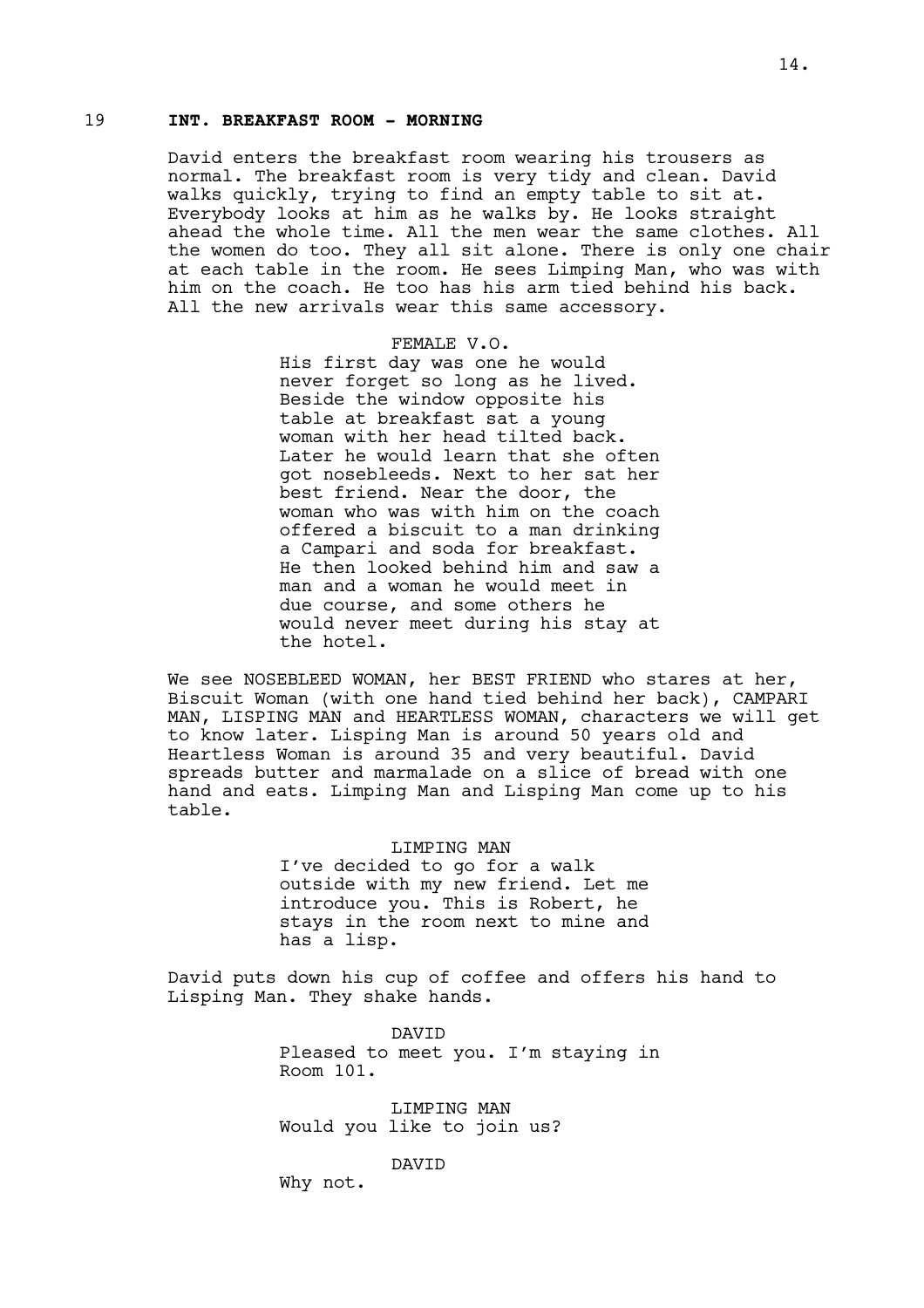# 20 **EXT. BEACH - MORNING**

Limping Man, David and Lisping Man sit on the beach. Three yachts are moored at the pier in front of them. The pier is guarded by TWO ARMED WAITERS.

> LISPING MAN She's much older than he is, you know that right?

> > DAVID

Yes.

## LIMPING MAN

Yes.

#### LISPING MAN

When Melanie was with Don, I could understand what brought them together clearly. He was more her age and their hair colour really matched as they were both strawberry blond. But now with Antonio it's really strange, it doesn't really make sense. I mean, he's much darker than she is and, as you know, much younger.

#### LIMPING MAN

Maybe there's something we don't know. I've heard he has his own business, he sells this aftershave, you know, named after himself.

DAVID

Maybe she has an aftershave or a cologne named after her too.

LISPING MAN Maybe. I don't know. What I do know is that these two are a shining example to us all. Whenever I feel down, I think of these two and tell myself that I'm going to make it, that everything's going to be alright. I keep hold of this thought and I know that my days at this place are numbered. One of these days it's going to be me on one of those three yachts.

## 21 **INT. LECTURE HALL - MIDDAY**

The new arrivals at the hotel sit on four chairs on stage. David sits last in line. There is a wireless microphone which they each take to speak. Behind the podium stands the Hotel Manager. Her husband stands beside, and a little behind her.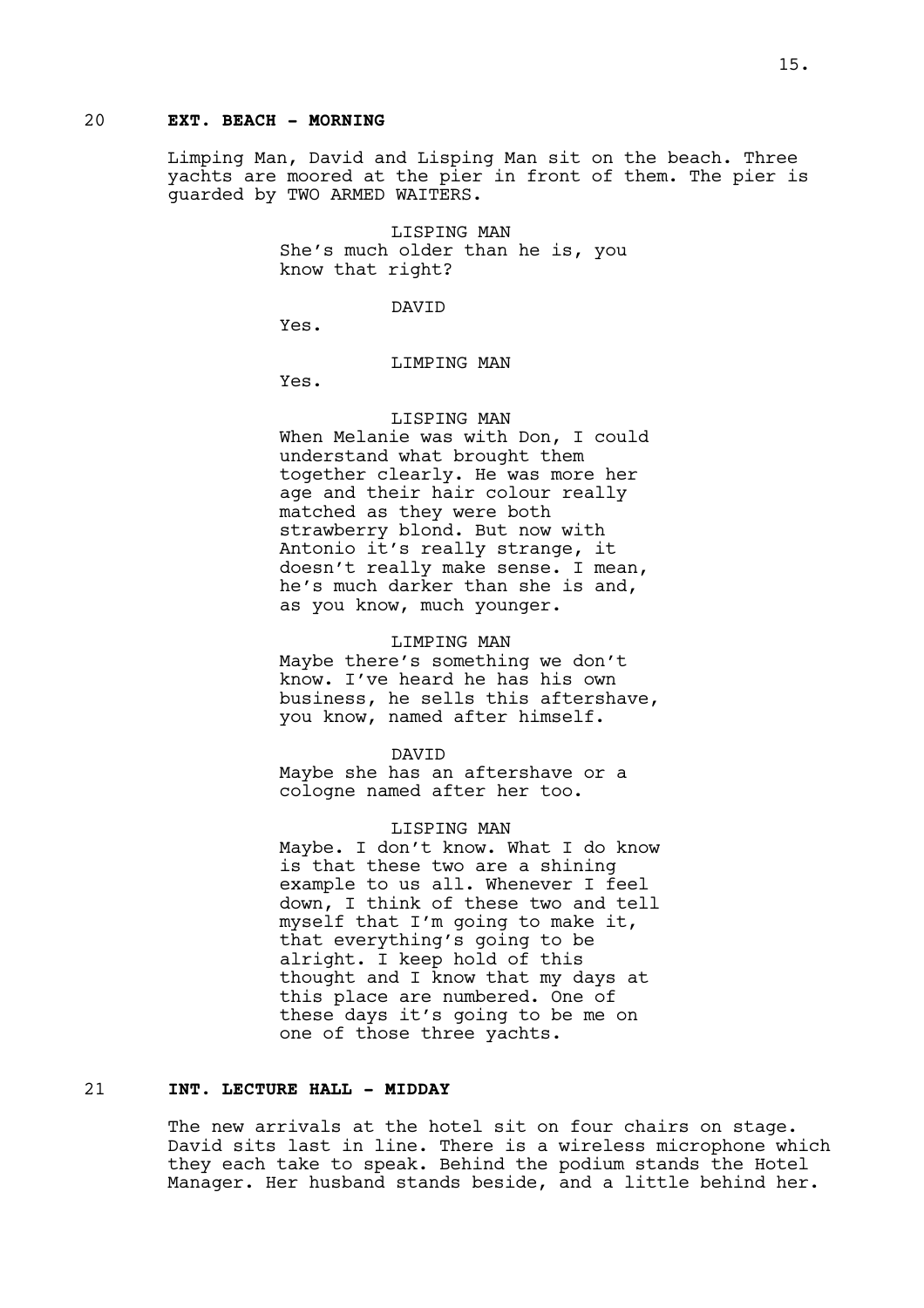All the residents attending the event are sitting very quietly. The hall is half empty. Waiters and Maids stand randomly around the room, in pairs.

> HOTEL MANAGER Room 206, Day 2.

LIMPING MAN Hello, everyone.

LIMPING MAN (V.O.) (CONT'D) My mother was left on her own when my father fell in love with a woman who was better at maths than she was. She had a postgraduate degree I think, whereas my mother was only a graduate.

# 22 **EXT. ZOO - DAY**

We see Limping Man walking normally, without a limp, in a zoo and holding a carrier bag. He passes various caged animals and reaches the wolf enclosure. He takes pieces of raw meat out of the bag and throws them into the enclosure at various places. The wolves draw close.

> LIMPING MAN (V.O.) I was sixteen at the time. My mother entered the hotel but didn't make it and was turned into a wolf. I really missed her. I found out she'd been moved to a zoo. I often went there to see her. I'd give her raw meat, I knew wolves liked raw meat but I couldn't figure out which of the wolves was my mother, so I used to give a little bit to each of them.

Limping Man climbs up the enclosure fence. The wolves come over to where the man is. Only two wolves stand motionless and watch from a corner of the enclosure.

> LIMPING MAN (V.O.) One day I decided to enter the enclosure. I really missed her and I wanted a hug. I climbed the fence and jumped in. All the wolves charged at once and attacked me. All but two, who stood motionless. My guess is that one of those two must have been my mother. The zoo guards got to me quite quickly and took me to the hospital. Thankfully I didn't lose my leg, I just have this limp, which is also my defining characteristic. (MORE)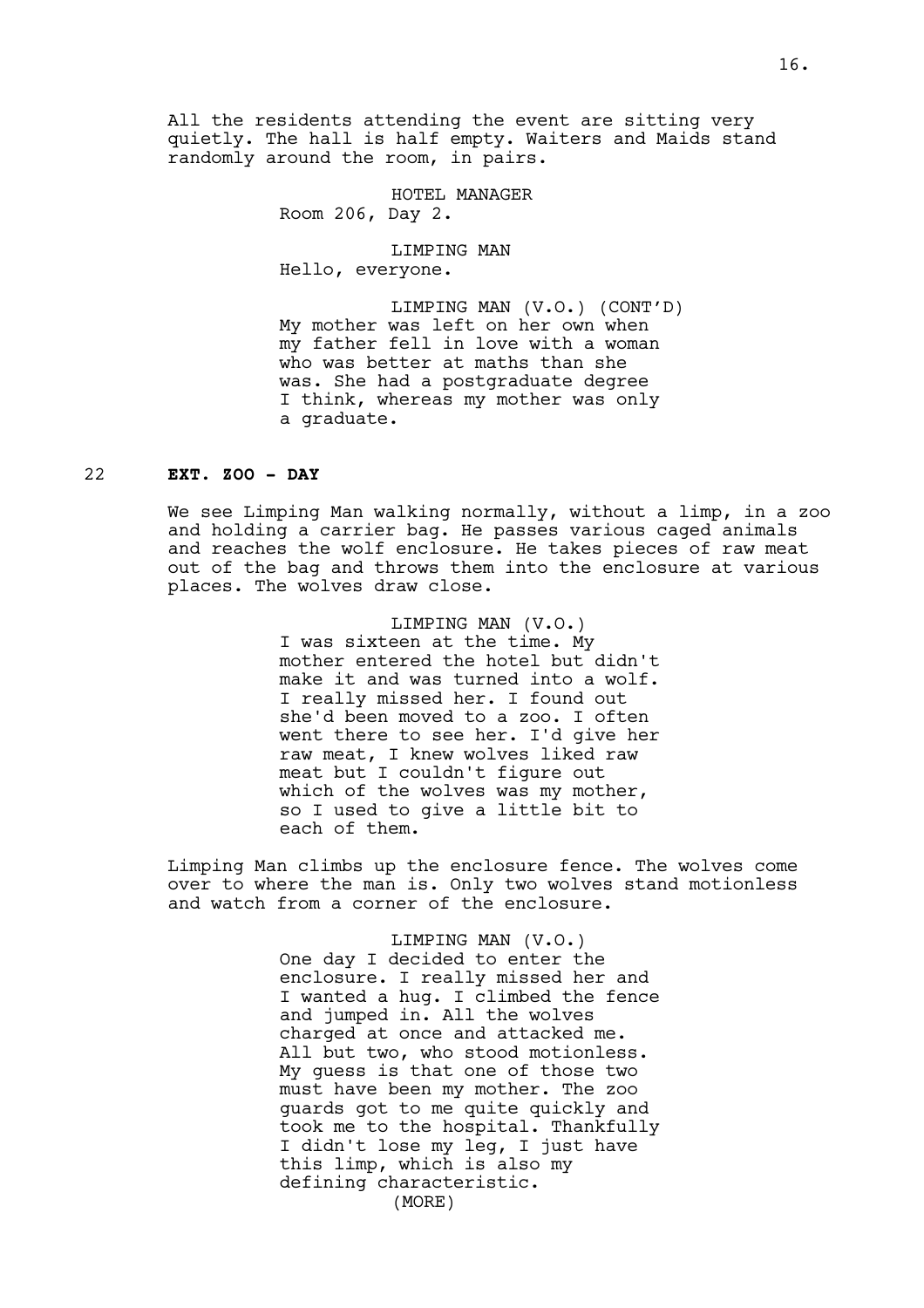My wife died six days ago. She was very beautiful and I loved her very much. She had a limp too. LIMPING MAN (V.O.) (CONT'D)

We see a zoo guard hosing down the blood in the wolf enclosure. A tiger sleeps in the next cage.

## 23 INT. LECTURE HALL - MIDDAY

The audience applauds. Some stand. The waiters also clap. The Hotel Manager waits for the applause to peter out.

> HOTEL MANAGER Reference letters. 1 - "He is very sensitive and a very good friend. I lent him money in 1989 and he paid me back before the repayment date." 2 - "John is wonderful. He loves kids and is a first-class conversationalist." Let's move on to our next guest. Room 104, Day 2.

GUEST FROM ROOM 104 Hello, everyone. This is only my second day here but already I feel like a member of a wonderful group. My defining characteristic is that I have a very beautiful face.

The quest from Room 104 does not have a very beautiful face.

# 24 **INT. BALLROOM - EVENING**

A big room, cheerfully decorated. Instrumental music plays. Some strobe lights hang from the ceiling and there are two tables laden with sandwiches and refreshments. Couples dance. Two women sit at a table: Nosebleed Woman and her Best Friend. A woman sits on her own at the next table. She is the Heartless Woman we saw at breakfast. Biscuit Woman enters and goes over to her table.

> BISCUIT WOMAN May I join you?

HEARTLESS WOMAN No, you may not. And don't you dare come near my table again.

BISCUIT WOMAN

I'm sorry.

Biscuit Woman goes to the table where Nosebleed Woman and her Best Friend sit.

> BISCUIT WOMAN (CONT'D) Can I sit with you?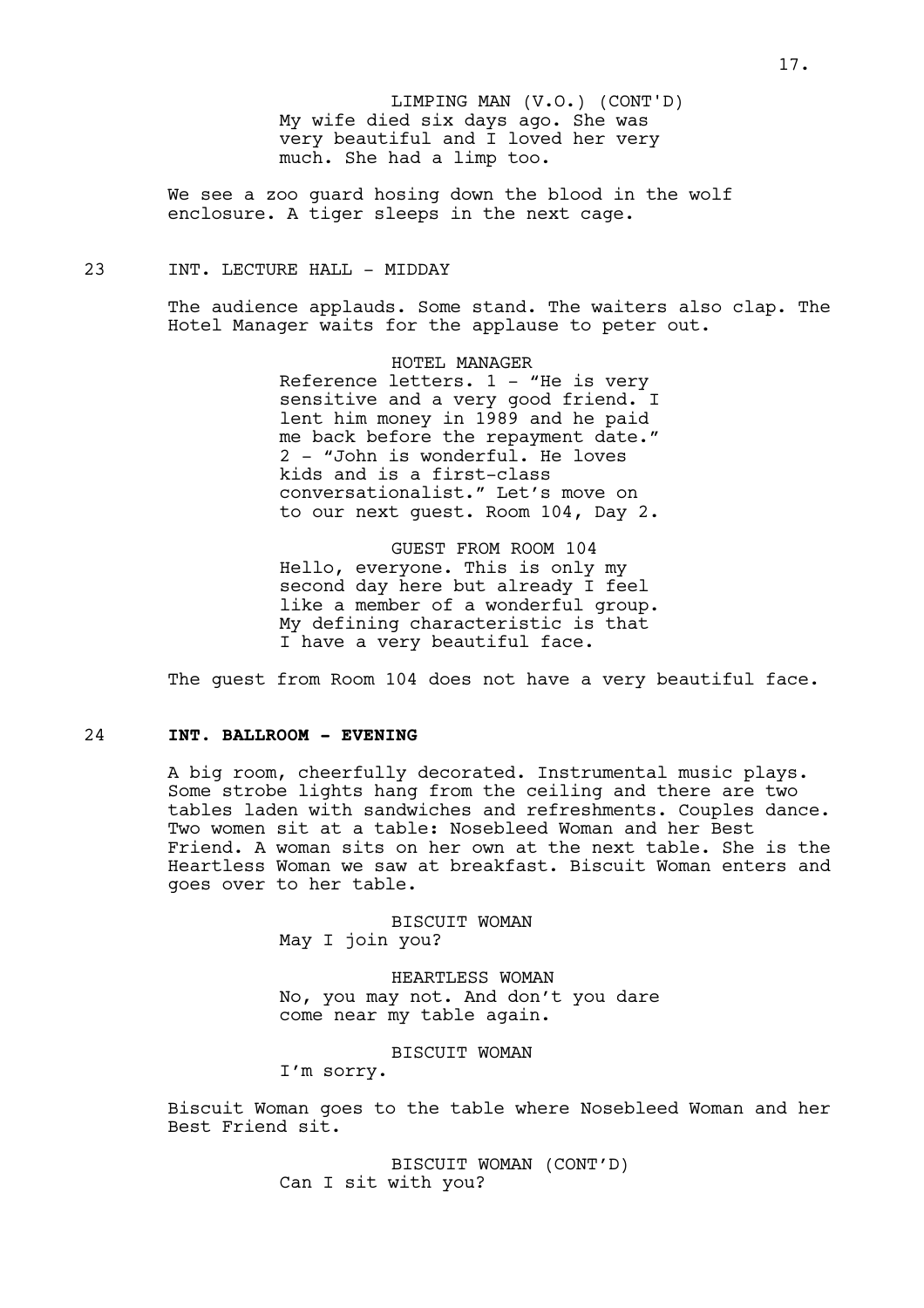NOSEBLEED WOMAN Of course. You are third in line. I'm first, then it's my best friend, then you.

BISCUIT WOMAN Thank you very much.

NOSEBLEED WOMAN She has no feelings whatsoever. Feels nothing at all. Just be careful around her, keep your distance. Understood?

BISCUIT WOMAN

Okay.

NOSEBLEED WOMAN'S BEST FRIEND She's the best hunter in the hotel. Silent and very fast. She's the women's record holder. 192 captives.

BISCUIT WOMAN Who's the men's record holder?

NOSEBLEED WOMAN An assistant university professor. He's not at the hotel any more. He left in 2009 after a year here. 282 captives.

David approaches their table.

DAVID

Who's first?

#### NOSEBLEED WOMAN

I am.

They go to dance. Romantic instrumental music plays. There are around ten couples on the dance floor. Limping Man dances with a woman next to them and Lisping Man dances towards the back. Next to them, the Hotel Manager dances with her partner. She smiles at him. He smiles back at her, trying to be polite. Nosebleed Woman's nose starts to bleed, staining David's shirt.

> NOSEBLEED WOMAN (CONT'D) I'm sorry, I've got blood on you. But don't worry. There are many ways to remove blood stains from clothes quite easily. One is to wash the item in cold water and then rub it with sea salt. Another is to scrub the stains with cotton wool dipped in ammonia. (MORE)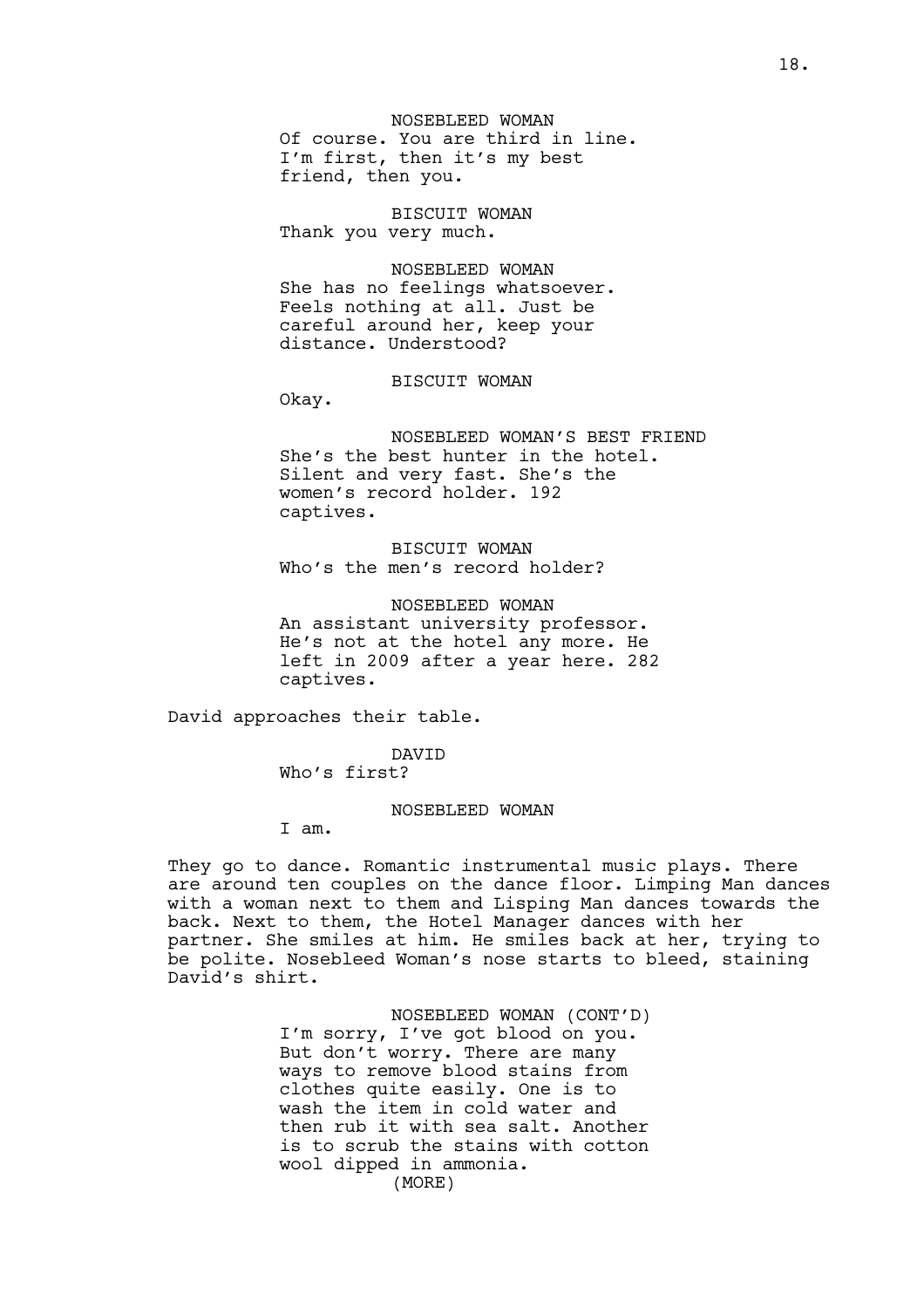The third way is to use water and flour mixed into a paste, like toothpaste, especially if the clothes are delicate or brightly coloured. But never use hot water on blood. Ever. NOSEBLEED WOMAN (CONT'D)

David doesn't seem to mind much. An alarm goes off. They all run from the ballroom.

# 25 **INT. ROOM 101 - EVENING**

David quickly enters his room. He takes the tranquilliser gun off the wall and loads it. He leaves the room. The dog looks at him but doesn't react.

# 26 **INT. HOTEL COACH - EVENING**

David gets into the coach with the others and sits next to Limping Man, who seems very nervous.

> LIMPING MAN I wish I didn't have this limp. I used to be very good at running but not anymore. I'm sure I'll be slower than them.

DAVID If I were you, I'd think of some tricks that use the element of surprise instead of speed.

LIMPING MAN You're right. That's what I'll do.

A glimmer of hope lights his face.

# 27 **EXT. THE WOODS - EVENING**

We see male and female residents of the hotel get off the coach armed with their tranquilliser guns. They run off, holding powerful torches, in different directions to hunt LONERS who live in the woods. Some seem really excited. Others look bored. The waiters get off the coach and stand in front of the vehicle. The driver switches off the coach headlights.

# 28 **EXT. THE WOODS - EVENING**

Limping Man struggles to run. He tries to climb some rocks but doesn't manage it.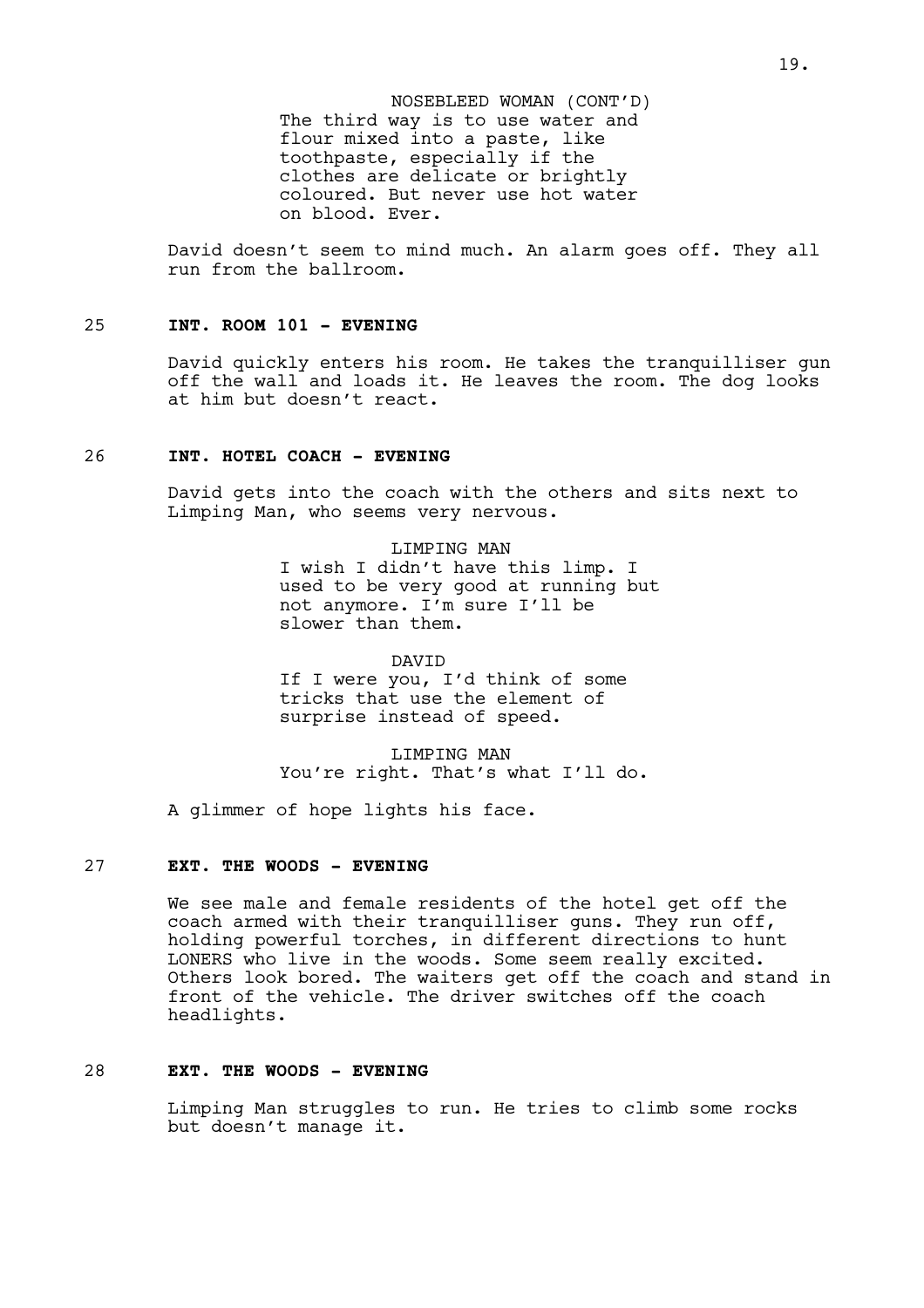# 29 **EXT. THE WOODS - EVENING**

Heartless Woman spots a YOUNG LONER WOMAN picking and eating nuts off a tree. The Young Loner Woman notices her and starts to run. Heartless Woman chases after her. After a hard chase she catches her and beats her into unconsciousness, then gets up and shoots her with the tranquilliser gun as well.

#### 30 **EXT. THE WOODS - EVENING**

TWO HOTEL GUESTS stand over the UNCONSCIOUS BODY of a loner. They both start to drag the body away in different directions. They then stop and hit each other.

# 31 **EXT. THE WOODS - EVENING**

David spots a LONER MAN in the distance trying to hide. He takes aim with his gun, shoots and misses. The Loner Man notices him and starts to run. David starts shooting over and over again. He misses and runs after him. After a while David stops, out of breath. He realises he's also out of tranquilliser darts. He sits on a rock. He looks at his watch.

#### 32 **EXT. HOTEL ENTRANCE - EVENING**

The hotel guests are lined up in front of the coach. Some of them have unconscious bodies of loners beside them. The Maid holding a folder goes to each hotel guest in turn and announces to them how many extra days' stay at the hotel they have earned based on the number of loners they have captured. She first shines a light in their faces and then on the bodies beside each guest. She comes first to Lisping Man.

> MAID Room 186, one loner, one extra day. 38 days' stay left, plus one, 39.

She then goes to Heartless Woman.

MAID (CONT'D) Room 290, four loners, four extra days. 154 days' stay left, plus four, 158.

Next is Limping Man.

MAID (CONT'D) Room 206. The days of your stay remain unchanged.

She then goes to David. He has taken no prisoners.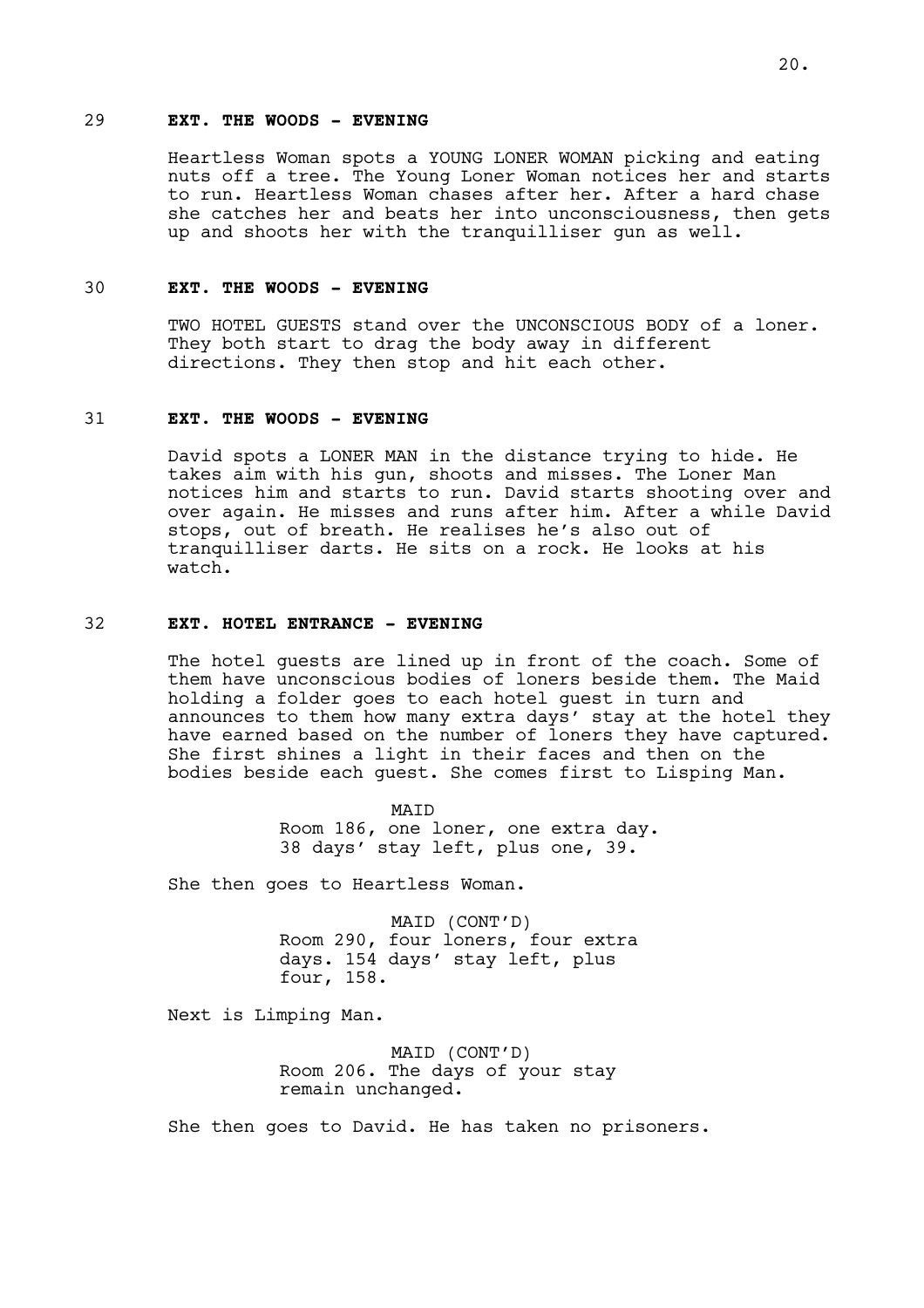MAID (CONT'D) Room 101. The days of your stay remain unchanged.

The Maid moves on.

# MAID (CONT'D)

Room 302?

One of the waiters who escorted the hotel guests to the hunt answers her.

> WARDEN WAITER He never returned. Either he was lost in the woods, was captured or… he escaped.

**MATD** If he doesn't show up by noon tomorrow, arrange for Room 302 to be cleaned and prepared.

## WARDEN WAITER

Alright.

# 33 **EXT. BREAKFAST ROOM - MORNING**

David sits alone at a table. He drinks milk. Behind him the Hotel Manager, a waiter and the Maid are speaking with Lisping Man. We cannot see him. We can only hear him.

> HOTEL MANAGER Are you the man in Room 186?

> > LISPING MAN

I am, yes.

HOTEL MANAGER I imagine you know that masturbation is not permitted in the rooms or in any other area of the hotel.

LISPING MAN

Yes.

HOTEL MANAGER And yet it has been brought to my attention that you continue to do it. *[To the Maid]* Had he ejaculated when you found him?

#### **MATD**

We don't know. There was water everywhere in the bathroom because he'd just had a shower, so we couldn't tell.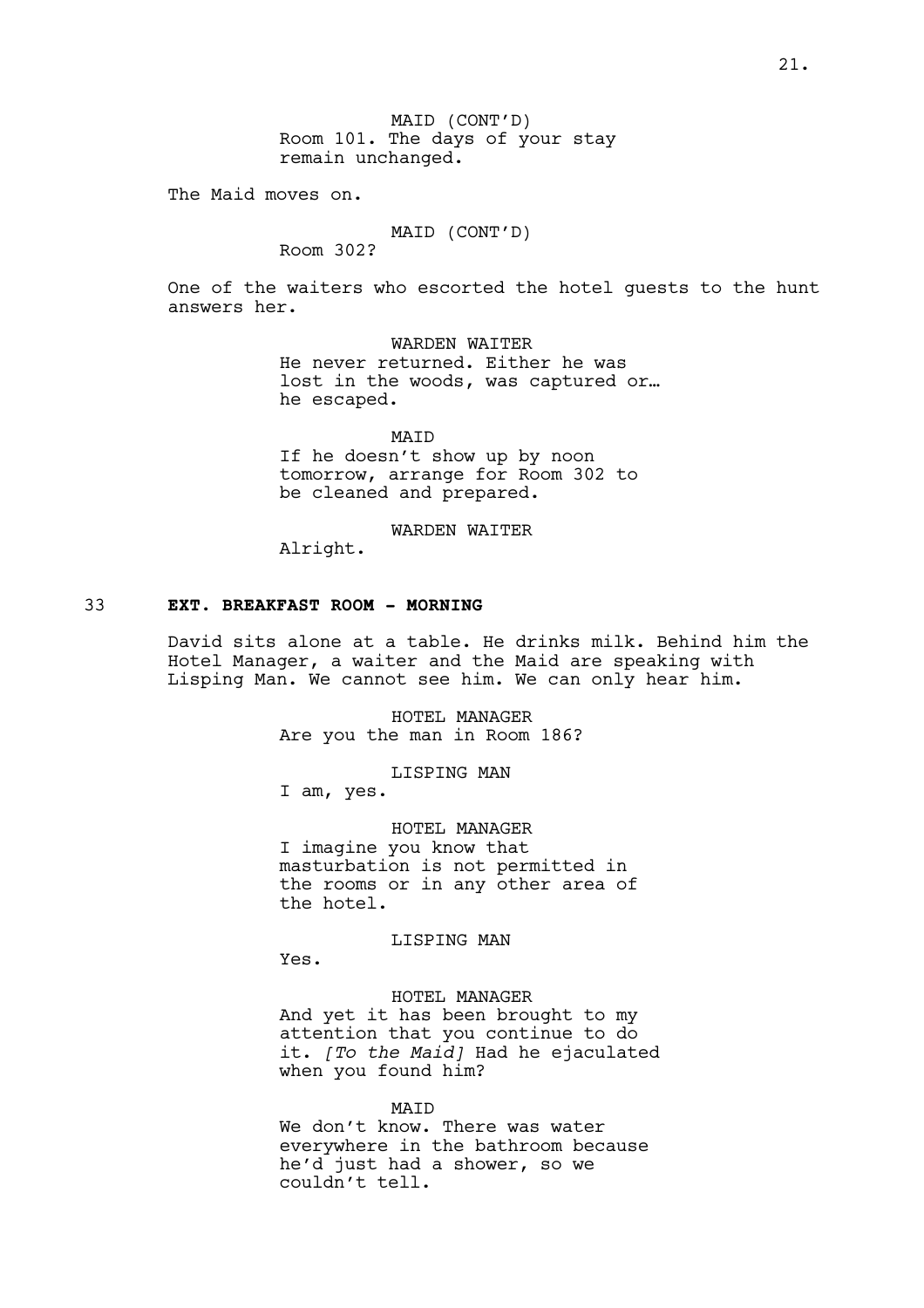HOTEL MANAGER Were you looking at a photograph while you were masturbating?

LISPING MAN

Yes.

HOTEL MANAGER What did the photograph show?

LISPING MAN A naked woman on a horse in the country.

HOTEL MANAGER Do you have it with you?

LISPING MAN No. It's in my room.

#### HOTEL MANAGER

If I were in your shoes I wouldn't be ogling the naked woman but the horse. I'm sure that horse used to be a weak and cowardly man, just like you.

Lisping Man does not reply. We then hear screams.

LISPING MAN I'm sorry. I'm sorry.

David pours some more milk from the bottle into his glass. His eyes don't move. He doesn't glance back. He looks down at his hand. He stares at it, trying to see if it's trembling. He looks up and then back down at his hand again.

## 34 **INT. LECTURE HALL - EVENING**

The Maid and the 50-Year-Old Waiter stand in the middle of the stage. The hotel guests sit and watch. The Hotel Manager talks to the audience with a microphone. Besides her stands her partner, as usual.

#### HOTEL MANAGER

Good evening, everyone. With the help of this reenactment, we'd like to show you what it's like when someone lives on their own and what it's like when they live with someone else. One. Man eats alone.

The 50-Year-Old Waiter opens a folding table on stage and places a plate on it. He pretends to eat and then suddenly chokes, falls off his chair and pretends to die.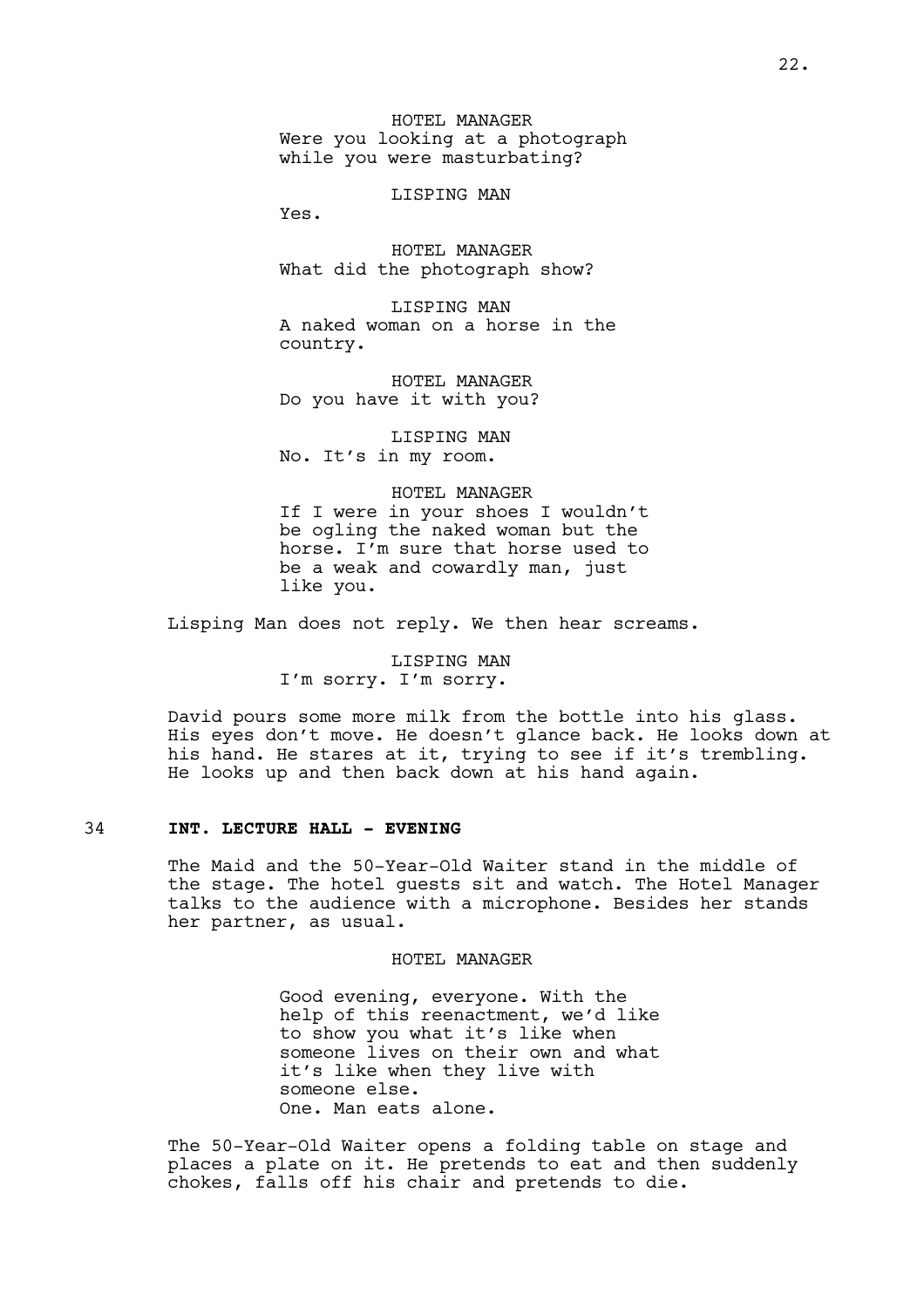He then gets up and sits back down on his chair. This time the Maid sits opposite him.

> HOTEL MANAGER (CONT'D) Two. Man eats with woman.

The 50-Year-Old Waiter again pretends to eat and choke but this time the Maid gets up, performs the Heimlich manoeuver on him and he recovers. They then hug.

> HOTEL MANAGER (CONT'D) Three. Woman walks alone.

The Maid walks across the stage. A WAITER-EXTRA stands in the middle of the stage, blocks her path, pulls down his trousers and pretends to rape her.

> HOTEL MANAGER (CONT'D) Four. Woman walks with man.

The 50-Year-Old Waiter and the Maid walk together across the stage and pass in front of the rapist waiter. Nothing happens. The audience applauds.

# 35 **INT. ROOM 101 - MIDDAY**

David throws a ball for his dog to fetch. The dog looks very happy. David doesn't praise the dog when it brings the ball back. The phone rings.

> DAVID Hello? Yes, send them up. Thank you.

David goes to the bathroom and looks at himself in the mirror. He washes his face and brushes his teeth in a rush. Someone knocks on the door. David opens the door. An ELDERLY COUPLE stand outside. They are his parents. He is hugged first by his father, then by his mother. His mother then hugs the dog.

> DAVID'S MOTHER Easy now, darling. Look at how he wags his tail when he looks at his father. Where's your father? Go to your father.

The dog doesn't move. His father goes to him and strokes him.

DAVID'S MOTHER (CONT'D) Look at him. He's wagging his tail. That's what dogs do when they're happy.

They sit on the edge of the bed.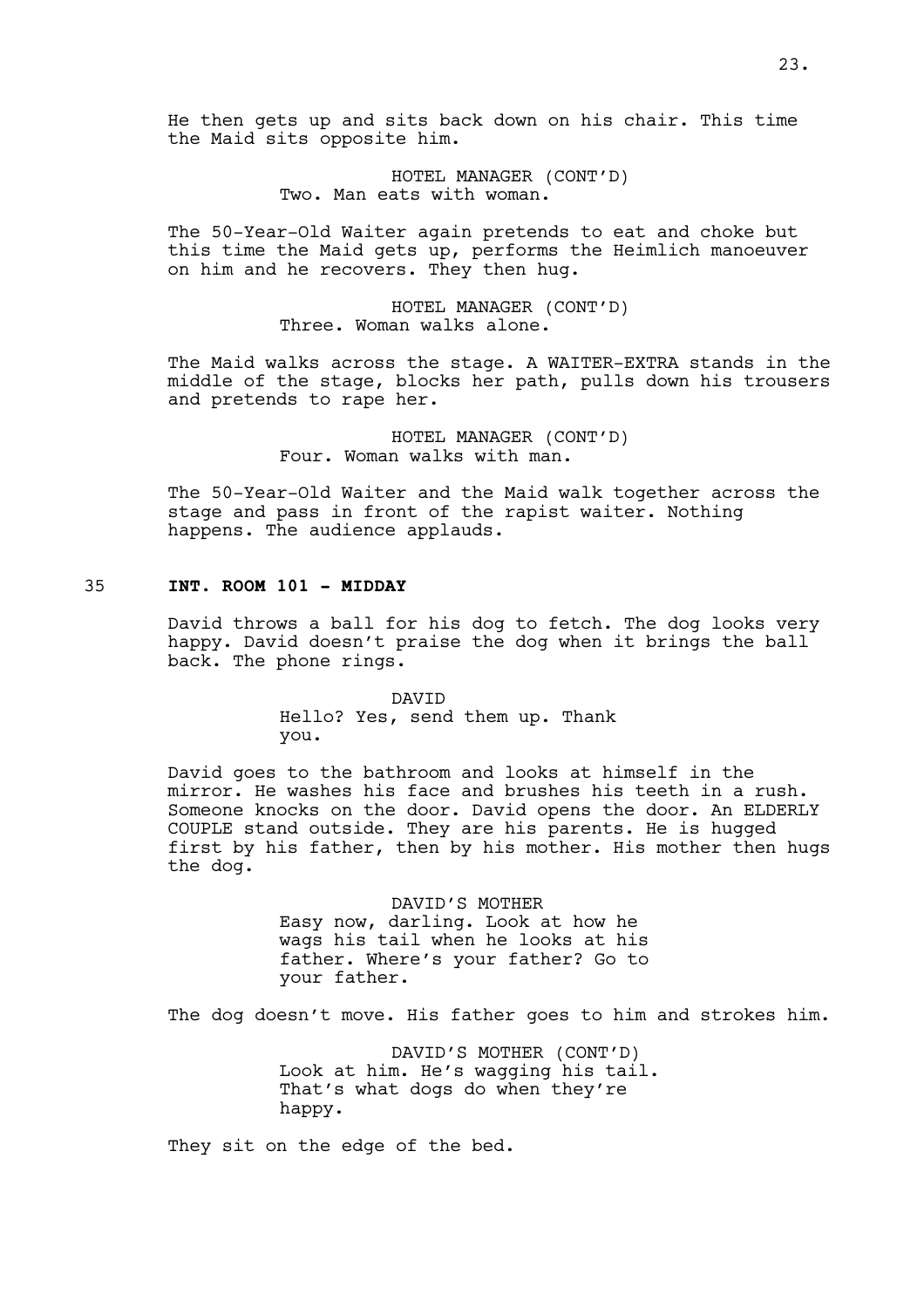DAVID'S FATHER This is a very nice room.

DAVID It's one of their superior rooms. It has a very nice view. Go to the window and take a look.

DAVID'S FATHER It's really a very nice view.

DAVID Mother, go and take a look too.

DAVID'S MOTHER Really very nice.

DAVID

Would you like something to drink? I can call room service and order anything you like.

DAVID'S MOTHER I'd like a glass of sparkling water.

DAVID'S FATHER The same for me. That's a lovely idea.

They sit back down. David calls room service and orders the water.

> DAVID'S FATHER (CONT'D) It's tragic what's happened to you but I think everything will be alright in the end. We're both very optimistic. You have another 26 days. That's three weeks. What am I talking about, that's more than three weeks. You should get a haircut as soon as you can. You're much more handsome with your hair short. Your sister sends her regards. She said she'd visit you the first chance she gets. She's in Switzerland with Mark. They're having a wonderful time. Skiing all day. Mark didn't know how to ski but he's doing very well. He managed to ski down the whole piste all by himself on Monday. Your mother told them that they have to be careful though. Skiing's no laughing matter. You can easily get hurt.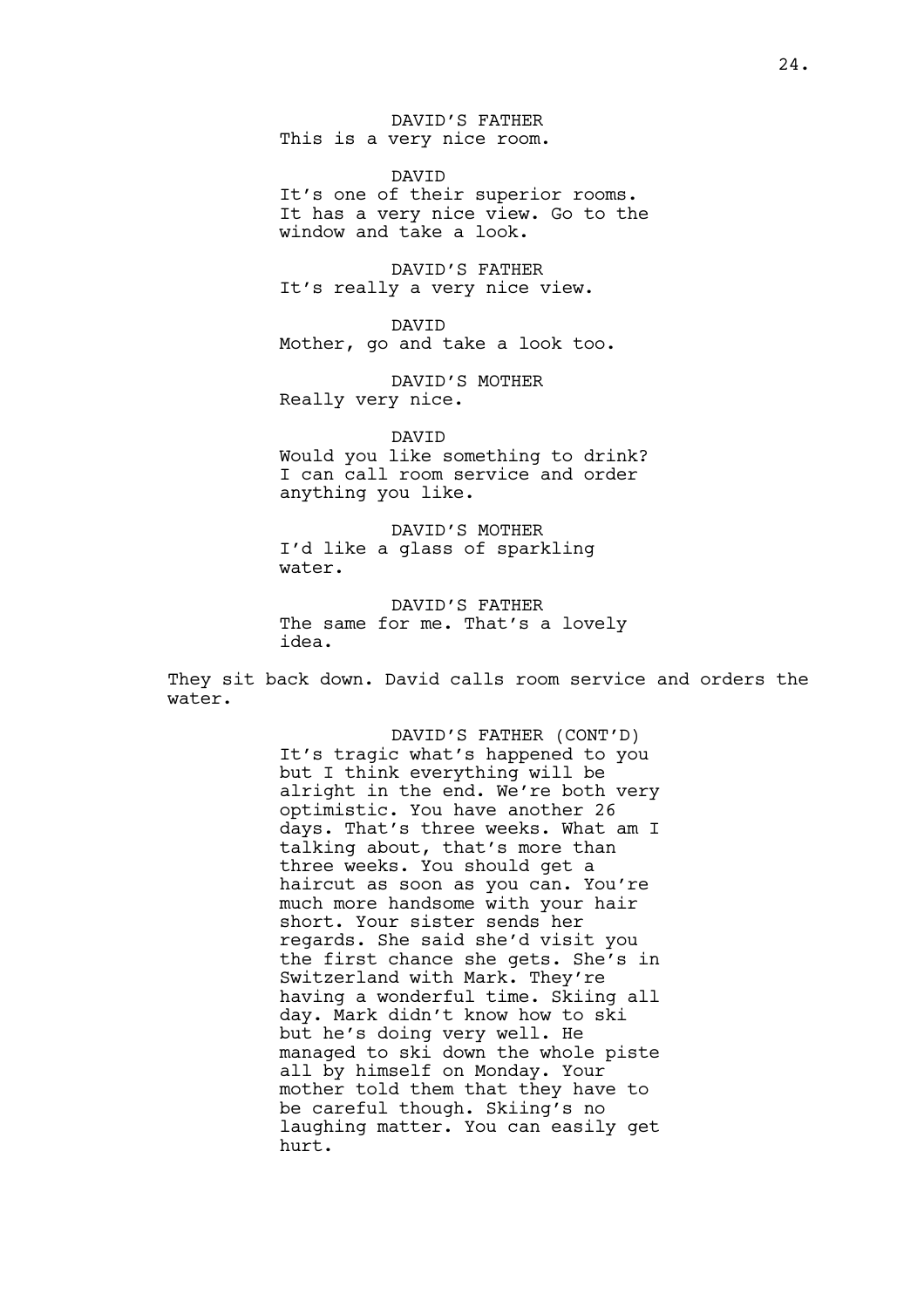His parents drink the sparkling water they ordered, down in one go. They then get up and put on their coats. They say their goodbyes at the door.

> DAVID'S FATHER (CONT'D) We'll come again soon.

DAVID'S MOTHER We'll come again soon. Give this to your brother. It's sirloin steak.

DAVID

Okay.

David closes the door and continues to play with the dog and the small ball.

# 36 **INT. BREAKFAST ROOM - MORNING**

Limping Man and David sit alone but at adjacent tables and eat their breakfast. Limping Man looks a little sad. David tries to cheer him up.

> DAVID New guests arrived yesterday.

LIMPING MAN Yes, I saw that.

DAVID I think I saw a woman with a limp.

LIMPING MAN It's only a sprained ankle. She'll be walking normally again in a few days. I asked her.

DAVID

That's a shame.

Limping Man looks back down at his plate and plays with some butter and his knife. David tries to find something to say but can't. They sit silently. The alarm bell goes off. They all get up and leave the room.

## 37 **INT. HOTEL COACH - MORNING**

David sits in a seat and looks out the window.

FEMALE V.O. One day he sat next to the woman with the biscuits on the coach. He gazed out the window, not looking at anything in particular, just trying to avoid talking to her.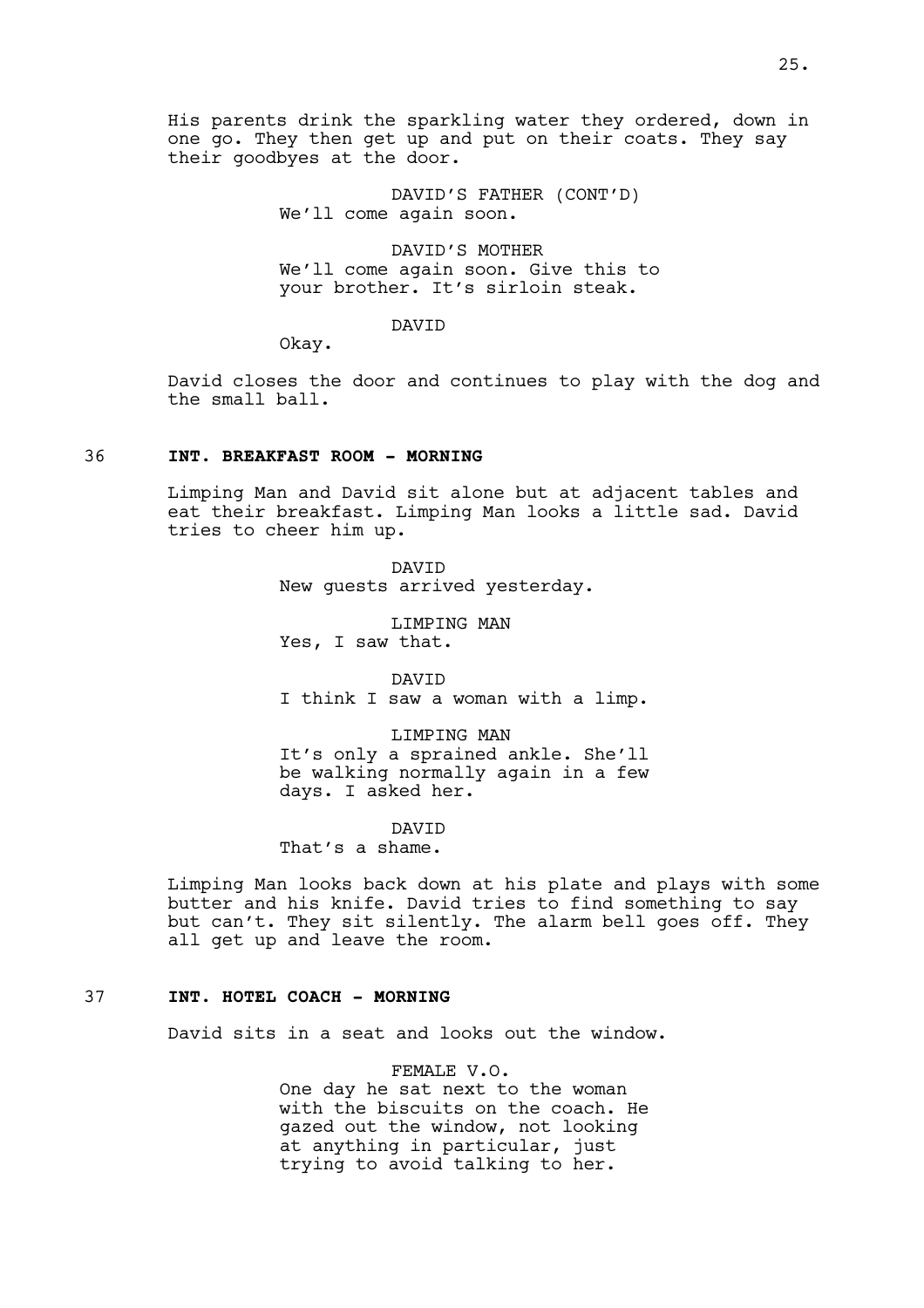Biscuit Woman sits beside him.

BISCUIT WOMAN

How's Bob?

# DAVID

He's fine.

David tries to be polite but the pretence is obvious. Although she bores him, he feels sorry for her for some reason.

> BISCUIT WOMAN I'd give anything to go for a walk with you and Bob one afternoon.

DAVID The dog's not allowed out of the room, I'm afraid.

FEMALE V.O.

There are some excuses that no-one can argue with, he thought. Some excuses are without doubt better than others. And that was a really good one.

BISCUIT WOMAN These biscuits are for Bob. I want you to give them to him whenever you want to reward him for something and tell him they're from me.

## DAVID

Thank you.

He looks out the window again. She doesn't give up though.

## BISCUIT WOMAN

Can I come to your room sometime for a chat? I could give you a blow job or you could fuck me. I always swallow after fellatio and I have absolutely no problem with anal sex, if that's your thing. My exhusband always used to say I had the most beautiful thighs he'd ever seen in his life but let's not talk about him. I'm in Room 180. My telephone extension number is 180. I hope I catch some loners today because I didn't catch any the last few times. I hope you catch lots too.

DAVID Thank you very much.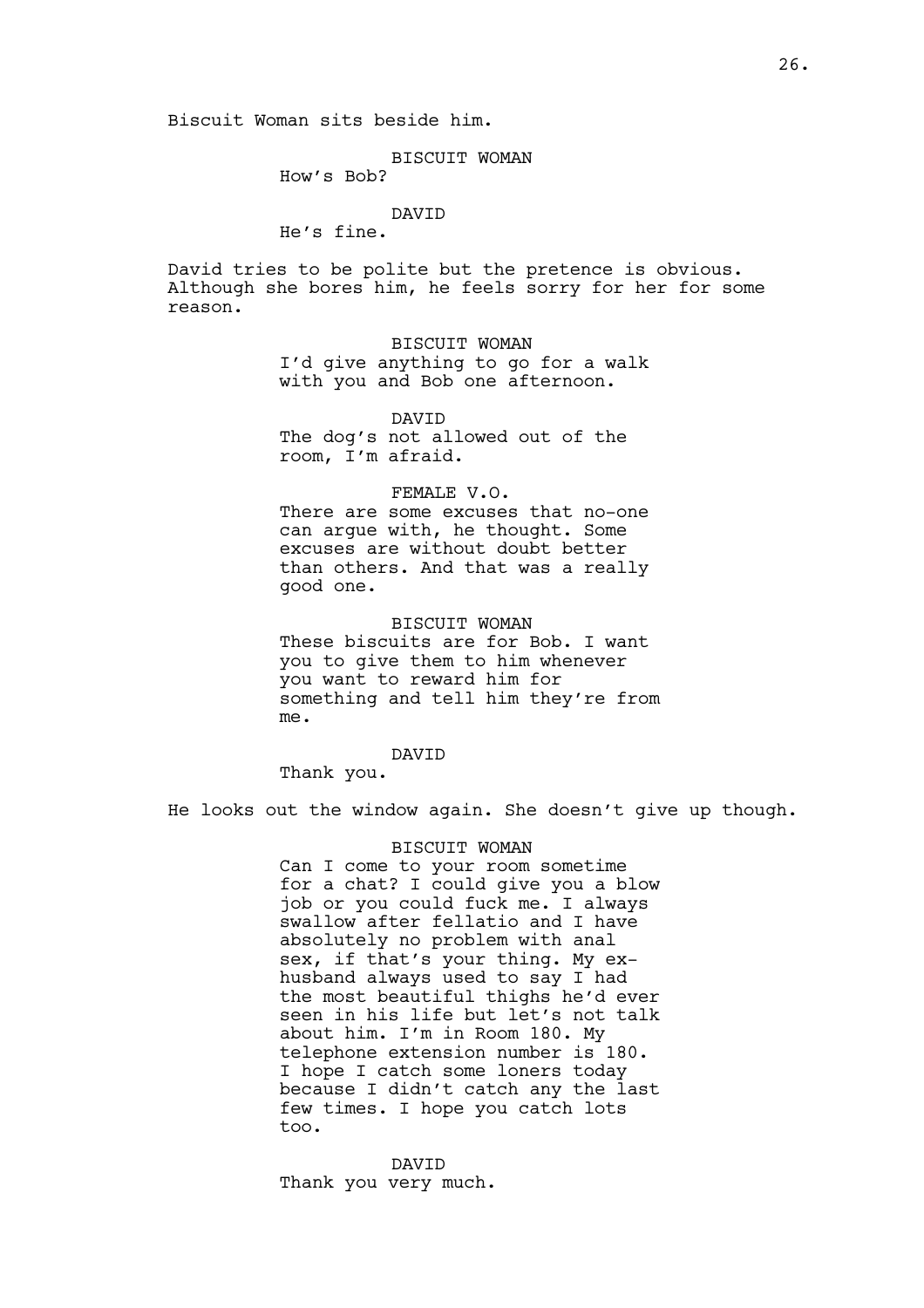# BISCUIT WOMAN

If I don't find a suitable partner soon I'm going to kill myself by jumping from one of the room balconies. I want you to know that. My room is on the first floor. Room numbers that start with a "1" are on the first floor, those starting with a "2" are on the second floor and so on. So 140 is on the first floor and 308 is on the third floor and 190 is also on the first floor. So I'll have to jump from some room that's high up. 380, for example, or 420, that would be even better.

FEMALE V.O. When she stopped talking, he stared at her blankly, not knowing what to say. He then opened the window, looked out at the woods and thought once more about how good his excuse had been.

# 38 **EXT. THE WOODS - MIDDAY**

Lisping Man walks carefully through the woods. In the background we see a few hotel residents firing their tranquilliser guns and some loners running away. The animals in the woods do not react, as if they are used to the procedure, as if it is something that happens often and is not terribly interesting. On the other hand, something really exciting happens to Lisping Man. He notices a YOUNG LONER WOMAN hiding behind a tree. He stealthily approaches her and the woman, realising there's no escape, starts pleading with him to let her go. The young woman has a lisp. Lisping man notices it as soon as she starts speaking. His eyes sparkle.

> LISPING YOUNG WOMAN Please don't shoot me. I'll give you this rabbit. It'll make a great supper.

Lisping Man shoots her. He smiles and leans over her unconscious body, pushing her hair away from her face so that he can take a better look at her.

# 39 **INT. COACH - MIDDAY**

David and Lisping Man sit together. We hear the cries of a hotel guest injured during the hunt throughout their conversation.

> DAVID If you two are so well suited, I'm sure they'll make an exception.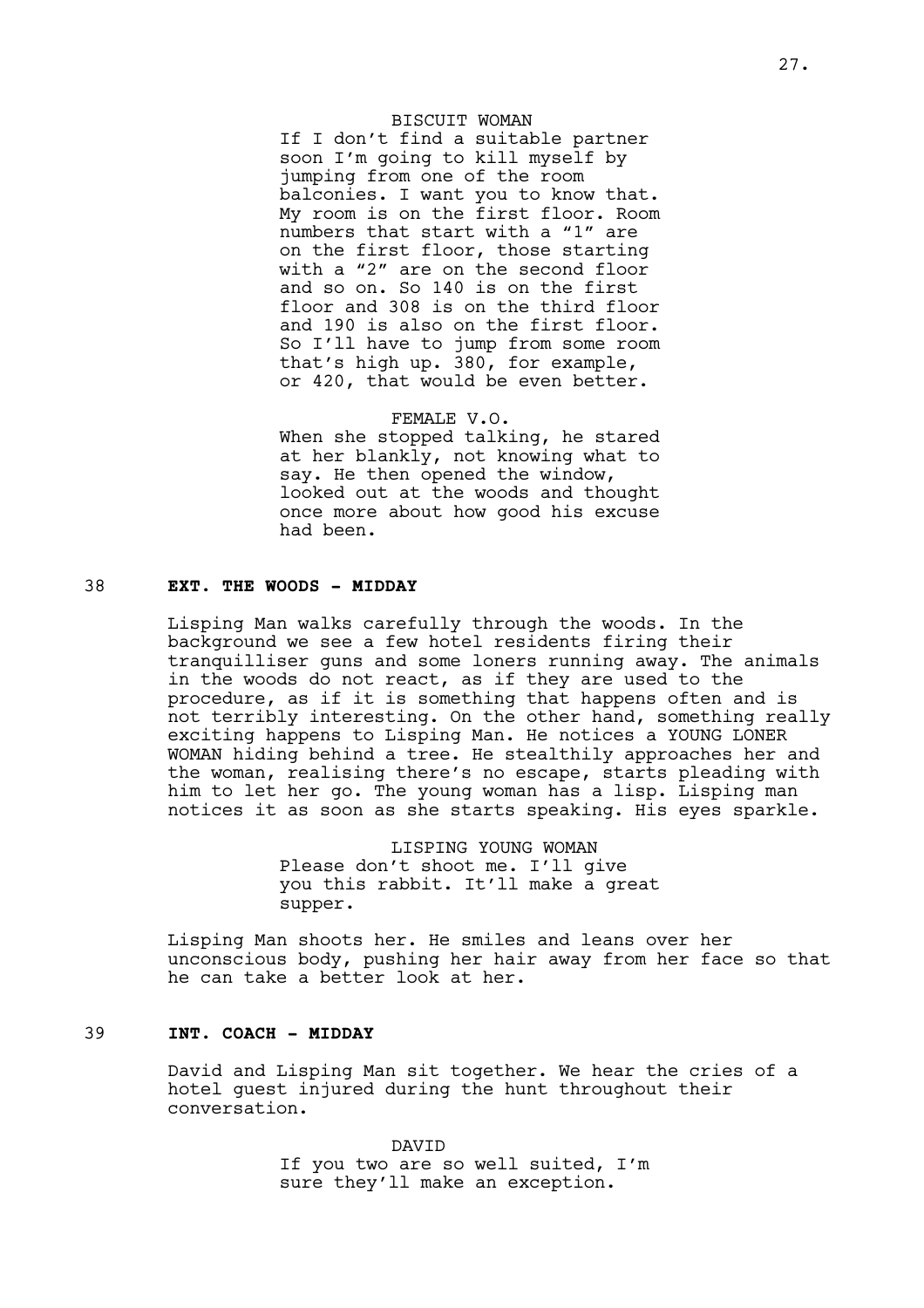## LISPING MAN

I hope so. It's not just that she can't pronounce her s's, she's also blonde. Her hair is the exact same colour as mine. We'd make a perfect couple.

DAVID If you're so well suited, I'm sure they'll make an exception.

## 40 **INT. INDOOR SHOOTING RANGE - MORNING**

Hotel guests are shooting at targets, so the room is really noisy. David, Limping Man and Lisping Man sit on a bench waiting their turn to shoot at a training target with a gun. Lisping Man looks excited. Limping Man does not look at Lisping Man, but is listening to what he says. David seems more involved in the conversation.

#### LISPING MAN

I spoke with the Hotel Manager and she said that no one should get involved with a loner. She said it's dangerous and suggested that if I really love her that much, the right thing to do is to keep her in my room as a pet. She suggested I turn her into a parrot and I agreed. The only problem is I can't open the windows in my room anymore, or when I open them I can only open them a little. Yesterday she flew around the room and around the ceiling light and hit against the walls and windows, and when I turned the light off she kept on flying for a little bit and then stopped. I guess she fell asleep. Have you thought what animal you want to be if you don't make it?

#### DAVID

A lobster.

Lisping Man takes a plastic bag out of his jacket pocket. Inside are various coloured feathers he has plucked from the bird. His eyes are full of joy as he opens the bag and shows the feathers to David and Limping Man.

> LISPING MAN It's such a beautiful parrot. It has green, blue, yellow and red feathers. Take a look.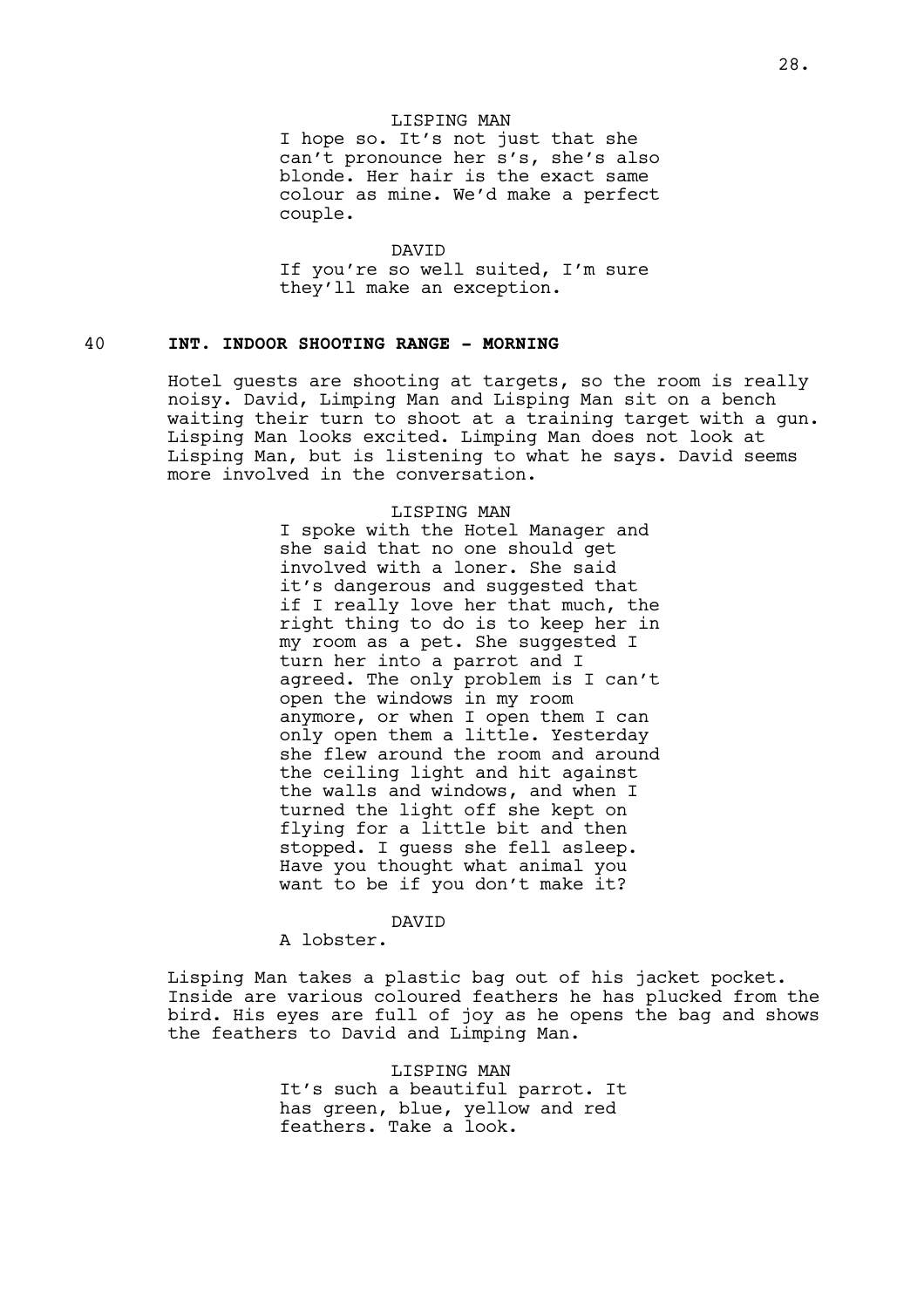Limping Man stands up and doesn't even bother to look at the contents of the bag. He puts his hands into his trouser pockets and his face turns very serious.

> LISPING MAN (CONT'D) If I don't make it, I'm going to become a parrot. We'll live together. That's for sure. Why don't you become parrots too? Then we'll all be together.

#### LIMPING MAN

You're a complete idiot, picking one of the few animals that can talk when you have a speech impediment. You'll lisp, even as an animal. *[To David]* As for you, they'll catch you and throw you into a pot of boiling water until you die and then they'll crack open your claws with a tool like pliers and they'll suck out what little flesh you have with their mouths. You're pathetic, both of you. I'm not going to be turned into some animal. I'll come visit you though with my partner when we're walking together in some park or when we're swimming in the sea or when we're on one of our trips.

Lisping Man punches him in the stomach. Limping Man has his hands into his pockets, and so doesn't have time to react. David separates them. The waiters do not interfere, they just watch the fight. As soon as David manages to calm them down, it's his turn to take a shot at the range.

> TRAINER WAITER Room 101, please.

David goes and stands beside the waiter. The waiter hands him the gun.

> TRAINER WAITER (CONT'D) It's no coincidence that the targets are always shaped like a single person and not a couple. Kill the loner. Shoot him through the heart.

# 41 **INT. ROOM 101 - MORNING**

There's a knock on the door and the Maid enters. She makes the bed. David watches her every move. He seems on edge. He keeps out of her way while she does what she has to do.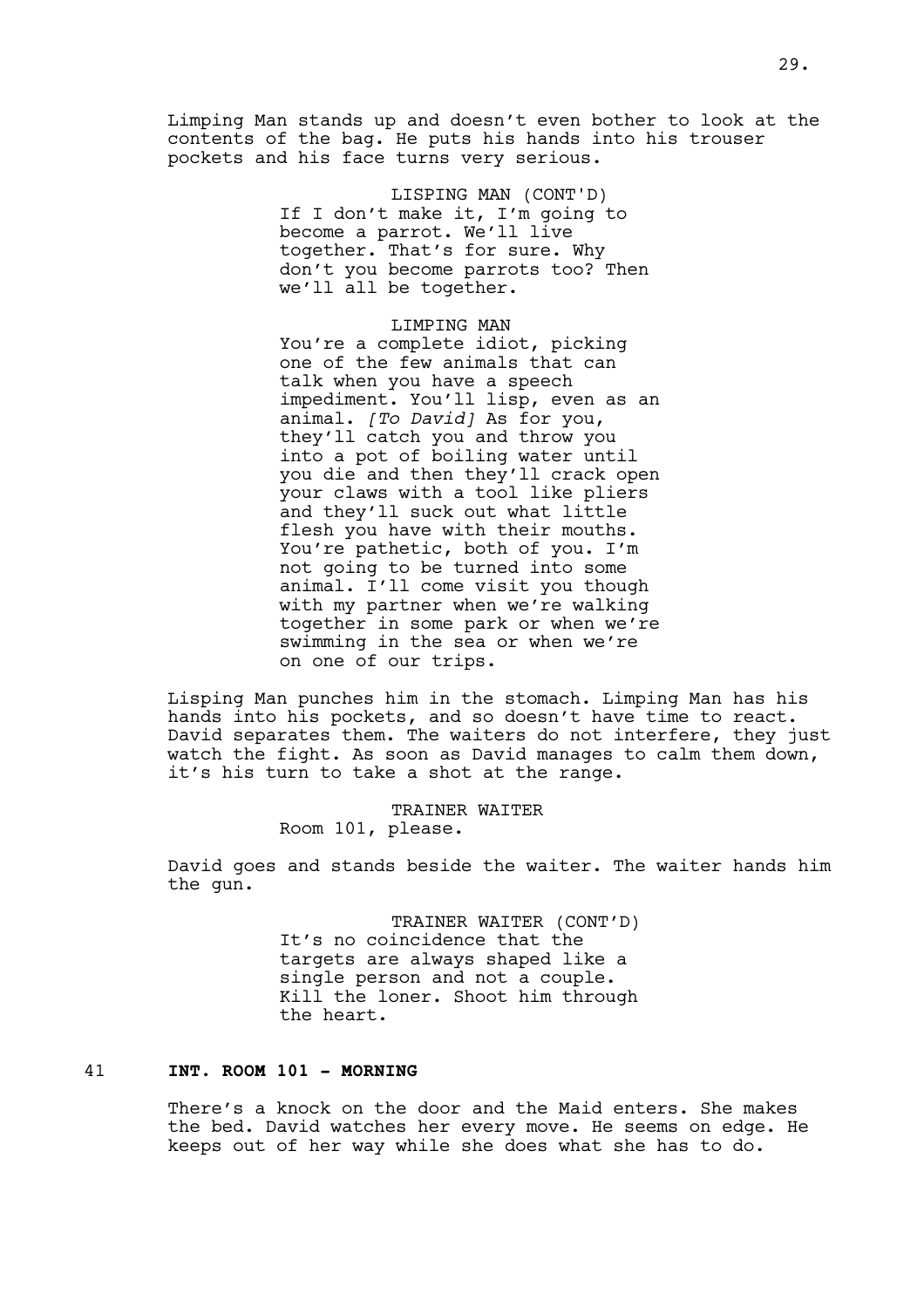MAID How many darts did you use yesterday?

# DAVID

Twelve.

The Maid leaves twelve tranquilliser darts on the bedside table. She notes something down in a folder.

> MAID Please take off your trousers and sit on the bed.

DAVID Can we not do this today? It's awful.

MATD

I know. But I'm afraid we have to do it. And you have no idea how much it helps you psychologically in your search for a partner.

David takes off his trousers and sits on the edge of the bed. The Maid sits in his lap and jiggles about. She reaches down to grab his cock every so often. David looks like he is enjoying it against his will. He closes his eyes and lays back. Suddenly she gets up.

> MAID (CONT'D) Today you became erect quicker than on other days. That's good. Have a nice day.

DAVID Please, just a little bit longer.

The Maid takes her trolley and leaves. David gets up and runs after the maid. He's pathetic and desperate.

> DAVID (CONT'D) That's awful. Just awful.

# 42 **INT. HOTEL POOL - MORNING**

Nosebleed Woman is swimming. Limping Man limps up to the pool's edge and dives into the water. He swims up to her. David lies on a lounger by the pool and watches them chat.

LIMPING MAN

Hello.

NOSEBLEED WOMAN

Hello.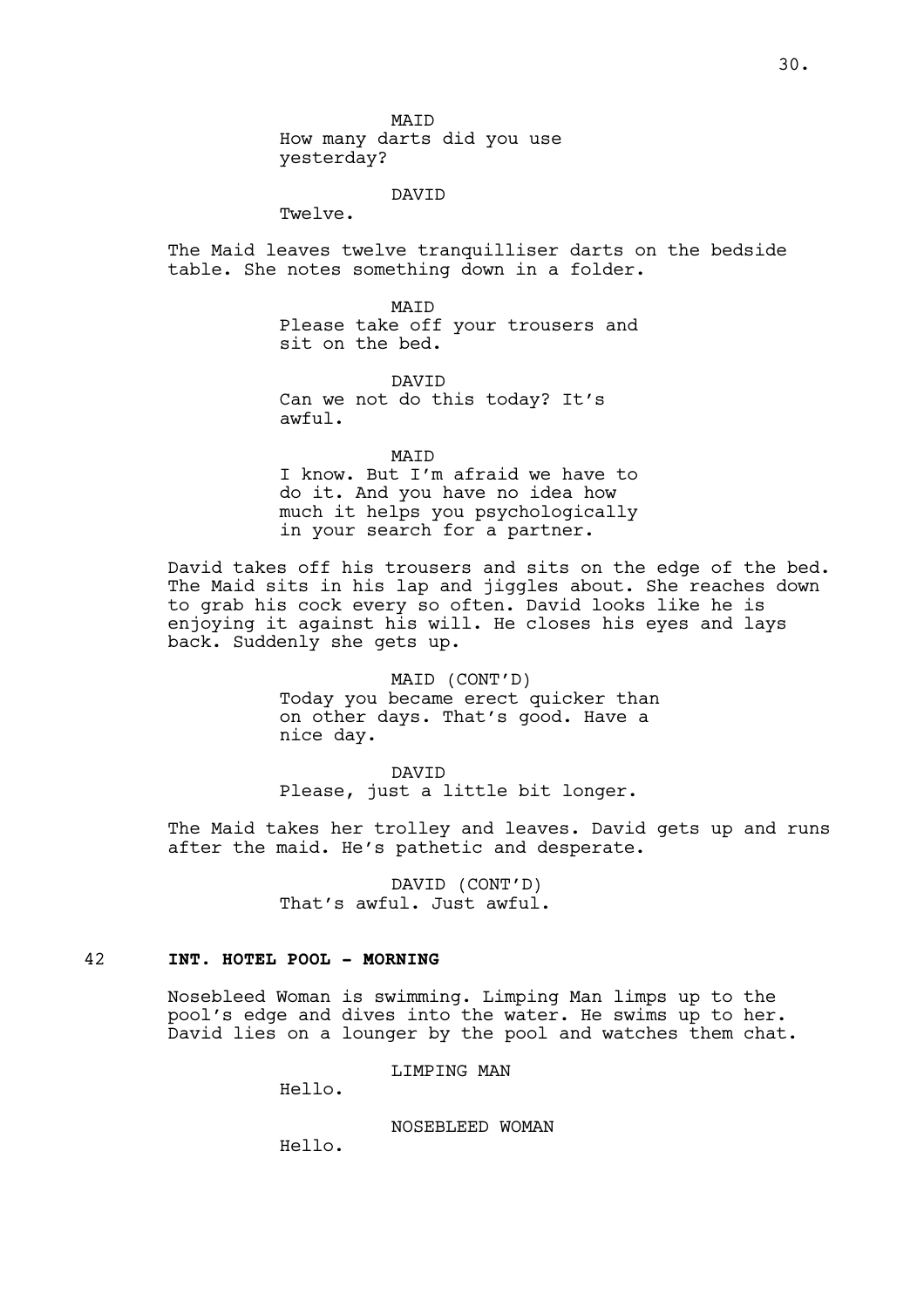# LIMPING MAN

Do you like to swim breast stroke, front crawl, butterfly or back stroke?

#### NOSEBLEED WOMAN

I like all the strokes equally. I perhaps like back stroke a little less because I can't see where I'm going. I'm always afraid I'm going to hit a rock or bump into someone.

LIMPING MAN You're absolutely right. You know, I love breast stroke. No, really, my friends often tease me and say, "Stop swimming breast stroke all

the time!" and then they laugh.

NOSEBLEED WOMAN Breast stroke is great. Excellent exercise for the back.

Nosebleed Woman turns her head away to the left. When Limping Man is certain she can't see him, he purposely knocks his head on the side of the pool and his nose starts to bleed. He acts as if nothing has happened.

> LIMPING MAN When swimming breast stroke, men shouldn't wear swim shorts as it really limits movement in the buttocks. But you knew that, didn't you?

He shows her his breast stroke kick.

NOSEBLEED WOMAN I think your nose is bleeding.

LIMPING MAN Really? Oh no, not again. This happens to me all the time. It's very, very annoying.

NOSEBLEED WOMAN I know. I have a nosebleed problem too.

# 43 **INT. ROOM 101 - EVENING**

David is sleeping. The dog is sleeping too. There's a knock at the door. David gets up and answers it. Limping Man stands outside.

> DAVID What's the matter?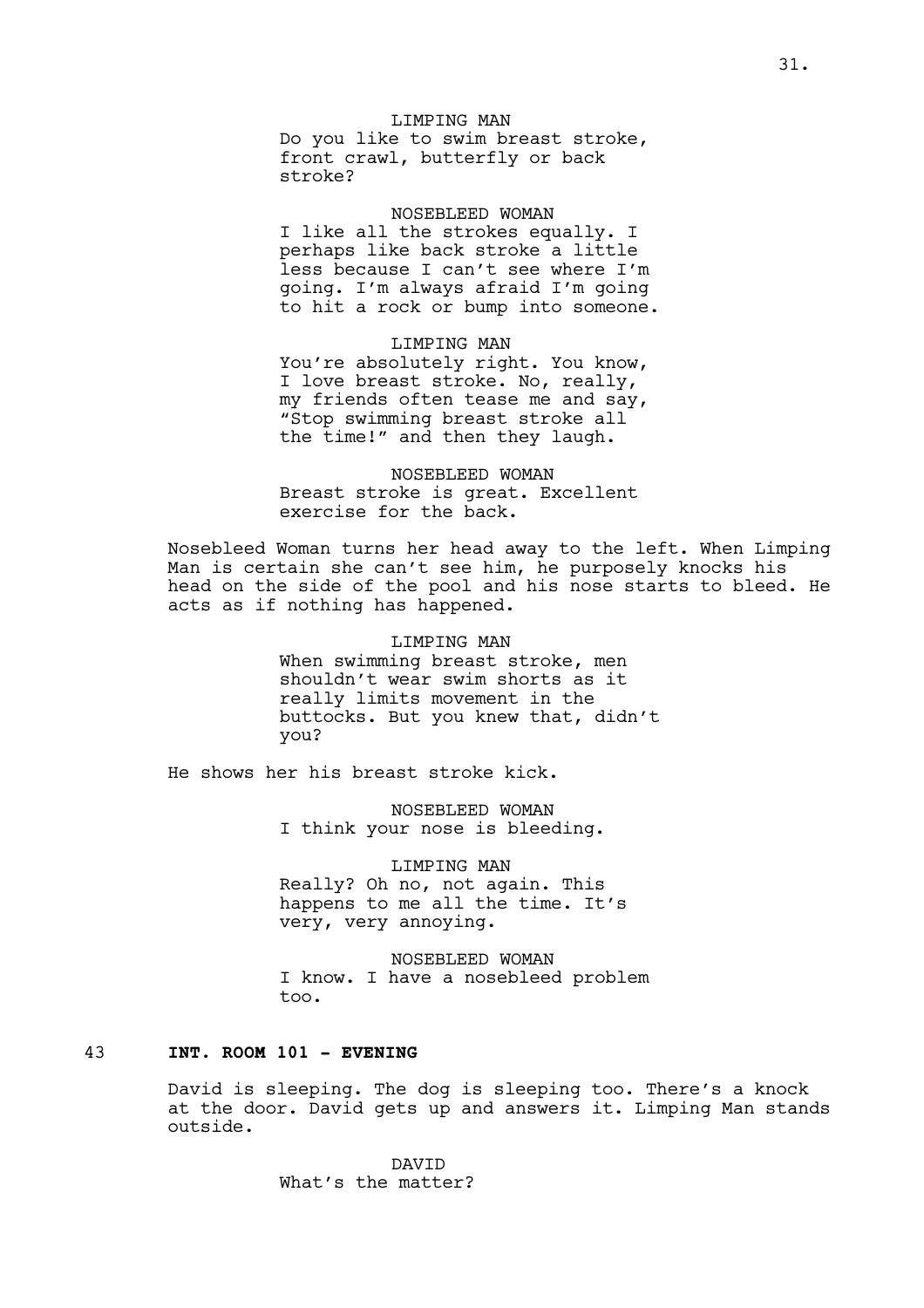LIMPING MAN I want to talk to you.

DAVID

Have a seat.

LIMPING MAN I came to say goodbye.

DAVID I saw what you did. It must have hurt.

The man bangs his nose against the wall and it bleeds.

# LIMPING MAN

I'm going to ask you a question and I want you to answer me honestly. What's worse, to die of cold and hunger in the woods, to become an animal that will be killed and eaten by some bigger animal, or to have a nosebleed from time to time?

DAVID To become an animal that will be killed and eaten by some bigger animal.

#### LIMPING MAN

Exactly.

DAVID She doesn't suspect that you're lying?

#### LIMPING MAN

No.

Limping Man hugs David. He stains his shirt with blood.

LIMPING MAN (CONT'D) Don't worry about your shirt. Rub it with salt or scrub it with ammonia and it'll come out right away but whatever you do, don't use hot water. Goodnight.

# 44 **INT. HOTEL RECEPTION - NIGHT**

All the residents are dressed up - black tie and gowns. This is obviously a special occasion. The Hotel Manager is presenting the new couple: Limping Man and Nosebleed Woman. They are now formally together, a confirmed couple.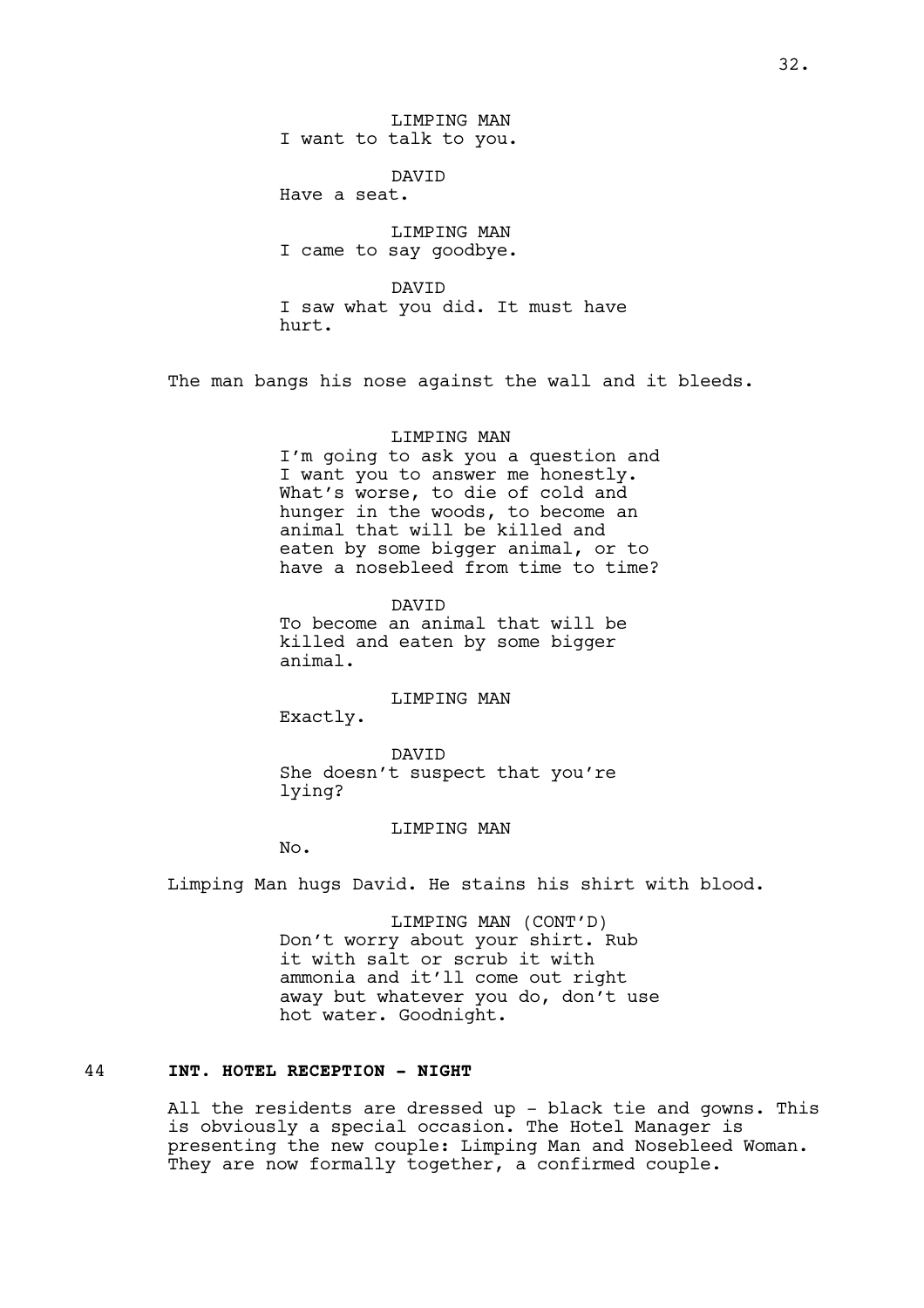Their life together will begin with everyone's blessing. It's like an instant wedding, a non-ritual ceremony.

> HOTEL MANAGER I'm very happy because we have a new couple. They met just two days ago but they are very much in love and perfectly suited. They both have the same problem with their noses. They bleed quite suddenly.

The rest of the hotel guests clap. Nosebleed Woman's Best Friend cries. She realises she is losing her best friend forever and feels abandoned. David hesitates at first, but after a while he claps too. But he doesn't smile, and seems worried. A WAITER holds a velvet cushion with tassels, with a room key on it. The Hotel Manager hands the couple the room key.

> HOTEL MANAGER (CONT'D) Tomorrow they will be transferred to a double room with a larger wardrobe and a larger bathroom. They will be allowed to use the group sports facilities and to eat together in the restaurant. They will stay in a double room for two weeks and then their final test awaits. The pier.

The rest of the guests clap once more. Limping Man takes the microphone. He speaks loudly, with excitement and joy.

LIMPING MAN

I'm very happy.

NOSEBLEED WOMAN

Me too.

HOTEL MANAGER What are your thoughts on paedophilia?

LIMPING MAN I'm against it.

NOSEBLEED WOMAN I'm against it.

HOTEL MANAGER Good. Do either of you have a serious illness that could prove fatal within the next five years?

LIMPING MAN

No.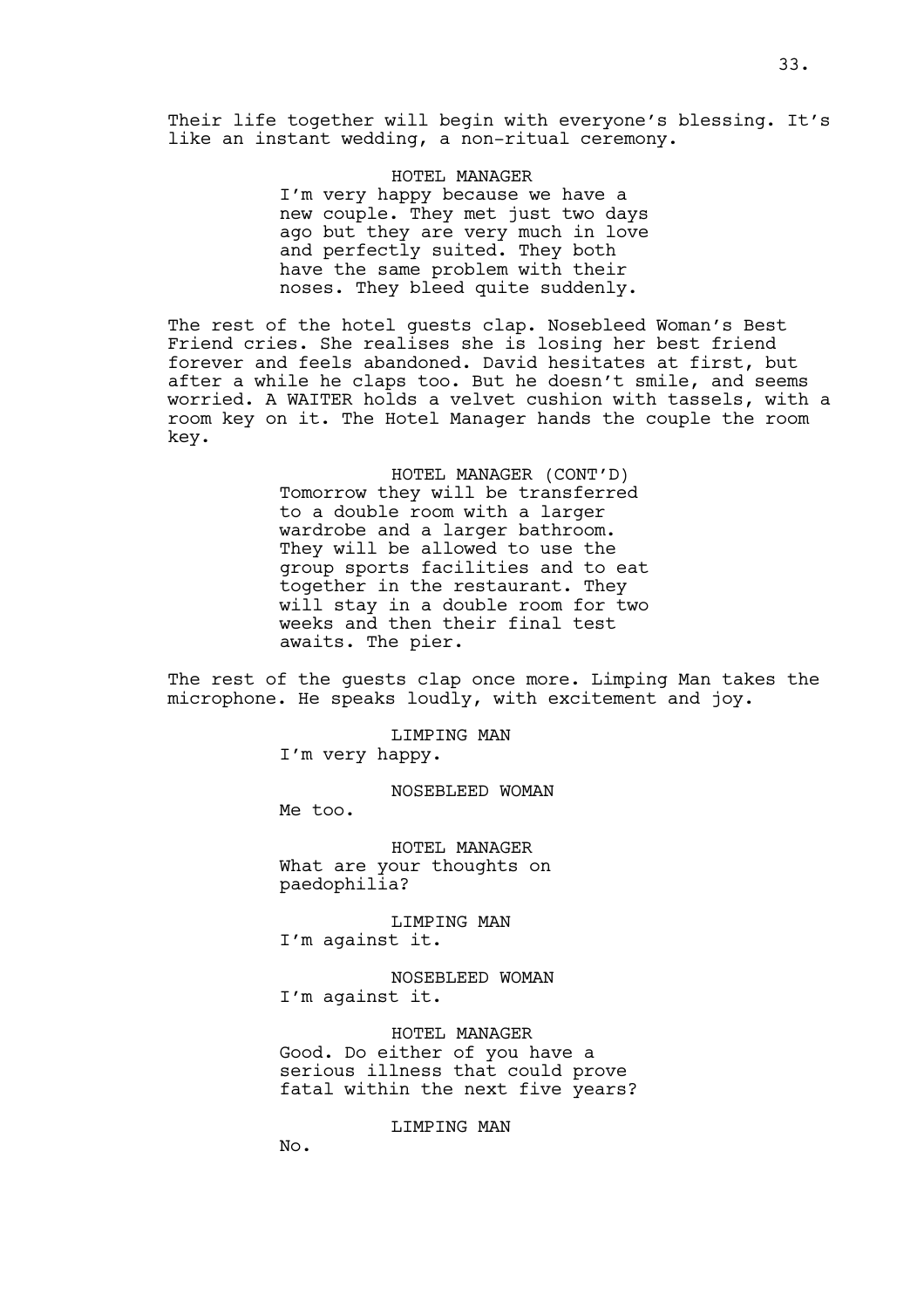#### NOSEBLEED WOMAN

No.

HOTEL MANAGER Very good. The course of your relationship will be monitored closely by our staff and by me personally. If we notice any problems, any fighting or tension between you which you cannot resolve yourselves for whatever reason, you will be assigned children. That usually helps. A lot.

The couple leaves the room, waving the audience goodbye.

# 45 **EXT. HOTEL ENTRANCE - AFTERNOON**

David, Nosebleed Woman, her Best Friend and Limping Man are looking at some children locked behind some railings in a large enclosure. They all wear identical clothes, tracksuits. Most of them are playing. One of the children comes up to them.

> CHILD Hello. My parents split up two years ago. They are both animals now. I'm ten years old. I'm very good at algebra and even better at geometry. If you choose me, I'm 100% sure you won't be disappointed. I'm seriously

thinking of going to study at the

university. Come closer.

Limping Man goes closer. The child strokes Limping Man's cheek and hair.

> CHILD (CONT'D) I love you so much, daddy. Don't be sad, daddy, everything will be fine, you'll see. I love you so much. You're so strong, stronger than any of my classmates' dads. Here you are, daddy, here's that cold beer you asked for.

David, Nosebleed Woman, her Best Friend and Limping Man leave. The child can be heard from afar.

#### CHILD (CONT'D)

Look, daddy, I can ride my bike with no hands. If you don't pick me I hope you die alone and that they find your body days after you die.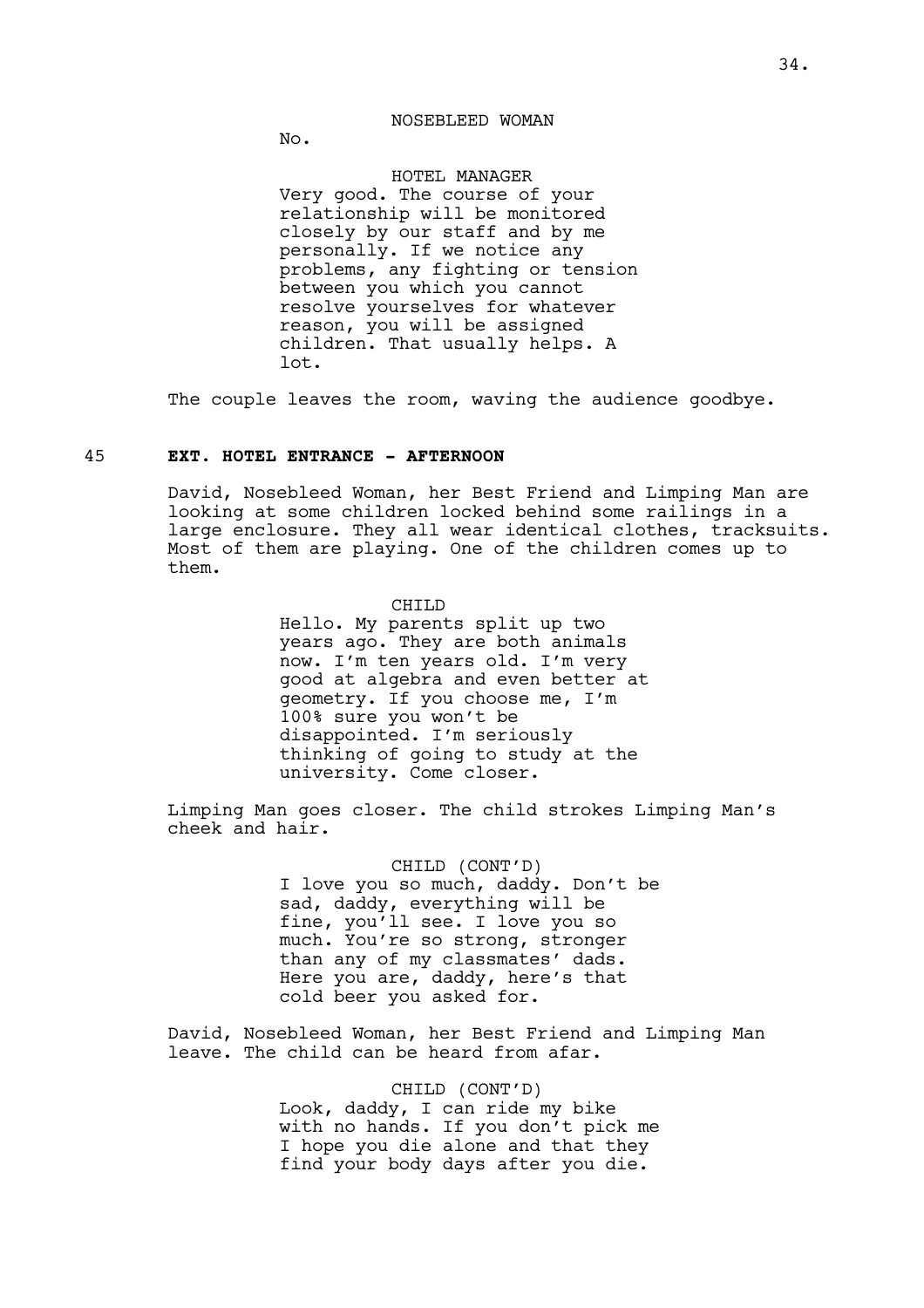DAVID I'm sure you won't need a child. You'll get on just fine.

# 46 **INT. HOTEL CORRIDOR - AFTERNOON**

Nosebleed Woman's Best Friend and David are walking back to their rooms, side by side. David looks at her, notices her figure, the way she walks, her hands, her necklace, her hair. David's voice grows softer. His tone changes.

> DAVID You have really nice hair.

NOSEBLEED WOMAN'S BEST FRIEND I know. Look.

Nosebleed Woman's Best Friend flicks her head to show David how smoothly her hair moves.

> DAVID How do you like mine?

NOSEBLEED WOMAN'S BEST FRIEND Well, I think you have quite dry hair. It's also quite obvious you'll be bald in a few years.

DAVID There are ways that you can get your hair back. You can get hair transplants nowadays.

NOSEBLEED WOMAN'S BEST FRIEND They are rarely successful. You can always tell when someone has had a hair transplant. Nice hair is not something you can get, it's something you're born with. And something that needs lifelong care.

Her strictness on the hair issue ends their conversation and David can't muster the courage to have another try. Disappointed, he now walks behind her and not next to her.

# 47 **INT. HOTEL BAR - MORNING**

The Hotel Manager, Nosebleed Woman and her Best Friend sit at a table. The Best Friend is crying. Nosebleed Woman is not.

> HOTEL MANAGER Today is your last day. As is customary, you can choose how you would like to spend your last night. (MORE)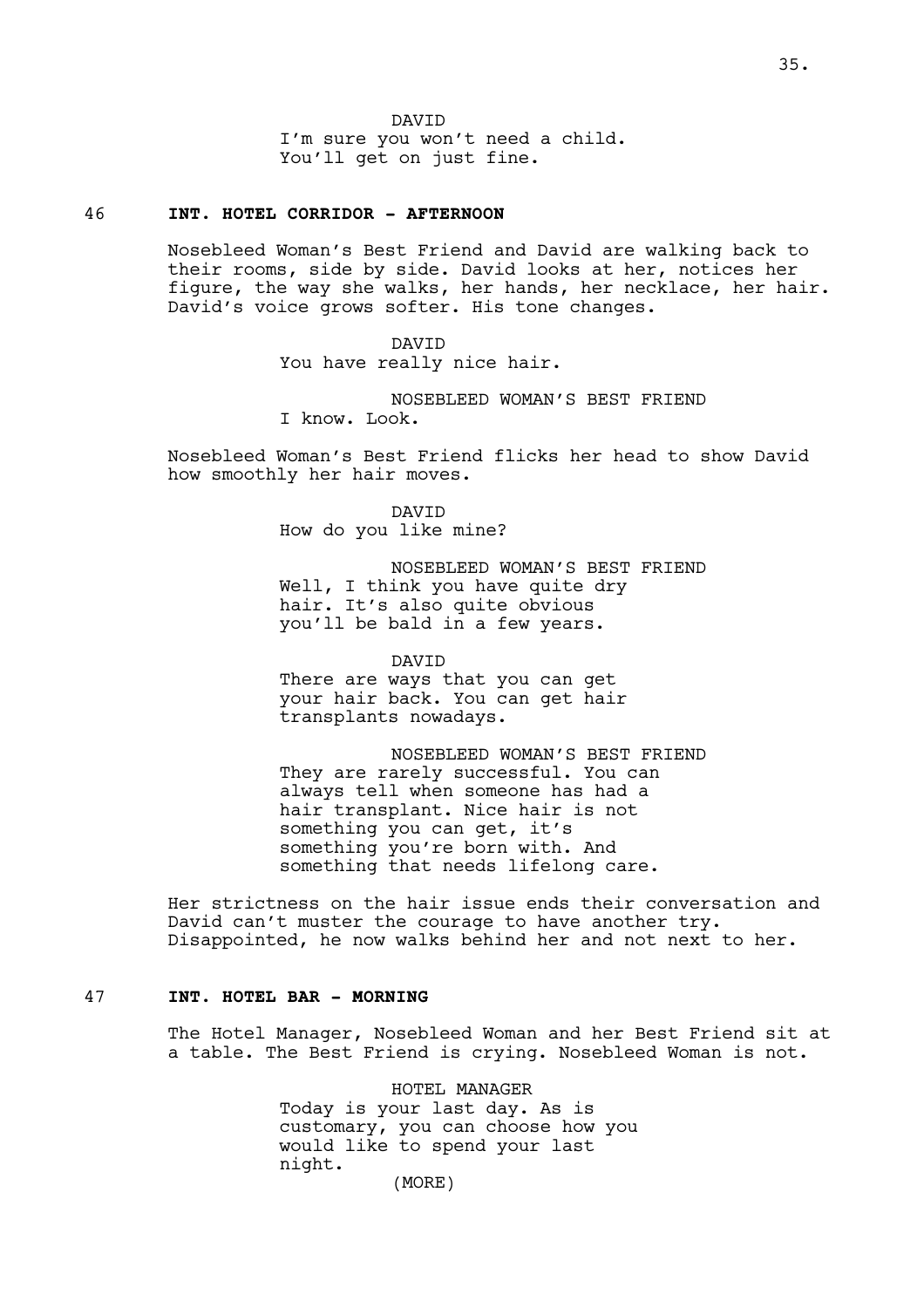What I always say in these situations is that it would be wise to choose something you cannot do as an animal, like read a work of classic literature or sing a song you really like. It would be silly if you chose, for example, a walk in the grounds or to have sexual intercourse with someone because these are things you can also do as an animal. But first, your best friend would like to read something she wrote for you that is really very touching. HOTEL MANAGER (CONT'D)

Nosebleed Woman unfolds a sheet of paper.

#### NOSEBLEED WOMAN

We always sat together at school and whenever I had a problem I talked to you about it because you always gave the best advice. When we didn't manage to find dance partners at the school prom, the fact that we were together at that difficult moment gave me strength. I'm sorry things have come to this. I'm sure that if you had a few more days you'd find someone, just like I did, because you're an admirable person and you have very beautiful hair and very nice breasts. I was always jealous of your hair, you know that. You were, are, and always will be my best friend and I'll think of you often and I'll always wear those silver earrings you gave me for my birthday. I'll miss you and however many new girlfriends I make in a few days when I move back into town, I don't think I'll find another as true or as beautiful as you.

Nosebleed Woman's Best Friend gets up and slaps her. The Hotel Manager separates them. Nosebleed Woman's nose is bleeding from the blows.

> NOSEBLEED WOMAN'S BEST FRIEND I'd like to watch the film "Stand By Me" with River Phoenix, Kiefer Sutherland and Richard Dreyfuss. Alone.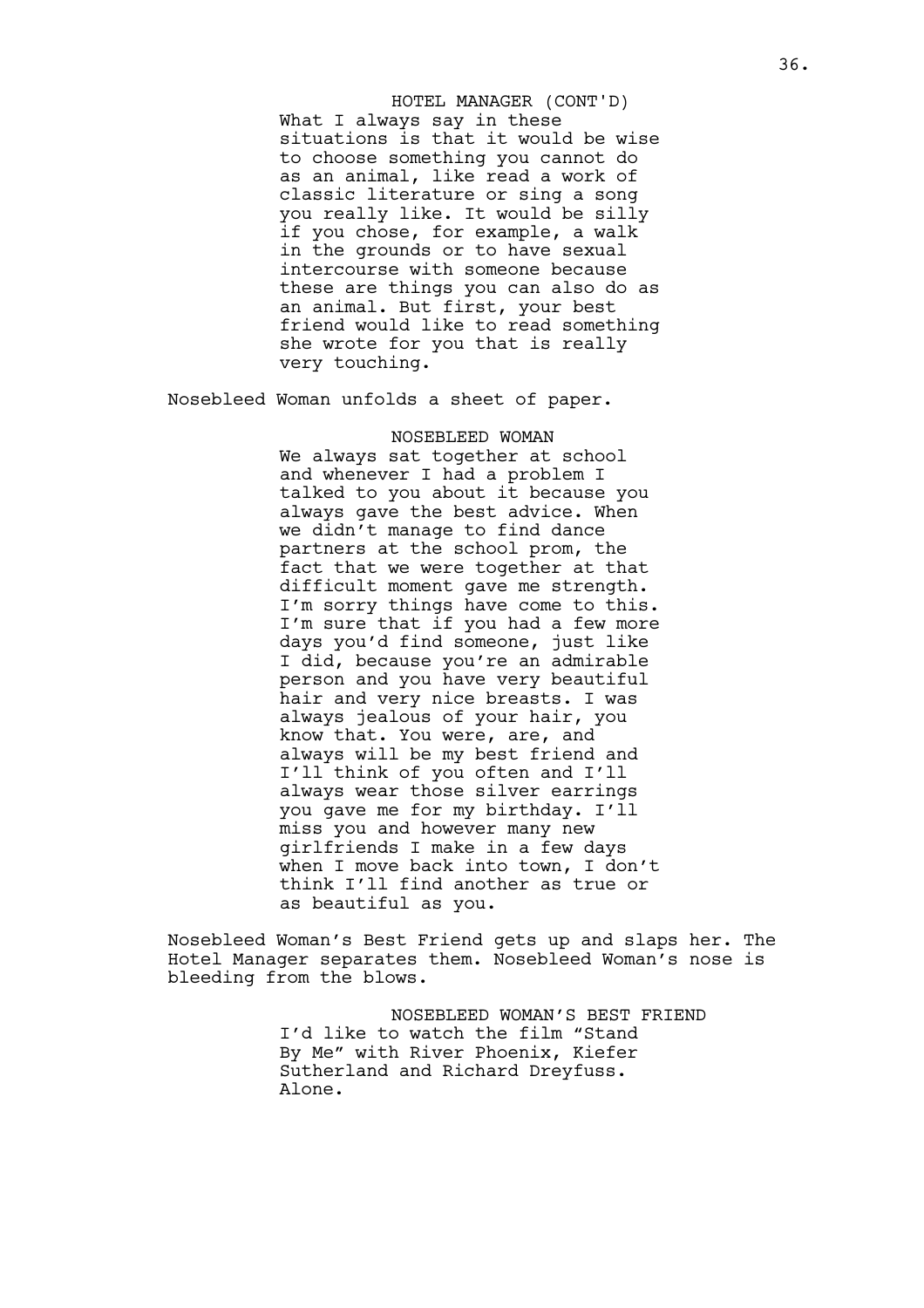## 48 **INT. ROOM 101 - DAY**

David looks out of his room window. The Maid holds a pony by its reins. She opens the gate to the hotel grounds and sets the pony free. Nosebleed Woman and Limping Man hug in the hotel entrance and wave goodbye to the pony. The pony doesn't run off. It just stands there, swishing its beautiful tail. The room phone rings. The display reads 180. He doesn't pick up.

> ANSWERING MACHINE Room 101. Please leave a message after the tone.

### 49 **EXT. BASKETBALL COURT - DAY**

David holds a bag of golf clubs and watches a couple playing basketball one on one in the court from behind the wire fence. They're having fun, they yell and kiss. David is fixated by them.

> FEMALE V.O. When I was at the hotel, I never much left my room. Hardly ever. I went there around four years ago. From the very first day I knew there was no one there who interested me. I used to listen to a lot of French music back then, and no one else listened to French music there. I stayed for 19 days. I let a waiter fuck me in order to help me escape. After he'd fucked me he said that he wouldn't let me go and that I'd better just go back to my room and quick. I killed him and left. I also killed a resident who tried to stop me leaving because he said he liked me.

## 50 **EXT. HOTEL GROUNDS - DAY**

David heads back towards his room carrying golf equipment. He sees a crowd of people. Biscuit Woman lies on the ground, covered in blood. She isn't dead and is screaming in pain. David runs towards the crowd. He sees the injured woman lying on the ground and shuts his eyes. He turns away as he can't stand to see her suffer. He spots Heartless Woman and instantly changes his facial expression. He tries hard to look calm and indifferent.

> DAVID What happened?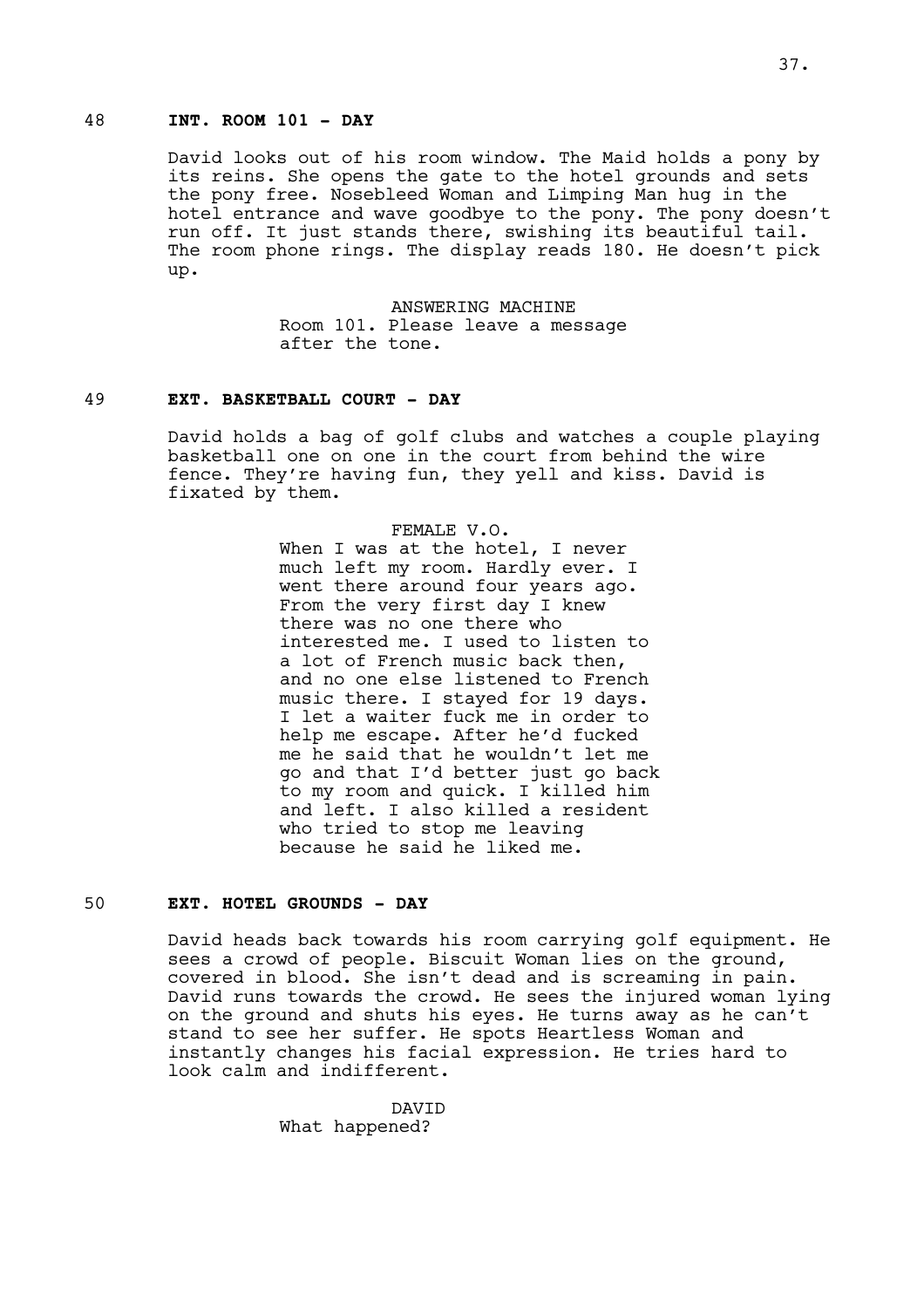HEARTLESS WOMAN She jumped from the balcony of Room 180.

DAVID

I hope she dies right away. On second thought, I hope she suffers quite a bit before she dies. I just hope her pathetic screams can't be heard from my room because I'm thinking about having a lie down and I need peace and quiet. I was playing golf and I'm quite tired and the last thing I need is a women dying slowly and loudly.

HEARTLESS WOMAN I can't hear you with all this screaming. We'll talk some other time when it's quieter. Bye.

Heartless Woman leaves. David turns and watches her leave. TWO WAITERS arrive with a stretcher.

## 51 **INT. ROOM 101 - AFTERNOON**

David plays the message Biscuit Woman left on his answering machine before she committed suicide. The incident has obviously upset him. There's a hint of regret in his face. The dog stands beside him, as if listening to the message too.

> BISCUIT WOMAN (MESSAGE ON ANSWERING MACHINE) Hello. You're probably in the bathroom, that's why you can't hear the phone ring. There's nothing better than a cold shower in the morning. (pause) I'll call again a little later when you've finished your shower so we can chat.

He pushes play to hear it again. The dog wanders off.

## 52 **INT. BALLROOM - EVENING**

Heartless Woman sits alone at a table. David goes up to her. He now seems confident.

> DAVID May I join you?

Heartless Woman looks at him and doesn't answer right away.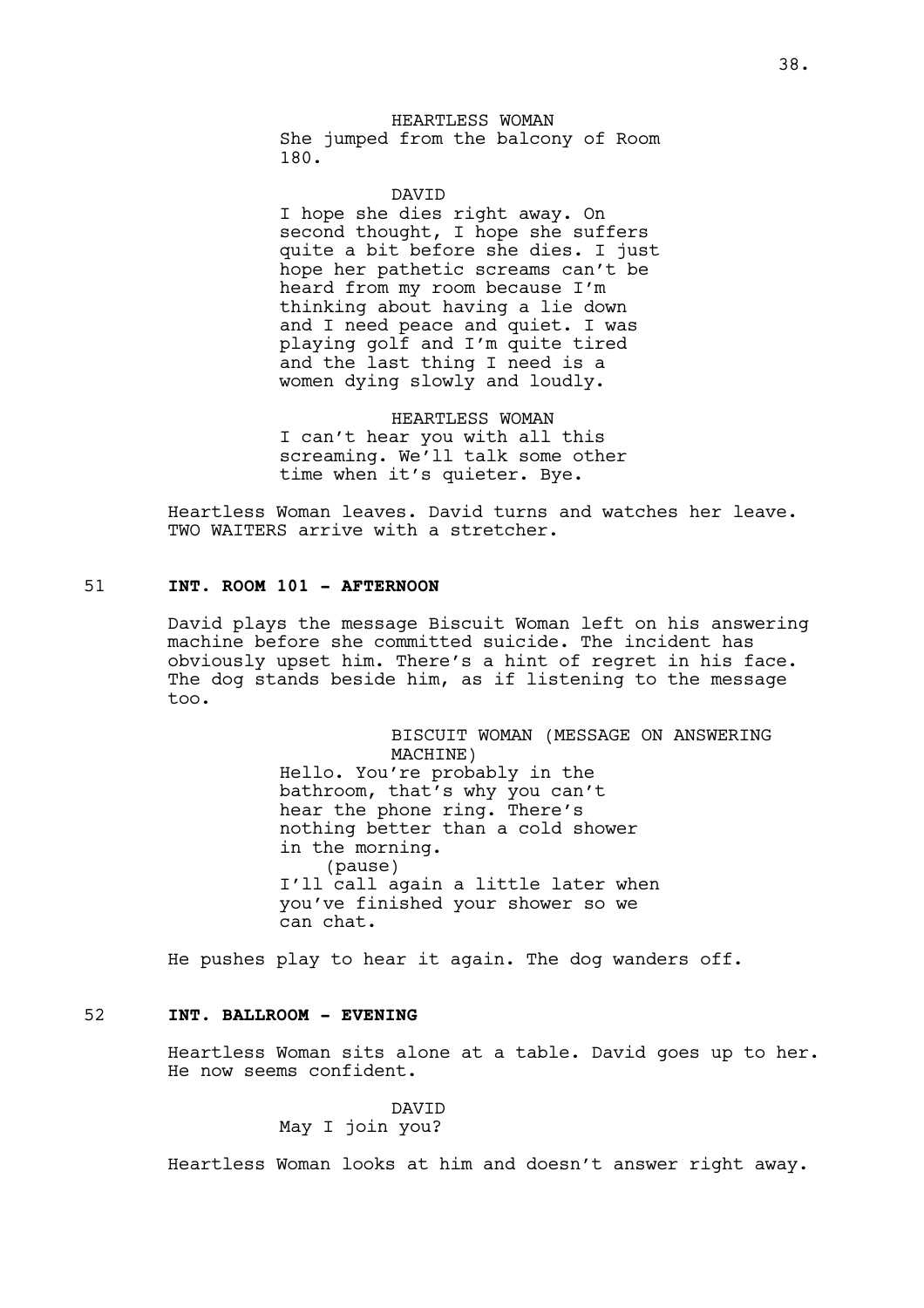### HEARTLESS WOMAN I don't care. Sit if you like.

Heartless Woman looks at him. They don't talk, they just watch the other couples dancing on the dance floor. He takes his jacket off and stirs the ice cubes in his glass with his index finger. She takes a cherry from a bowl and pops it in her mouth. She chokes. Her face turns red. She slumps over the table and her body jolts about in the chair. David does not react. After a while she stops her charade.

> HEARTLESS WOMAN (CONT'D) I think we're a match.

DAVID Yes, I think so too. Would you like for us to live as a couple from now on?

HEARTLESS WOMAN Yes. We'll inform the reception desk in the morning.

### DAVID

Great.

### 53 **INT. DOUBLE ROOM 202 - EVENING**

David, Heartless Woman and the dog enter the room. This room isn't much bigger than the old one but there is a double bed and two bathrobes in the closet. Heartless Woman gives the dog a plate with water. The dog laps up the water. David looks happy. He checks the bed and the sheets, he takes his clothes off and sits on the chair.

> DAVID Do you normally sleep on the left or the right side of the bed?

HEARTLESS WOMAN The left. You?

DAVID The right. Perfect.

They sit down on their respective sides of the bed. David takes off his trousers. Heartless Woman sits on his lap and jiggles about, just like the Maid used to do. She reaches down to grab his cock every so often. Eventually they fuck. David is behind her. During intercourse he whispers "mmm" and Heartless Woman stops and turns to look at him.

> HEARTLESS WOMAN What was that sound? Did you say something?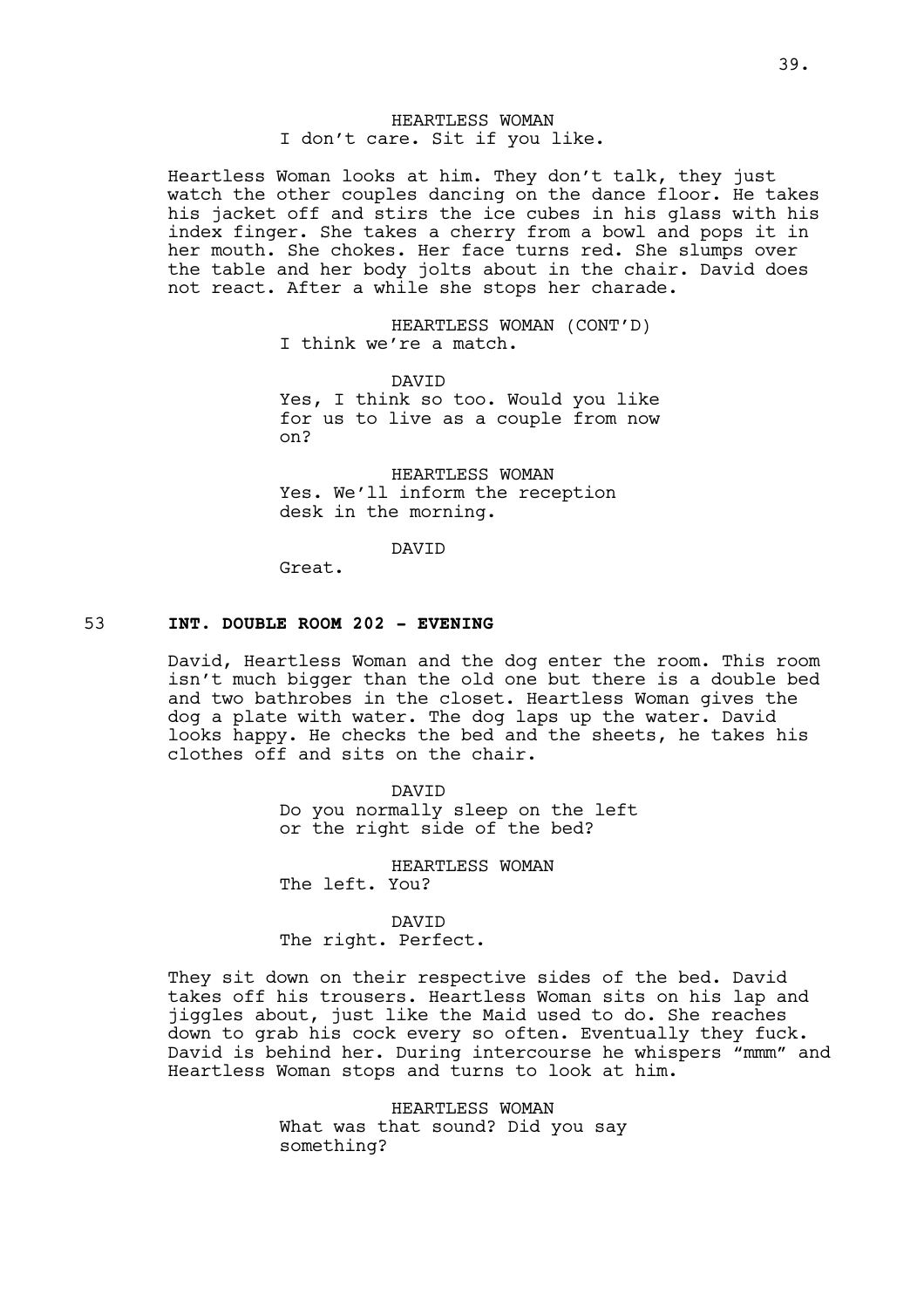### DAVID

No.

HEARTLESS WOMAN Do you mind if we fuck in a position where I can see your face?

DAVID

Sure.

HEARTLESS WOMAN Turn the light on please, so I can see you better.

David turns the light on and they carry on having sex, during which he tries desperately not to grimace or show signs of overexcitement. She looks him straight in the eye to see if he makes any facial expressions. During his orgasm, David tries hard to remain cold. This is the most difficult part of the process. His face is sweaty, his eyes wide open. Heartless Woman, on the other hand, is naturally expressionless. As soon as they are done, they get dressed.

> DAVID Should I turn off the light or would you like to read?

HEARTLESS WOMAN I'd like to read. Does the light bother you?

DAVID No. I'm not bothered by light or noise. I'm a deep sleeper.

Heartless Woman reads. David gets under the covers and turns his back to her. He then turns again and he puts his arm around her waist. He closes his eyes and sleeps. Heartless Woman eyes him suspiciously.

# 54 **EXT. HOTEL GARDENS - MORNING**

David, Heartless Woman and the dog are out for a walk. The couple walk hand in hand. They meet Limping Man, who is out walking with Nosebleed Woman and a LITTLE GIRL.

> LIMPING MAN Good morning.

**DAVTD** Good morning.

LIMPING MAN Congratulations.

DAVID

Thank you.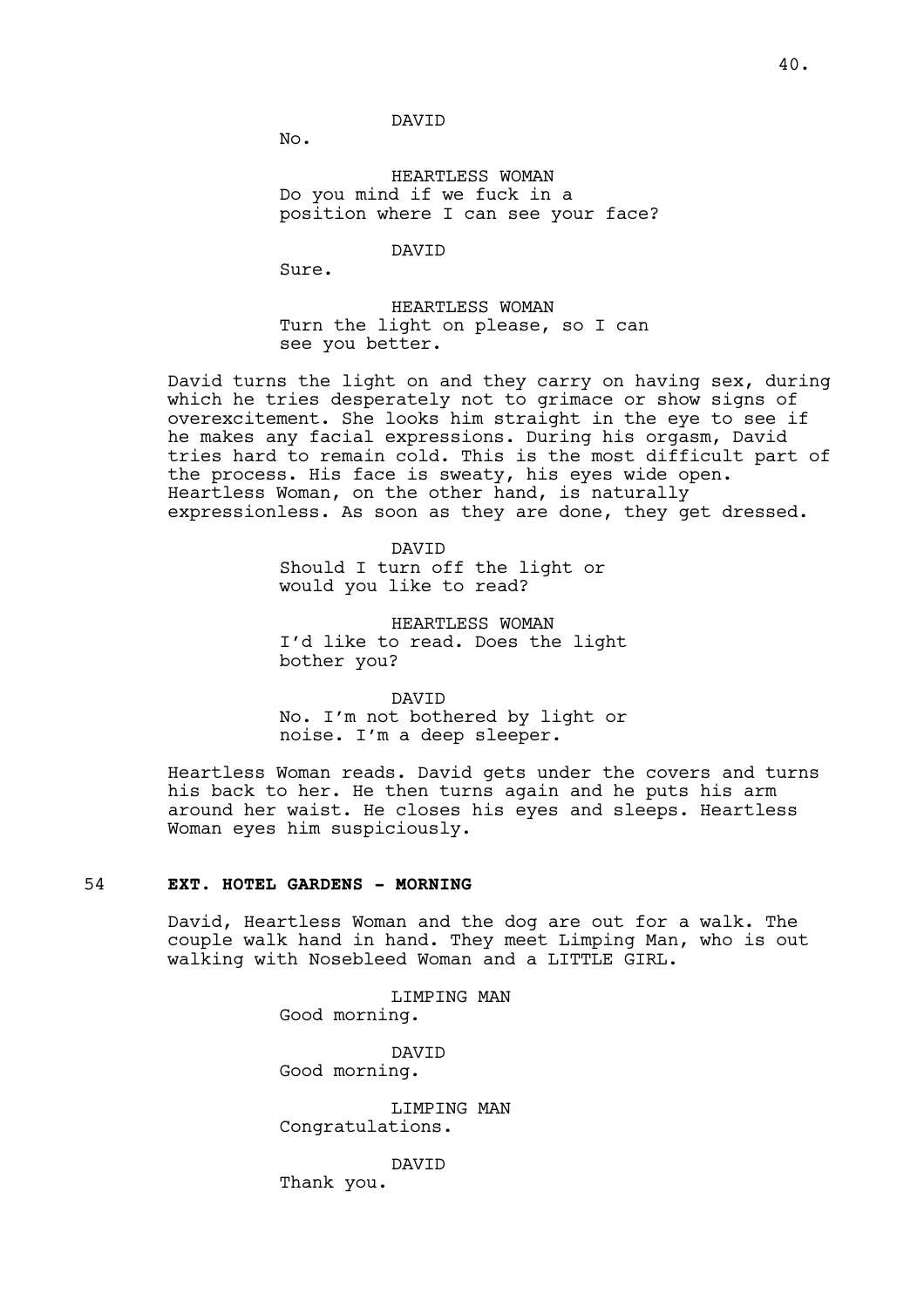LIMPING MAN This is our daughter. Her name is Elizabeth. Elizabeth, give the nice man a kiss. He's a friend of mine.

The girl goes up to David. He does not bend down to be kissed.

> DAVID The last thing I want right now is a kiss from a silly little girl.

They stand there a little, motionless and then David kicks the child on her shin. She bursts into tears and Nosebleed Woman takes her into her arms.

> DAVID (CONT'D) Don't cry, Elizabeth. You should thank me, now you'll have a limp and be more like your father.

David and Heartless Woman leave with the dog.

HEARTLESS WOMAN You should have punched her in the face too and bloodied her nose and then said, "Don't cry, Elizabeth. You should thank me, now your nose is bloody and you'll be even more like your father."

DAVID You're right. Why didn't I think of that.

# 55 **INT. DOUBLE ROOM 202 - DAY**

David wakes up. Heartless Woman stands over him in a quite a threatening way.

> HEARTLESS WOMAN Good morning.

DAVID Good morning.

HEARTLESS WOMAN I killed your brother. I left him to die very slowly. He may not be dead yet, even as we speak. I was kicking him for ages.

She shows him her leg. Her shoe is covered in blood. David tries very hard not to show his true feelings - he's devastated but pretends that he's indifferent to what's happened.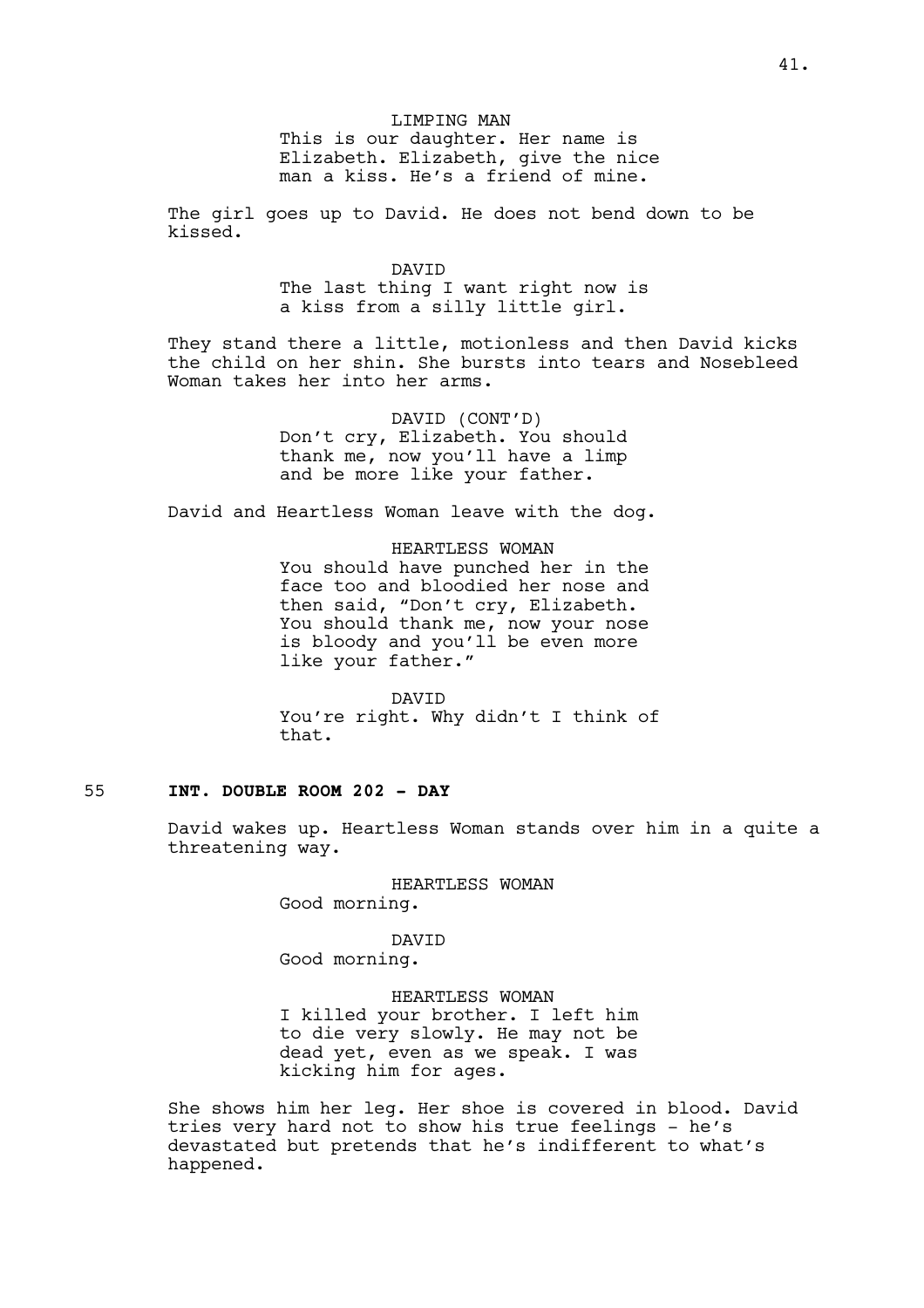DAVID It doesn't matter.

HEARTLESS WOMAN He whined a little. A strange kind of bark. Something like this. Woof ow-woof. It must've been from the pain. You didn't hear anything?

DAVID

No.

HEARTLESS WOMAN You really are a deep sleeper. Would you like some coffee?

DAVID

I'd love some.

David goes to the bathroom.

#### HEARTLESS WOMAN

Right. I can't wait to hear the story you promised to tell me last night, about that student of yours at the university and his awful final project.

DAVID

It's really a very funny story. His name was Ryess. R-Y-E-S-S. Ryess.

David splashes water on his face and then finally bursts into tears. Heartless Woman enters the bathroom and slaps him.

> DAVID (CONT'D) These aren't tears. It's just water.

### HEARTLESS WOMAN

I knew you were lying. I can't understand why you did it when you know as well as anyone that a relationship cannot be built on a lie. We're going to the Hotel Manager right now and you'll get the punishment you deserve.

DAVID

What's the punishment for this?

HEARTLESS WOMAN They turn you into the animal no one wants to be. You know which one.

DAVID Yes. I know.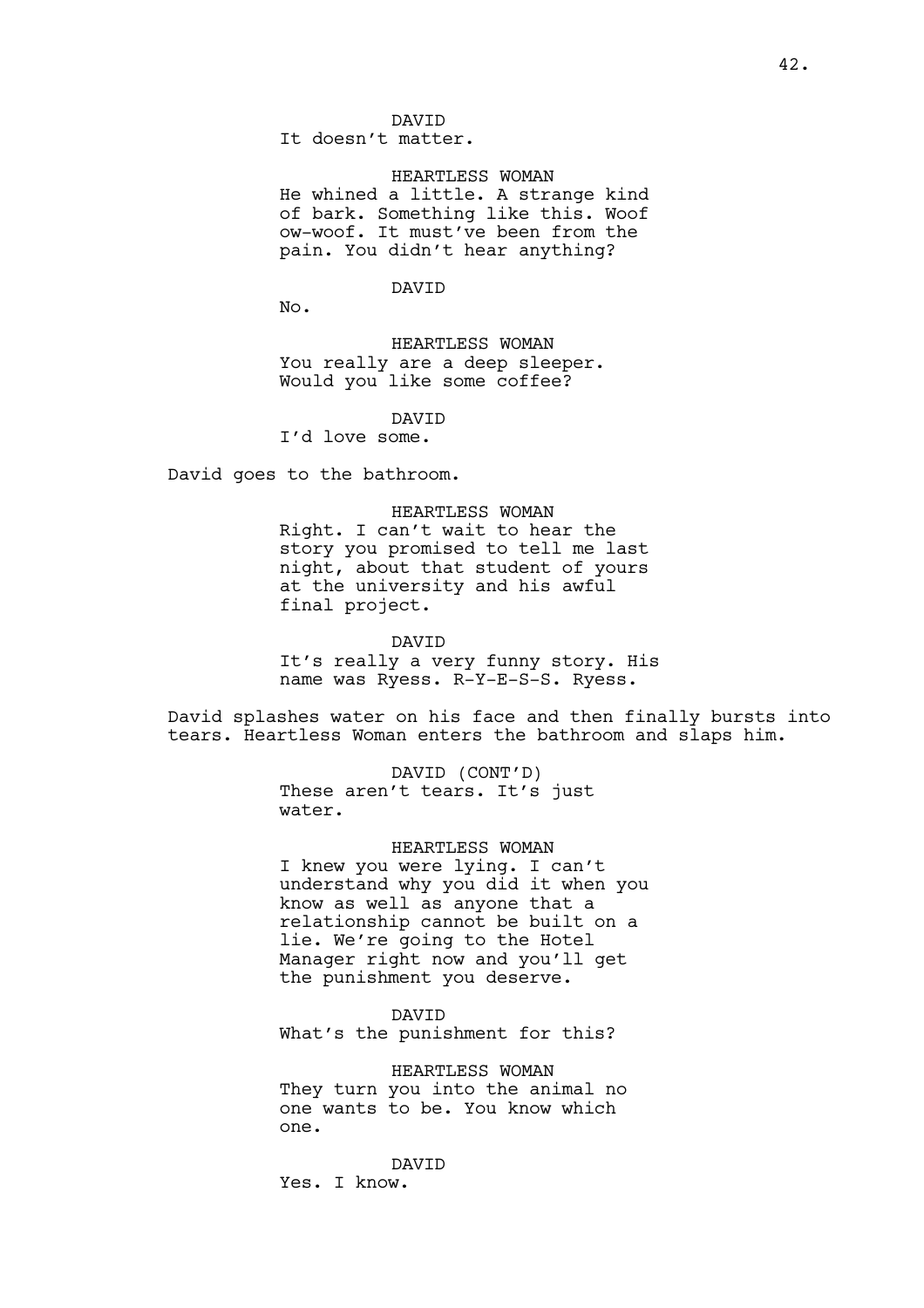### 56 **INT. HOTEL CORRIDORS - EVENING**

David and Heartless Woman are walking around to find the Hotel Manager. She holds him by the hair. The pain is visible on his face. David suddenly kicks her in the stomach and gets away. He takes the lift. She runs up the stairs.

### 57 **INT. HOTEL FIRST-FLOOR CORRIDOR - EVENING**

Heartless Woman reaches the first-floor corridor and tries each door one by one. She sees a door slightly ajar. She pushes it open and enters. She sees a WOMAN giving a WAITER a blow job. A second waiter, the 30-year-old waiter, is fucking her while a third, the 50-year-old waiter, sits watching in a chair and wanks off.

## 58 **INT. HOTEL STAIRS - EVENING**

Heartless Woman exits the room, walks down the corridor and goes up to the second floor. She is absolutely cool, she doesn't look angry or nervous, just determined.

### 59 **INT. HOTEL SECOND-FLOOR CORRIDOR - EVENING**

Heartless Woman sees the Maid in the middle of the corridor holding a tray with a glass of Campari and soda.

MAID

I saw a man running back that way. He looked frantic.

As soon as Heartless Woman turns back, David emerges from one of the rooms with a tranquilliser gun and shoots her. The Maid leaves the glass of Campari next to Campari Man, who is also unconscious inside the room, and then helps David lift Heartless Woman.

## FEMALE V.O.

At first he wanted to kill her in some horrible and painful way, like the death she had inflicted on his brother. He thought about kicking her in the stomach over and over again and then stabbing her in the same spot, in the stomach. But then he thought that there wouldn't be much point because she was already unconscious and so she wouldn't feel any pain from the kicks or the knife.

David carefully carries Heartless Woman through the hotel with the help of the Maid. They meet no one in the corridors. He takes her to the room where they transform people into animals. The Maid unlocks the door.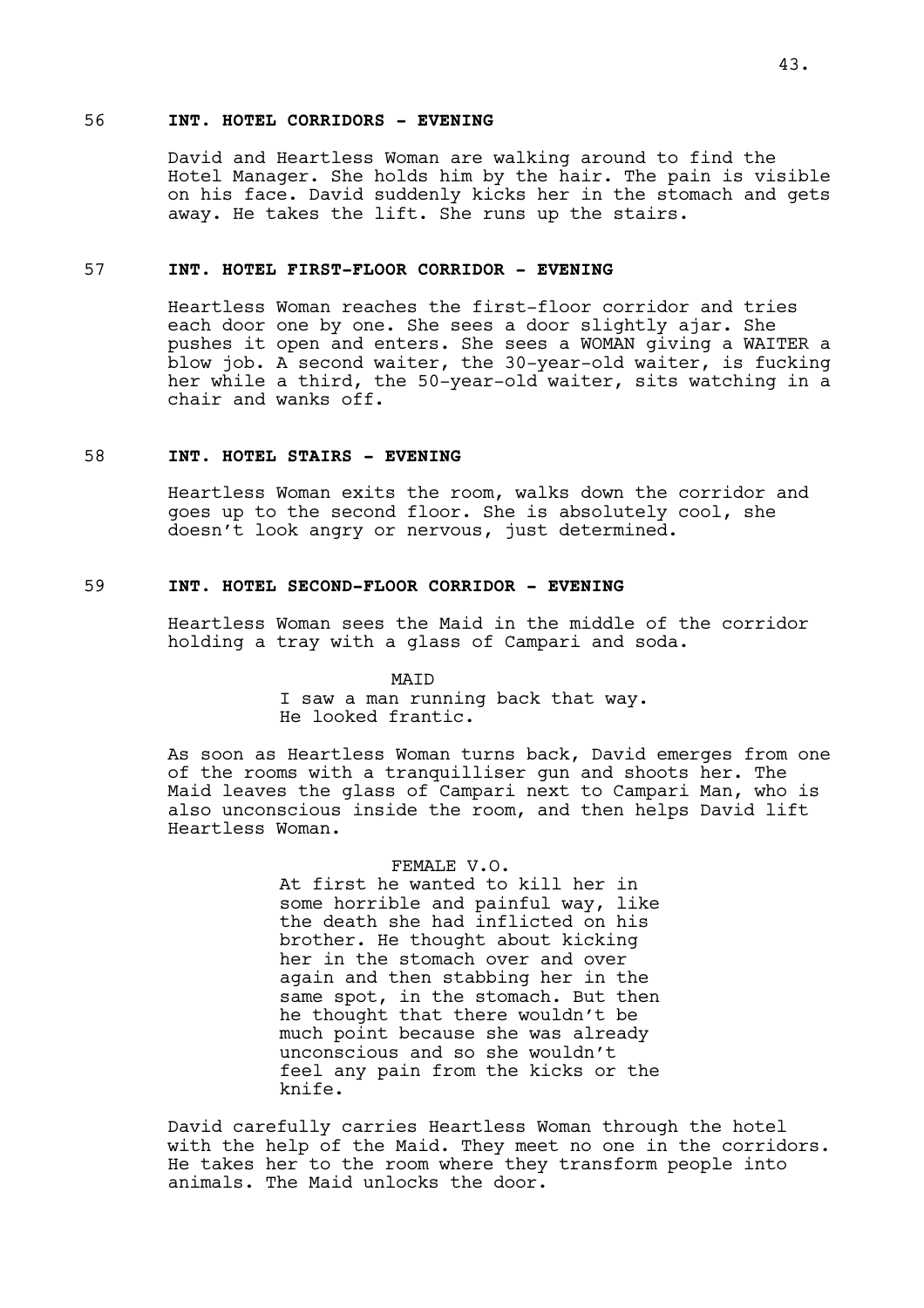## 60 **INT. ANIMAL TRANSFORMATION ROOM - EVENING**

The Maid asks David to shoot her with the tranquilliser gun too, so that no one will suspect her of helping him. He shoots her and she falls down unconscious. David shuts the door behind him.

## FEMALE V.O.

And so he decided to turn her into an animal. A hotel maid helped him and he never understood why she did it. I asked him many times what sort of animal he turned her into, but he always gave the same answer. "That's none of your concern". That night he left the hotel, once and for all.

#### 61 **INT. ROOM 101 - EVENING**

The Hotel Manager runs to the couple's room with two waiters. She sees the dead dog. She signals to the waiters to set off the alarm. "You Give Love A Bad Name" by Bon Jovi plays loudly throughout the building.

> FEMALE V.O. He began to run without knowing where he was headed but he was headed towards us. This was the start of his new life and back then, he didn't know how much it hurts to be alone, how much it hurts when you cannot reach to rub tiger balm on your upper back and you are constantly in pain.

#### 62 **INT. HOTEL CORRIDOR - EVENING**

David cautiously disappears down the end of the corridor.

**III. THE WOODS NEAR THE HOTEL**

### 63 **EXT. THE WOODS - MORNING**

David walks very quickly, almost at a jog, as if he is too tired to run but too scared to walk. He stops beside a river. He washes his face and drinks some water. He steams up his glasses with his breath and rubs them clean with his t-shirt. He continues to walk quickly. He gets tired. The woods are quiet and the only thing you can hear is the birds and the sound of water. Everything is still and there are no animals around that he can actually see. He lies down on the ground but doesn't close his eyes.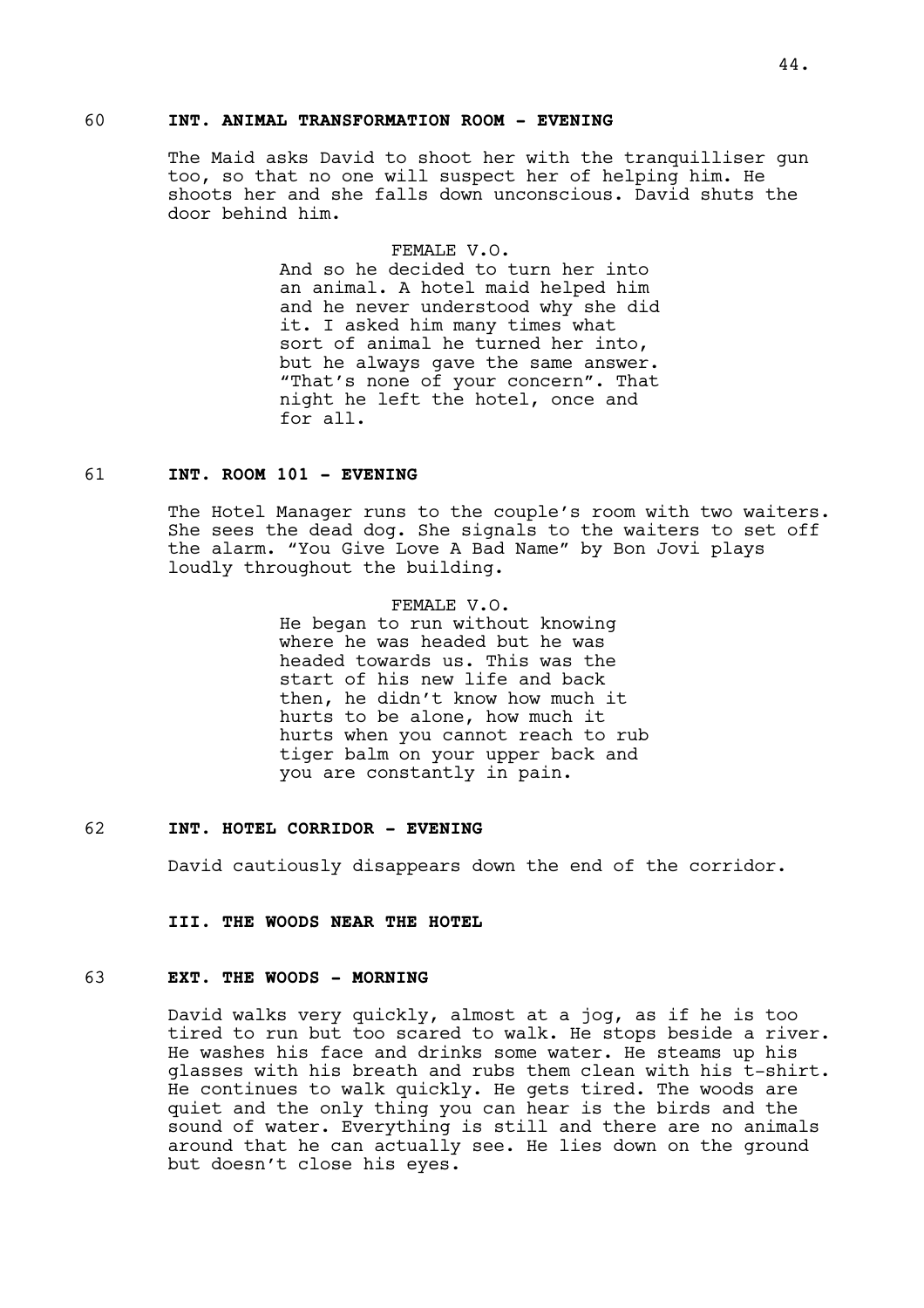He just rests but it's obvious that he isn't relaxed at all. He used to visit these woods as a hunter but now he is the prey.

## 64 **EXT. THE WOODS - MORNING**

David washes his hair in the river with little bottles of shampoo he stole from the hotel. Suddenly, he hears a noise. A LONER MAN is swimming. David goes towards him.

DAVID

Hello.

LONER SWIMMER Don't shoot. I can tell you where the others are hiding. What would you prefer, one extra day or a whole extra week, maybe even two weeks?

DAVID I'm alone. I just escaped from the hotel.

LONER SWIMMER Did your time run out or did you lie and get caught?

DAVID

My time ran out.

LONER SWIMMER Okay. I got away about a year ago. Don't worry. There's nothing to be afraid of now. So long as they don't catch you.

## 65 **EXT. THE WOODS - EVENING**

Loner Swimmer takes David to the LONER LEADER, a woman of around 30. She and the rest of the LONERS wear the same waterproof capes and carry backpacks with their personal belongings. David seems a little bit lost as he tries to adapt to the current situation which he wasn't prepared for. He looks around amazed at all these loners who form this autonomous community in the forest.

> LONER SWIMMER I found him out in the woods. He escaped from the hotel. He didn't lie, his time ran out.

LONER LEADER Are you a doctor, by any chance?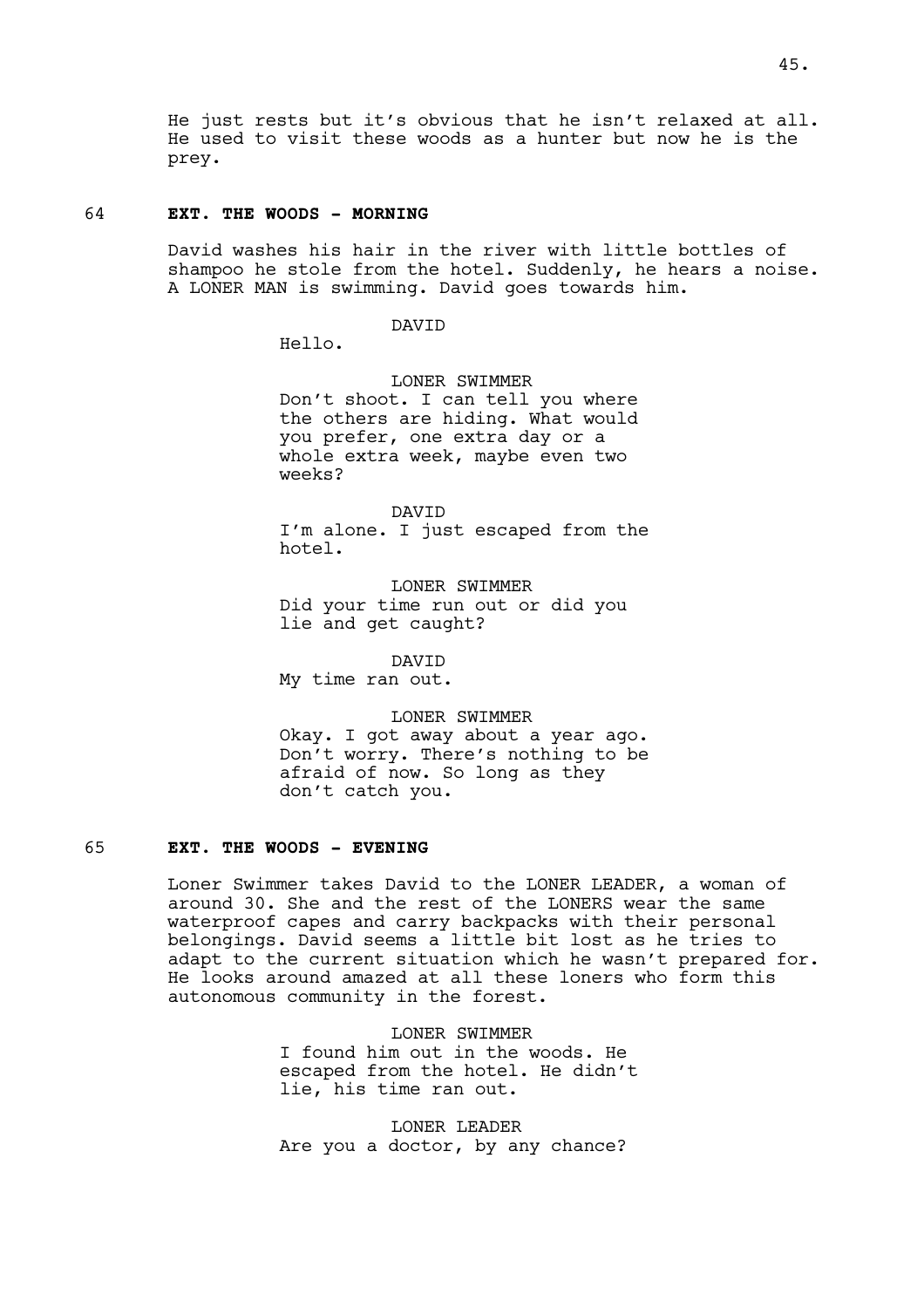## DAVID

No.

LONER LEADER That's a pity, we need a doctor. We had one but they caught him a couple of months ago.

DAVID I'm an architect.

LONER LEADER That's okay. Are you on any medication these days we should know of?

#### DAVID

Well, not really. I have pain in my upper back and I often put some heat rub cream on it, but that's all. Nothing important, really.

#### LONER LEADER

Alright. So, welcome. You can stay with us for as long as you like. You can be a loner until the day you die, there's no time limit.

#### DAVID

Thank you very much.

David smiles. Loner Leader gives him an awkward hug.

#### LONER LEADER

By the way, any romantic or sexual relations between loners are not permitted and any such acts are punished. Is that clear?

#### DAVID

Can I have a conversation with someone?

#### LONER LEADER

Of course you can, so long as there is no touching or flirting or anything like that. That applies at dance nights too. We all dance by ourselves, that's why we only play electronic music. We have dance nights every now and then.

#### DAVID

That's nice.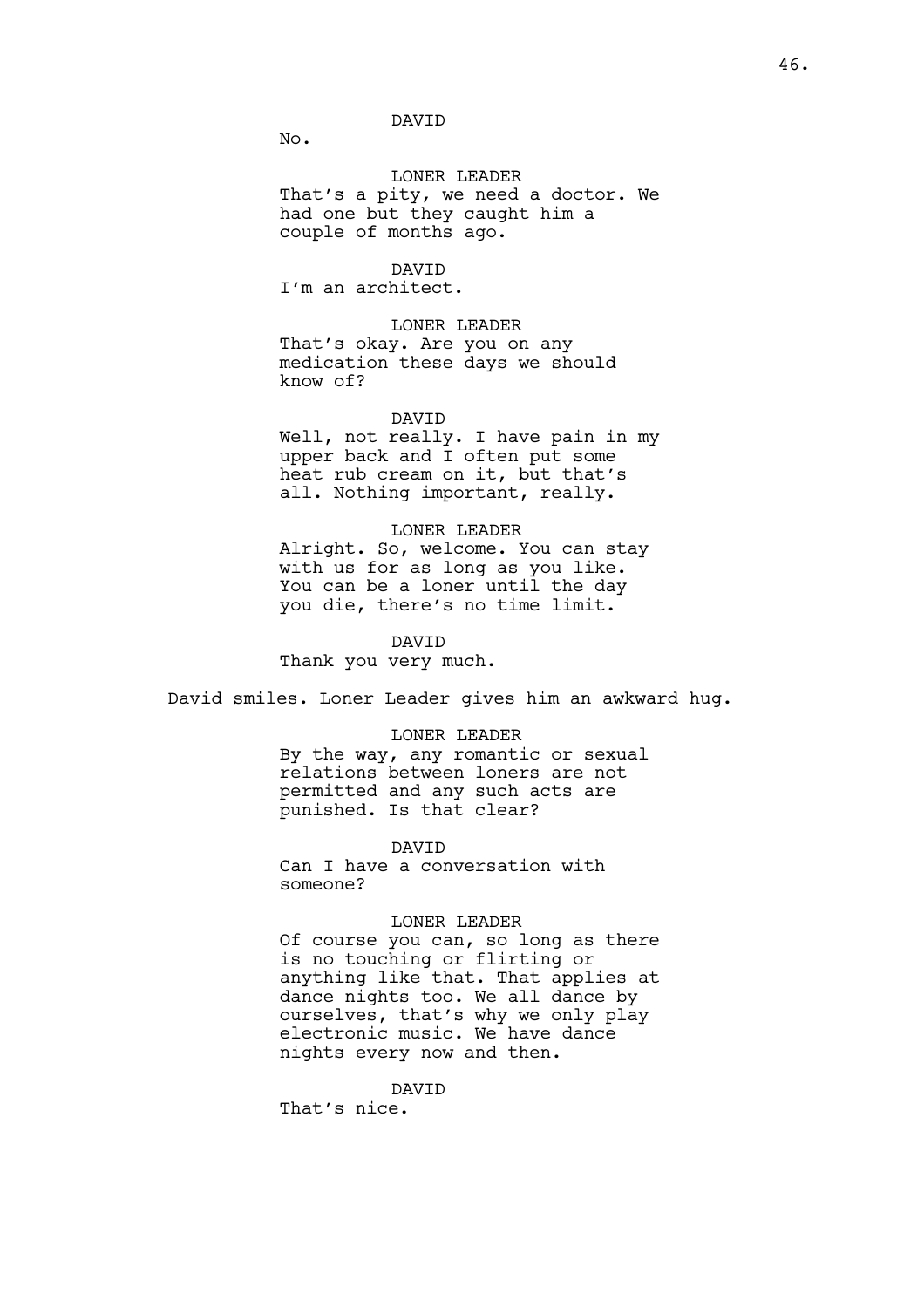## 66 **EXT. THE WOODS - MORNING**

Loner Swimmer, aided by a BANDAGED LONER with bloodied bandages over his mouth, gives David a waterproof cape, a portable CD player, a pocket-sized game of solitaire, the book "Of Mice and Men" by John Steinbeck and a knife. David realizes that he's going to be a proper member of this group. As these changes are taking place David acts in a mechanical way, without really thinking where all this will lead him. He looks at Bandaged Loner. There's fresh blood on his bandages.

> DAVID What's wrong with your mouth?

LONER SWIMMER He can't talk. He was given the Red Kiss.

DAVID What's the Red Kiss?

#### LONER SWIMMER

We slashed his lips with a razor and the lips of another loner and we forced them to kiss each other. That was a few days ago now but the cuts were deep and they're still in pain. They were flirting, you know. Check if the portable CD player works properly otherwise I'll have to find you some new batteries.

Davis presses play on the CD player. Music plays. He pushes the stop button.

> DAVID It works just fine.

### 67 **EXT. THE WOODS - MORNING**

David takes off his t-shirt and rubs Tiger Balm cream onto his upper back, as far as he can reach. He cannot reach most of his upper back properly.

## 68 **EXT. THE WOODS - MORNING**

Loner Leader watches a pig eating some weeds. She creeps up without making a sound and slips a lead around its neck. They start walking in the woods. Wherever the animal stops, the leader digs into the ground with her hands as if looking for something. She then gets up, wipes the soil off her hands and continues walking the pig.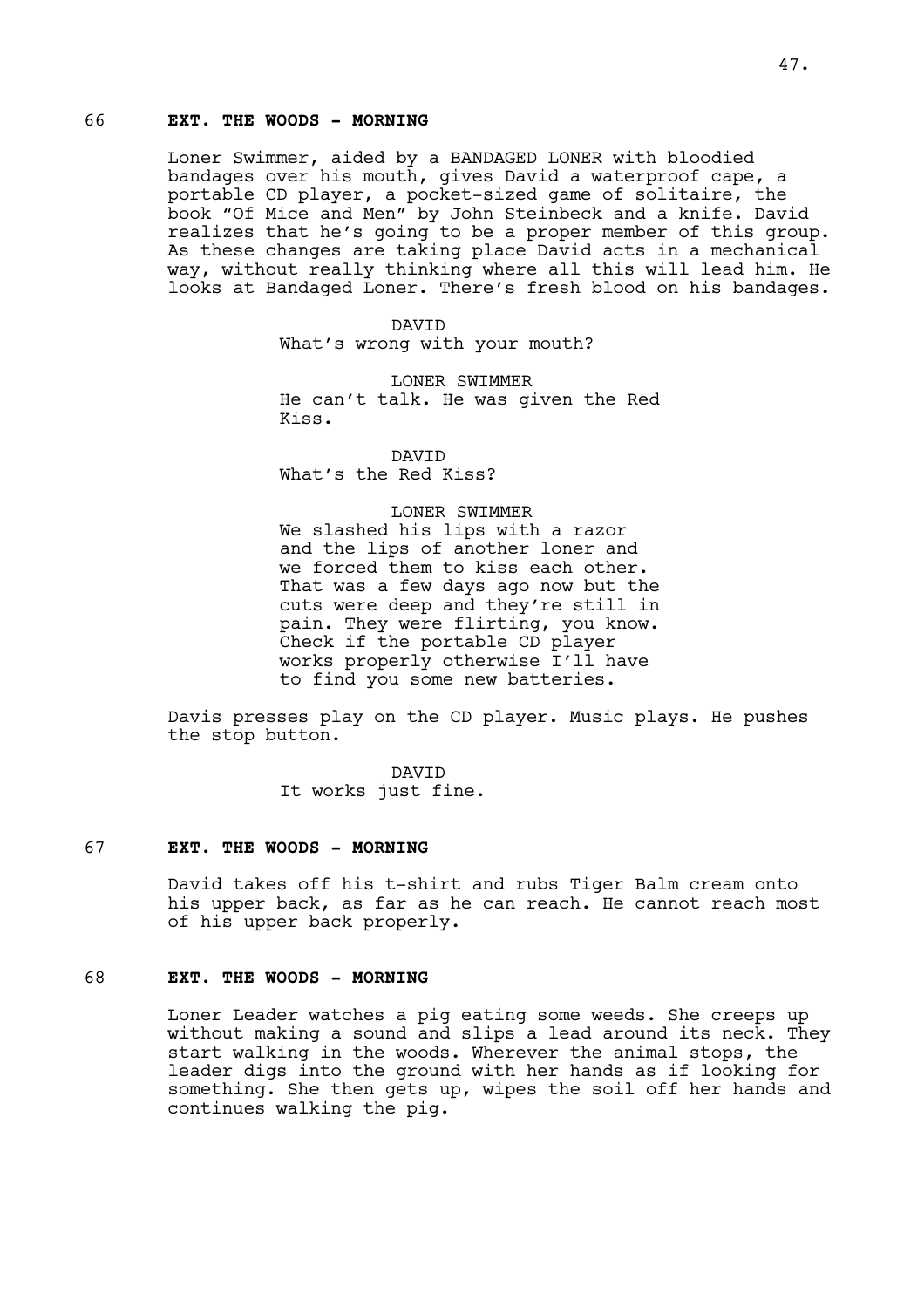### 69 **EXT. THE WOODS - MORNING**

The loners stand in rows and exercise. Loner Leader checks their technique, corrects them whenever necessary, and yells at the lazy ones.

> FEMALE V.O. That was the first time I saw him. He was exercising three rows behind me but because I'm shortsighted, I couldn't see him clearly. In any case, he seemed quite presentable.

We see a woman, whom we'll soon get to know as SHORTSIGHTED WOMAN, exercising and looking at David. David does what the others do, a little confused but determined at the same time.

> FEMALE V.O. (CONT'D) The next day, in town, I found out that he was shortsighted too, just like me and I knew for sure that he liked me. That night, in my sleep, I dreamt that we lived in a big house together in the town with a large, well-lit kitchen and I was wearing dark blue trousers and a tight cream blouse and he took my clothes off and fucked me up the arse and as he was fucking me a thug came into the kitchen and took the steak knives from the second drawer and attacked us, stabbing the knives into our bellies one by one. I woke up terrified.

The loners then form a line and start jogging through the woods. A LONER gets caught in a foothold trap. He screams. The others stop but don't help him. They talk amongst themselves and give him advice on how to free himself. David watches. Shortsighted Woman stands behind him.

> LONER LEADER Try harder. Pull the trap open with your hands. Positive thinking is everything at times like this. Don't give up. You know, you should've been more careful. Try harder. Or they'll find you and you'll be turned into an animal. A weak one.

The other loners laugh.

LONER LEADER (CONT'D) We must get a move on now. It's really too dangerous to stay here. The hotel guests could be here any minute. (MORE)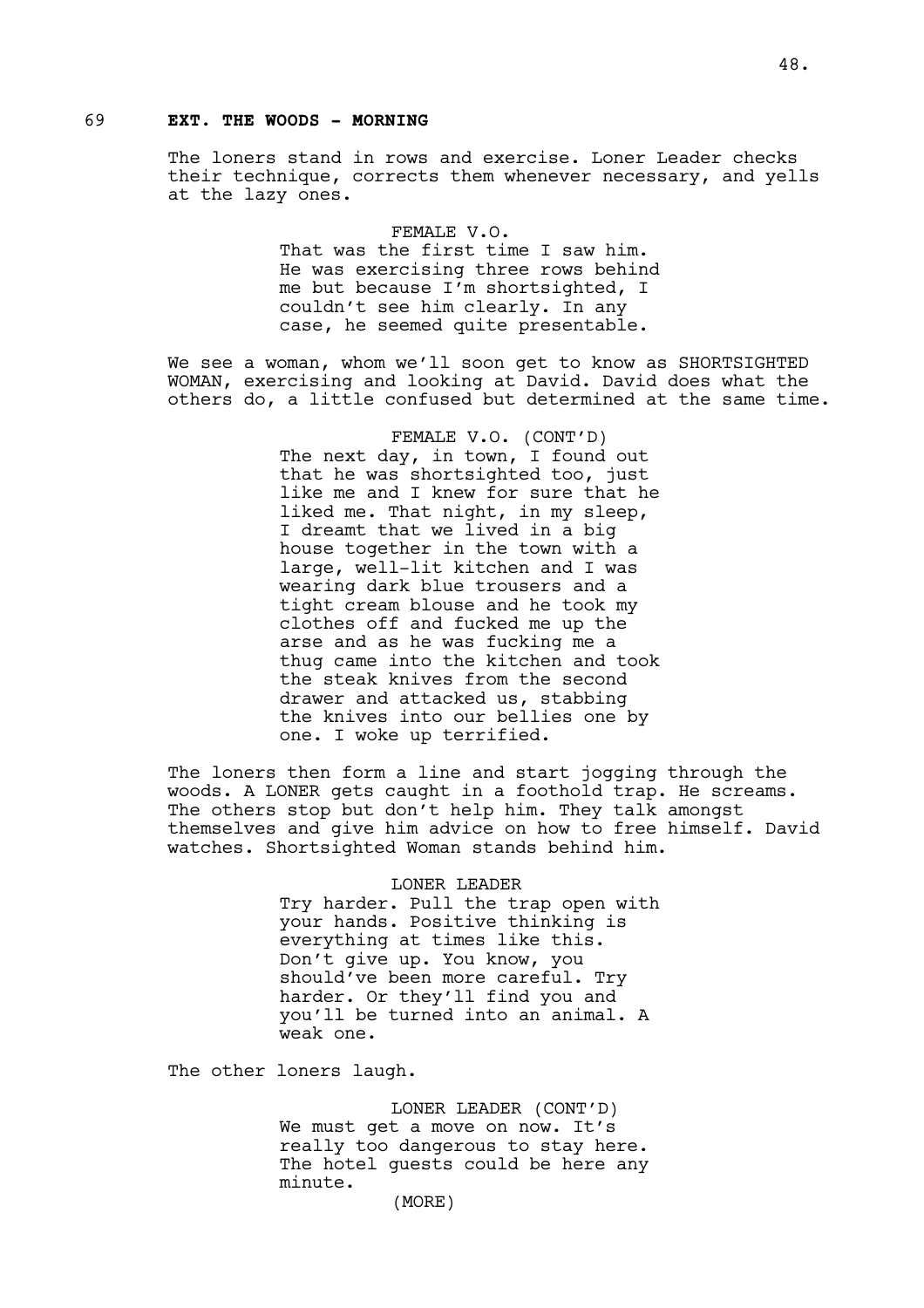If you manage to free yourself, run as fast as you can and come find us. If you manage to free yourself but think that you'll die from the bleeding, go straight to your grave. Have you dug your own grave? LONER LEADER (CONT'D)

### TRAPPED LONER

Yes.

LONER LEADER Very good. That's enough for now. Let's split up and spread out. We'll rendezvous tonight at meeting point four.

## 70 **EXT. THE WOODS - MORNING**

David hides and hears the sound of people running and guns firing. He tries to cover himself with leaves, moving slowly and quietly, and smears mud on his face. Silly little things out of inexperience and despair. Despite his efforts, he is quickly discovered by Lisping Man, who takes aim at David with his tranquilliser gun. David puts his hands up.

#### LISPING MAN

What you did to that woman was dreadful. I can't understand why you would turn her into a dog and then kick her to death.

#### DAVID

She killed my brother. I would have done the same thing if she'd killed you. You're like a brother to me. You're my best friend in the whole world.

# LISPING MAN

I don't believe I'm your best friend in the whole world. You used to spend a lot more time with the man with the limp.

#### DAVID

That doesn't matter. We didn't speak much but we both knew that in a pinch we'd be at each other's side. Did the man with the limp make it?

David is not very convincing. But Lisping Man mellows.

LISPING MAN They're getting ready for the pier. It all begins next week. (MORE)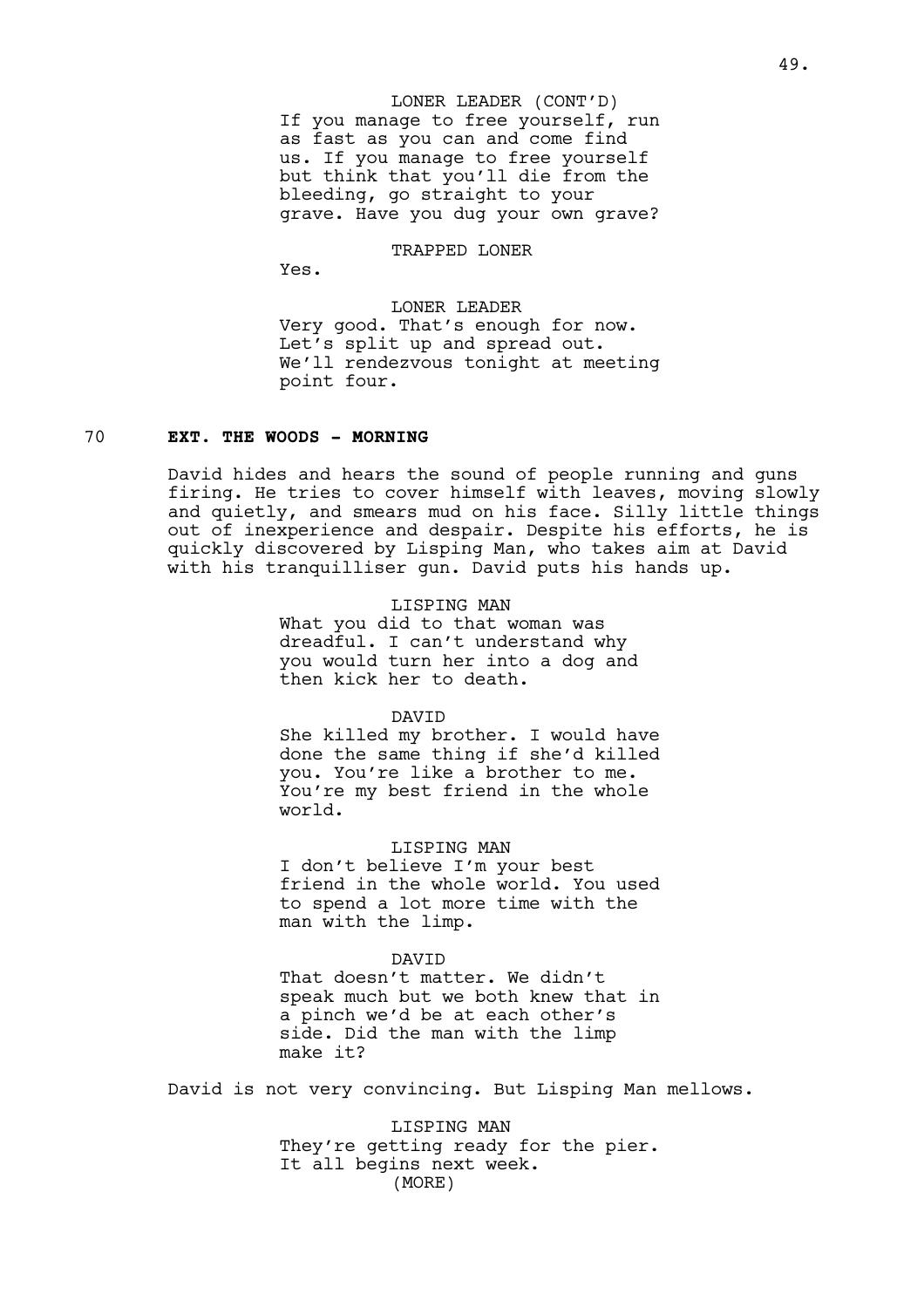Everyone says they're going to make it as they're very well suited and the child will help them get past the fighting. What time do you get up in the morning? LISPING MAN (CONT'D)

#### DAVID

Whenever we like. And we eat whatever we like.

#### LISPING MAN

You're not thinking of coming back? You know, if you told the Hotel Manager about your brother she'd probably forgive you.

#### DAVID

No. It's really nice being on your own. There's no one tying you down. You listen to music whenever you like, go for walks whenever you like, have a chat whenever you like. I don't miss companionship at all. I only miss you because you were my one true friend. Are you going to shoot me?

LISPING MAN I'm afraid I have to. I only have two days left.

David becomes aggressive all of a sudden.

DAVID

What did you say? I can't understand you, the way you speak.

LISPING MAN I'm going to shoot you. I only have two days left and I need more time.

DAVID You really believe another day will make a difference? Have you seen how ugly you are? You haven't got a chance. If I were a woman, I'd…

Lisping Man prepares to shoot him. Shortsighted Woman jumps out from behind a bush and stabs a knife into Lisping Man's leg, then David grabs Lisping Man's tranquilliser gun and shoots him.

# DAVID (CONT'D)

Thank you.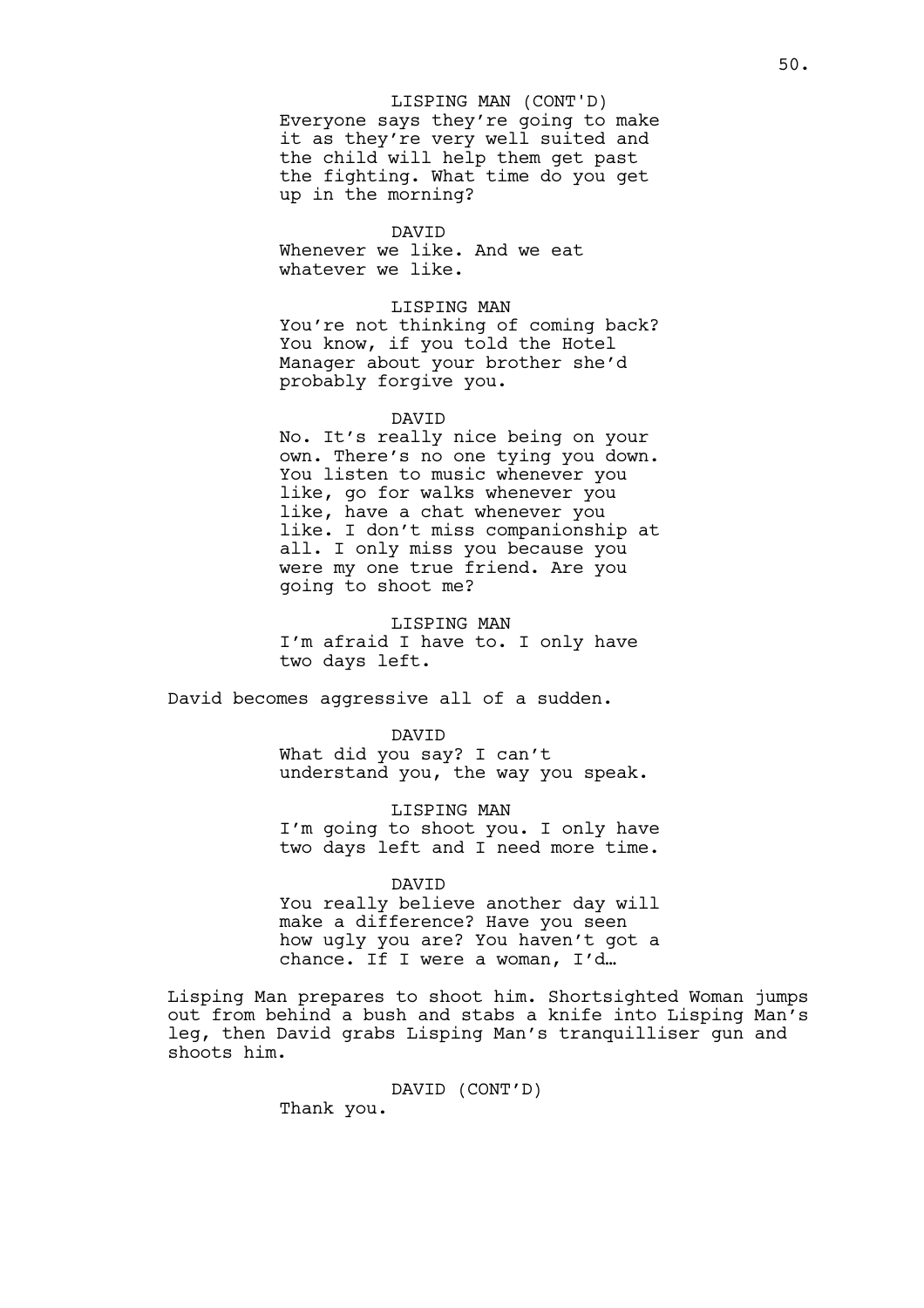SHORTSIGHTED WOMAN Don't tell anyone I helped you. If you want to repay me, there is a way. If you kill a rabbit, bring it to me to eat. Do you promise?

DAVID

Yes.

#### SHORTSIGHTED WOMAN

Bye.

Shortsighted Woman leaves. David stands still and watches her walk off through the trees until she disappears. As soon as he realizes what has just happened he searches through the still-unconscious Lisping Man's pockets. He finds some bird feathers, which he throws away. He strips off Lisping Man's clothes and takes them with him, along with his gun and shoes.

### 71 **EXT. A CLEARING IN THE WOODS - MORNING**

The waiter-driver and the Maid, who joined him for the journey, sit outside the coach. The Maid is the one who helped David escape. She picks up a bag and slings it over her back.

> **MATD** I'm going to go hunting for truffles. They're delicious and quite rare. A kilo can fetch up to 2,000 pounds.

DRIVER WAITER You're going to need a pig. They're impossible to find, otherwise.

**MATD** 

I know.

DRIVER WAITER Don't be long. We have to take them back in 50 minutes.

MAID

Okay.

#### 72 **EXT. THE WOODS - MORNING**

The Maid walks and stops under a tree. She looks left and right, as if she's waiting for someone. She then looks at her watch. Loner Leader appears. She kisses the Maid's hand.

> MAID Good morning.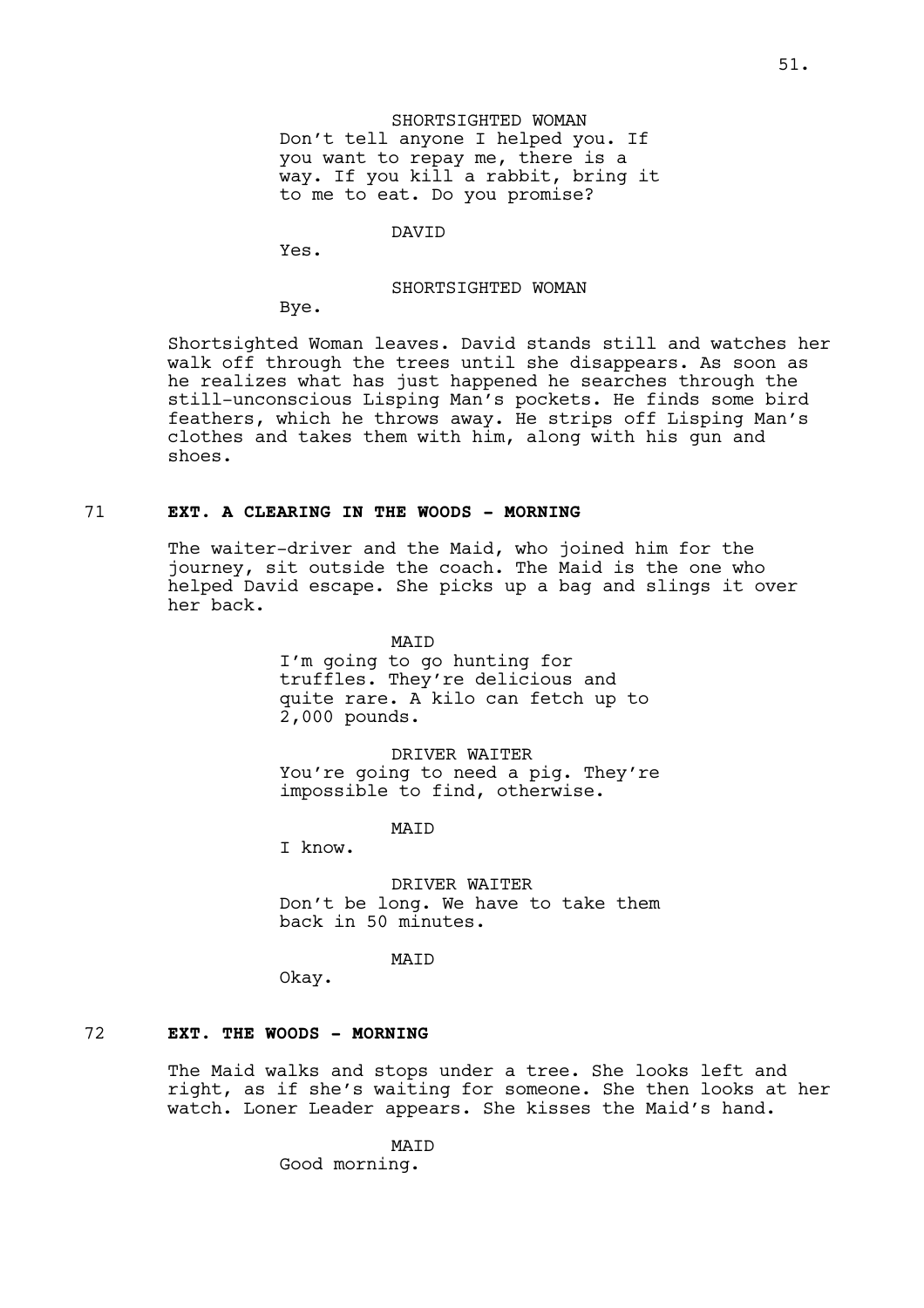### LONER LEADER

Morning. Did you bring the stuff I asked for?

MAID

The gun is in the bag, as is the key to the small door. The numbers of the double rooms are in this blue folder. Try not to lose the key, I have to put it back where I found it. I suggest Saturday because after the dance everyone is quite tired and many of the staff are off work on weekends.

LONER LEADER What about the shampoo?

MAID

I forgot it. I'll bring you two bottles next time.

LONER LEADER You're terrific, you know that?

MAID

I don't know how much longer I can take living in that horrible house with that fat dentist. He's always asking whether I've flossed and forces me to brush my teeth after every meal, however small. The other day he kissed me on the cheek. When all this is over I'm going to kill him in his dentist's chair. I'm going to shove the drill into his belly.

The Maid sits on a rock and covers her face with her hands. It looks like she's crying, but she's not.

> LONER LEADER It'll all be over soon. Be patient and don't forget to take your birthcontrol pills. I'll say it again, it's terrific what you're doing.

Loner Leader hugs the Maid.

## 73 **EXT. THE WOODS - EVENING**

Loners sit around the woods and rest after the hunt. Loner Swimmer eats fruit, Shortsighted Woman listens to music on her headphones, Bandaged Loner reads a book. Beside him sits a female loner who also has bandages on her mouth - she's probably the other loner punished with the Red Kiss torture. David sits next to Loner Leader.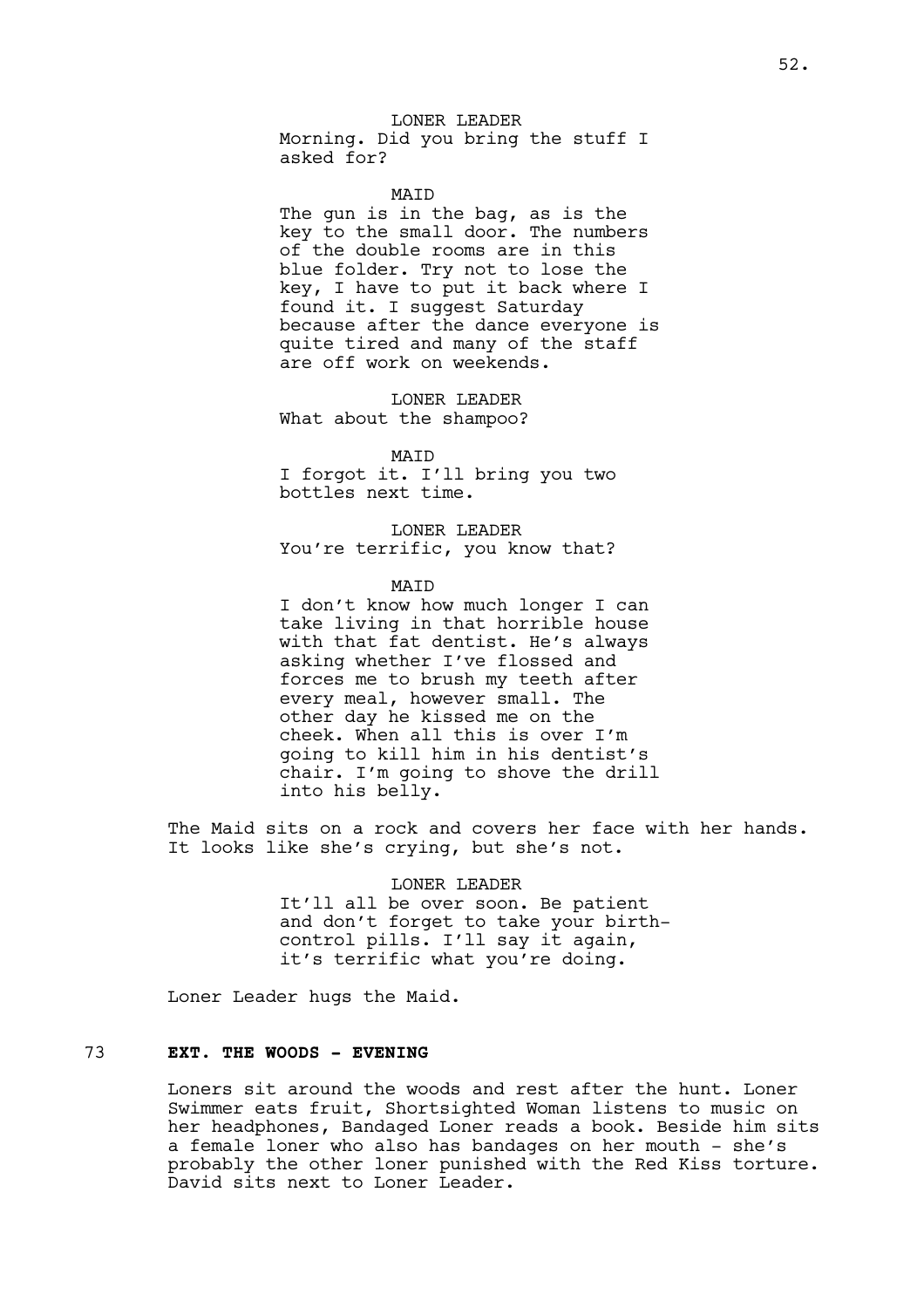She rubs a hydrating cream onto her hands and face. She offers some to David but he declines with a shake of his head.

### LONER LEADER

Tomorrow we're going into town. We're going to buy some new books as some people have been complaining that they've read the same book two or three times over. Also, someone lost the second volume of "Crime and Punishment" during a chase and lots of people have read the first part and are waiting to see what happened next. You can come, if you like.

# **DAVTD**

I'll come.

#### LONER LEADER

Excellent. Then you should clean up. We must look like very decent, presentable couples tomorrow. Make sure you cut your nails and comb your hair.

DAVID Should I put some aftershave on?

LONER LEADER No, that won't be necessary.

## 74 **EXT. THE WOODS, TREE HOLLOW - EVENING**

Loner Leader pulls a plastic bag out of a tree hollow and takes some "civilian" clothes from inside. She hands David a suit.

LONER LEADER

Hope it fits.

#### DAVID

Thank you.

The suit actually fits.

## 75 **EXT. THE TOWN - MORNING**

A typical urban environment. Couples, cars, buses, kids, shops. David has his arm around Shortsighted Woman and Loner Leader has her arm around Loner Swimmer. They're dressed like office workers. They walk through the town and enter a shopping centre. They seem happy. They stare at the shop windows, then browse random things like nail polish, paint brushes, cotton sheets and wooden frames.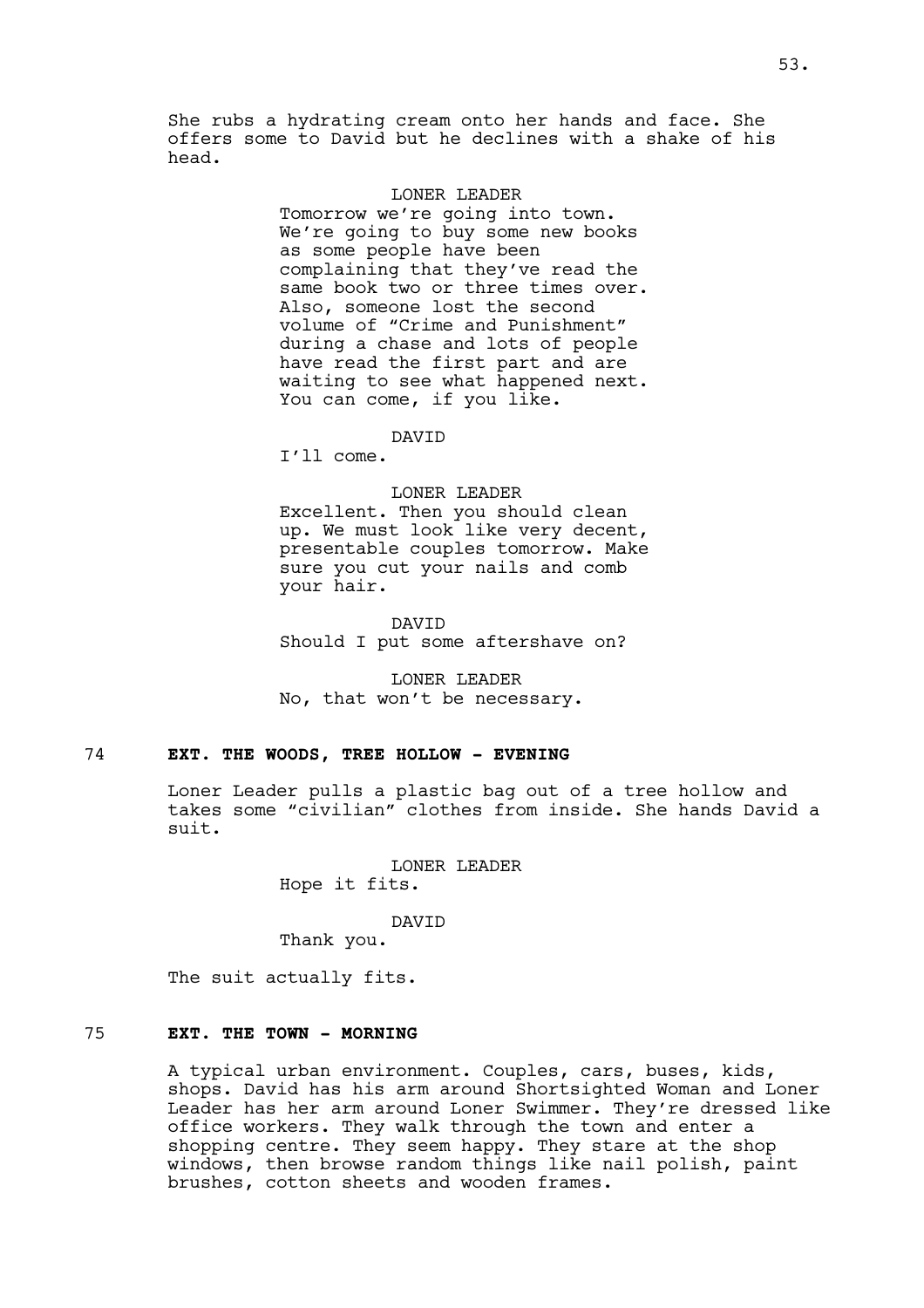## 76 **INT. SHOP - MORNING**

They buy knives, a pair of trainers, bandages, a wrist watch and small individual cartons of orange juice.

### 77 **EXT. SHOP - MORNING**

David waits for the others. Next to him are three police officers and a woman on her knees. The head officer talks into a mobile CB Radio. The other is checking the woman's nails and asks her to show him the soles of her shoes.

> POLICE OFFICER Woman. Blonde. Approximately 30-35 years old. Certificate expired two months ago.

> WOMAN ARRESTED My husband is a lawyer. You're all going to be sued.

The police officer with the CB looks to the officer who was been checking the woman and gives him a nod.

> POLICE OFFICER No dirt under her nails or mud on her shoes. 9 Belsize Road.

One of the police officers approaches David.

POLICE OFFICER 2 Good morning, sir.

DAVID Good morning, officer.

David tries to remain calm. Shortsighted Woman comes out of the store and hugs David.

> SHORTSIGHTED WOMAN I'm sorry, darling. They had such a huge variety of knives. I bought this one, it's ideal for meat.

> DAVID That's wonderful, dear. Excuse me a moment. How can I help you, officer?

Shortsighted Woman kisses him on the cheek.

POLICE OFFICER 2 Do you know this woman, by any chance?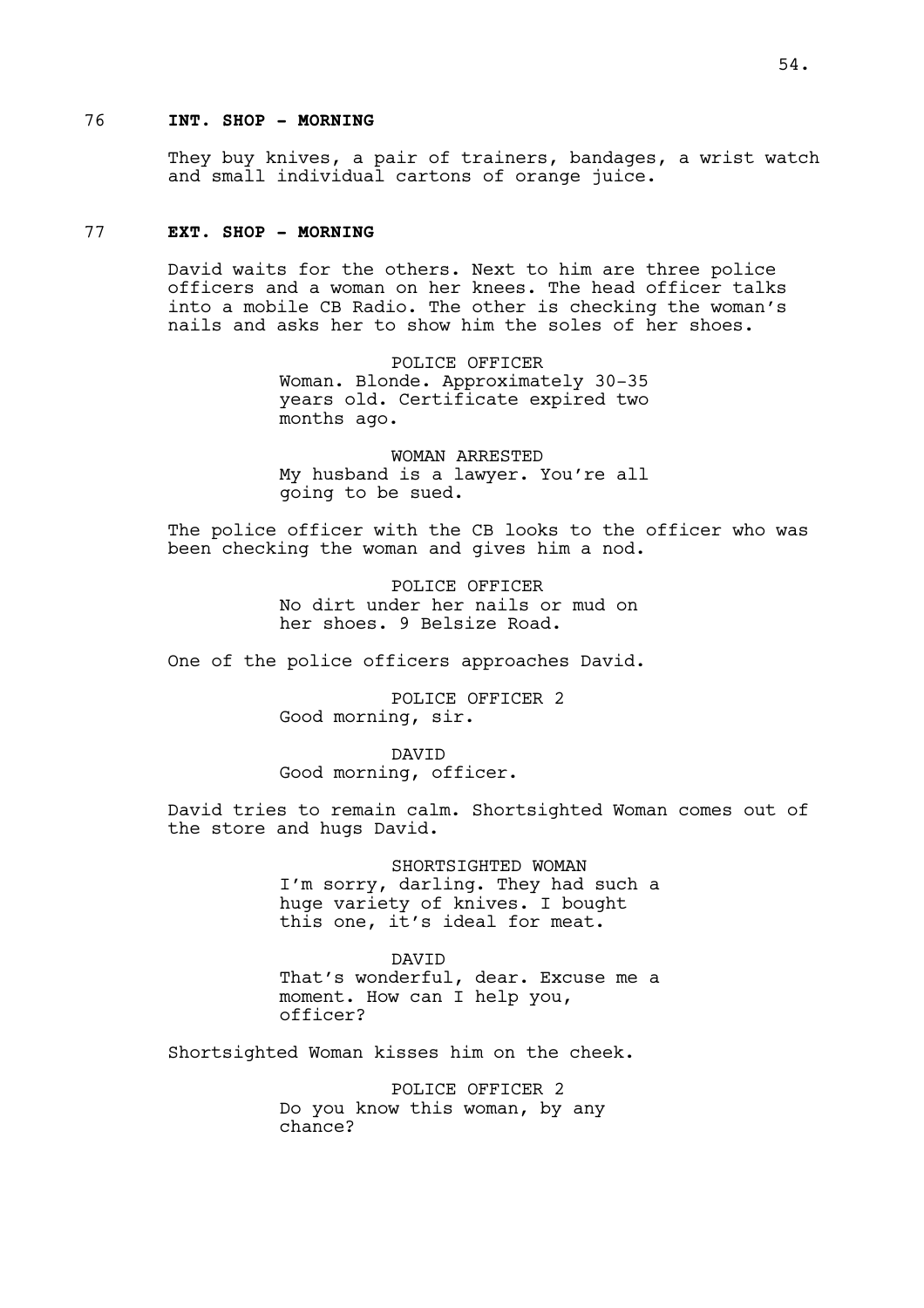DAVID Actually I've never seen her before.

POLICE OFFICER 2 Thank you, sir. You have a nice day.

DAVID You're welcome, officer.

The officer leaves. Shortsighted Woman hugs David again with the knife in her hands.

### 78 **EXT. THE TOWN - MORNING**

Out on the street again. David holds Shortsighted Woman's hand. They don't look at each other, but if anyone took a look at them they'd swear they were a real couple.

> DAVID If I'm walking too slowly just say and I'll up my pace.

SHORTSIGHTED WOMAN This pace is fine. Maybe don't squeeze my hand so tight, my palm's getting a little sweaty.

DAVID

Better?

SHORTSIGHTED WOMAN Yes, much better.

DAVID Are you planning on buying anything for yourself in town?

SHORTSIGHTED WOMAN Yes, contact lens solution and a Parker Rollerball.

DAVID

I didn't know you were shortsighted. I'm shortsighted too.

They stop talking knowingly, as if there's nothing more to be said.

#### 79 **EXT. HOUSE - DAY**

The four loners stand outside the front door of a house. Loner Leader rings the doorbell. An elderly gentleman opens the door.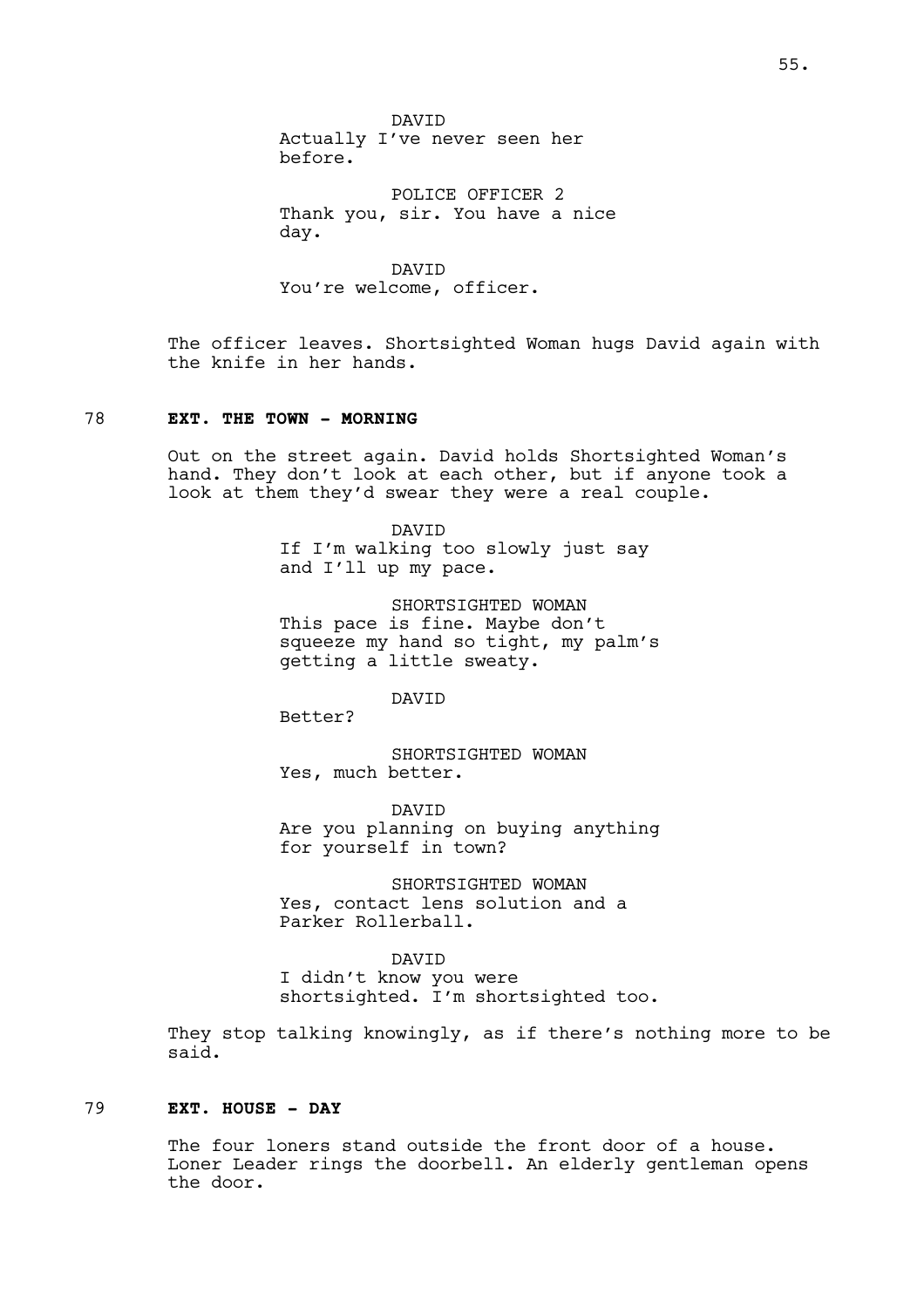#### LONER LEADER

Dad?

The gentleman hugs her.

### 80 **EXT. HOUSE GARDEN - DAY**

Loner Leader talks to a dog near a kennel, but we can't hear what's being said. The rest sit around a large table and drink orange squash. The couples are very tender with each other. David checks on Loner Leader from time to time. We don't know what connects her to the animal; if it was her brother, sister, uncle or just some normal dog. She comes back to the table and sits down.

> LONER LEADER'S FATHER Will you stay a few days?

> > LONER LEADER

I'm afraid not, Dad. We're heading back again today. Tomorrow I'm going away on a business trip. You know how demanding my job is, don't ask if I can stay a few days every time I come.

LONER LEADER'S FATHER Do you all work for the same company?

#### DAVID

Yes.

LONER LEADER'S FATHER My daughter tells me it's a very fine company. Do you agree?

David struggles to keep things vague but consistent.

DAVID

It's a rather good company, yes. One of the best, I'd say. The only problem with the job is that I don't have enough time for my wife and kids. We have four beautiful, healthy children.

LONER LEADER'S FATHER Congratulations.

DAVID But even if we'd never had children, I'd never dream of leaving my wife. (MORE)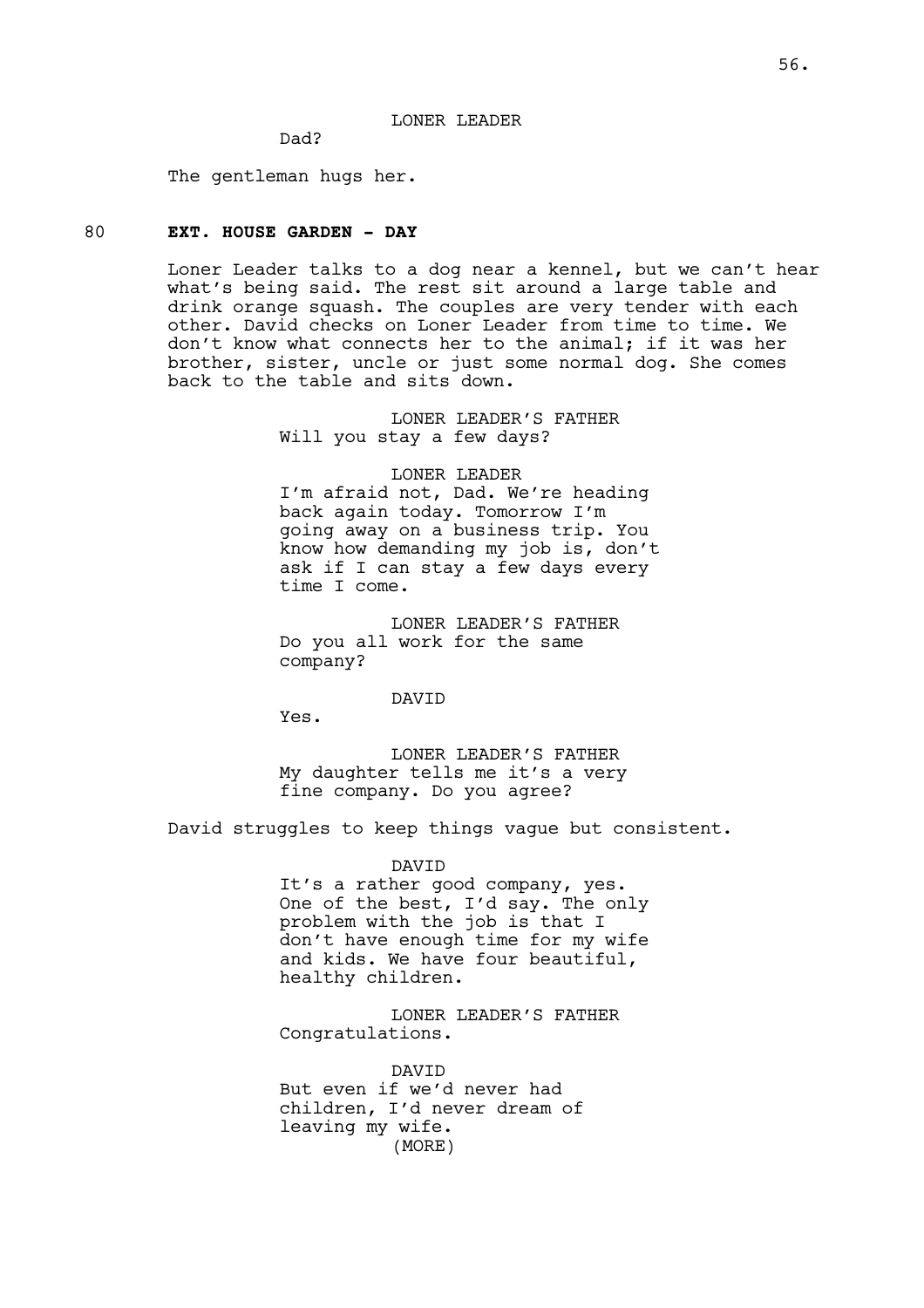#### DAVID (CONT'D)

Even if it was just the two of us, on our own, we'd go on trips, we'd go to Portofino in Italy or to a Greek island for the summer and so our relationship would be as intense as it was at the start. I love her so much I could die for her. That's how much I love her.

He takes Shortsighted Woman's hand and kisses her on the lips in front of everyone for quite some time.

#### 81 **EXT. TOWN STREET - DAY**

The two supposed couples walk down the street. David and Shortsighted Woman walk in perfect sync.

> LONER LEADER Well done. For your first day in town, you did great. That bit about holiday destinations in the Mediterranean was brilliant.

> > DAVID

Thank you very much.

They feel proud. Shortsighted Woman tightens her grip on David's hand.

#### 82 **EXT. THE WOODS - MORNING**

David prepares to hunt rabbits. He sets up rabbit traps using three wooden sticks and a big stone. He joins the sticks together to form the shape of a 4 and then places the stone on the biggest stick. When the rabbit tries to take the bait under the rock, the trigger stick moves and the stone falls on the animal.

> FEMALE V.O. You carefully flay the rabbit with a sharp knife and cut off its head. You then slice open its belly and stuff it with well-washed red and green peppers, not too spicy, and a little garlic and mint.

We see that David has caught three rabbits. His hands are covered in blood from the slaughtered animals. He puts the dead rabbits in a large sack, dripping with blood.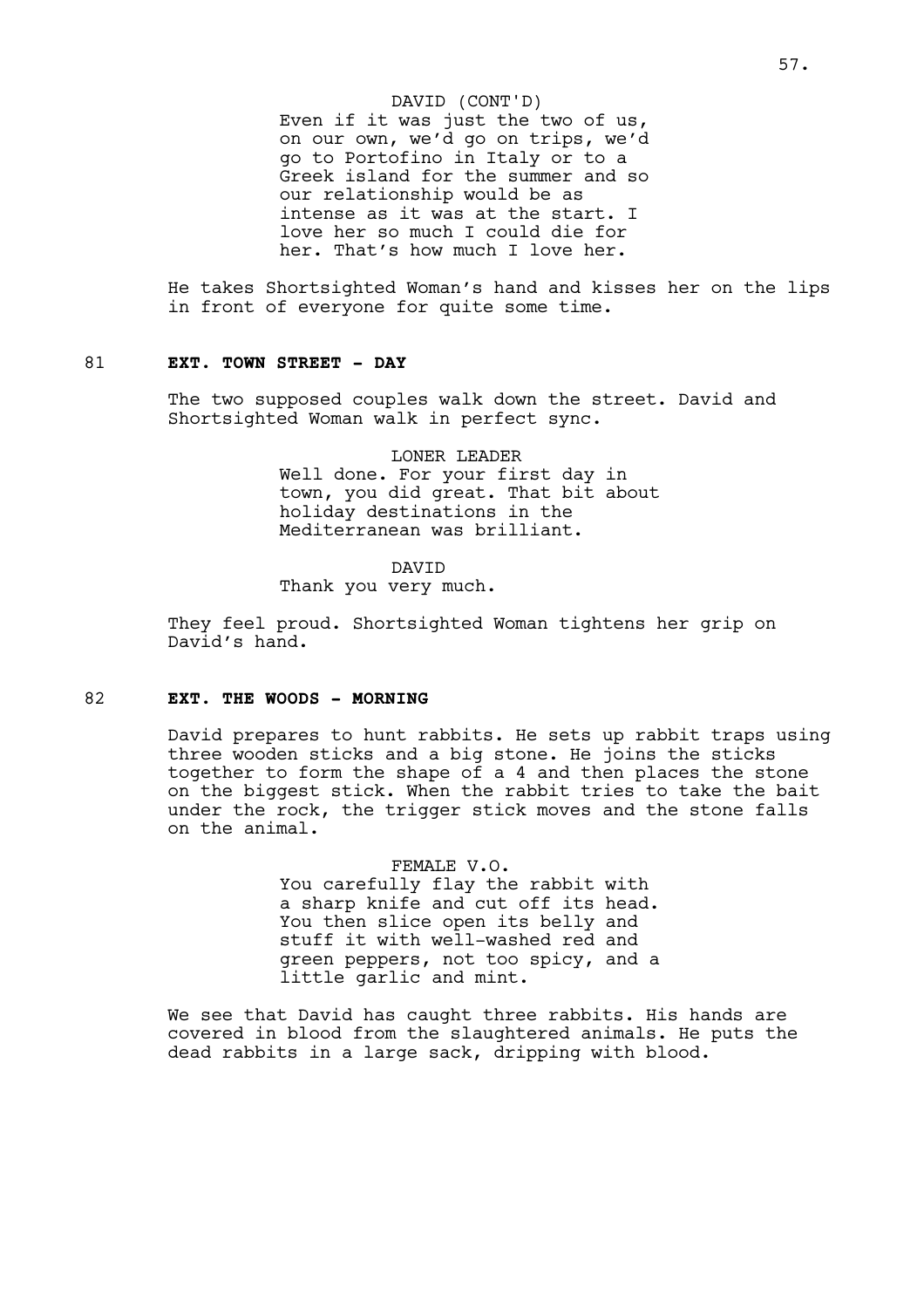FEMALE V.O. (CONT'D) You then soak it in lemon juice and leave it a while to marinate the flesh, skewer it on a stick and roast it over the fire for about an hour. That's my favourite food, rabbit.

He leaves two of the rabbits beside the sleeping Shortsighted Woman.

#### 83 **EXT. THE WOODS - MORNING**

David sleeps. His digital wristwatch alarm beeps and wakes him up. He turns off the alarm, gets up and goes to the river's edge to wash his face. As he pulls up his shirt sleeves, he sees a phrase written on his hand in biro: "River bank, beside the tree, 11 a.m." He rubs the note off with water, looking round to see if anyone is watching.

### 84 **EXT. THE WOODS - MORNING**

David and Shortsighted Woman sit side by side. In front of them sprawls a seal. It's the first time they are alone together, so they are both a bit tense. At first they avoid making eye contact and talk with long pauses. He is more shy than she is.

> DAVID When did you become shortsighted?

SHORTSIGHTED WOMAN When I was 16. You?

DAVID When I was 12.

SHORTSIGHTED WOMAN What make were your first pair of glasses?

DAVID I don't remember.

SHORTSIGHTED WOMAN Do you have astigmatism too?

DAVID

Yes.

SHORTSIGHTED WOMAN Would you like me to rub some balm on your back, on the bits you can't reach on your own?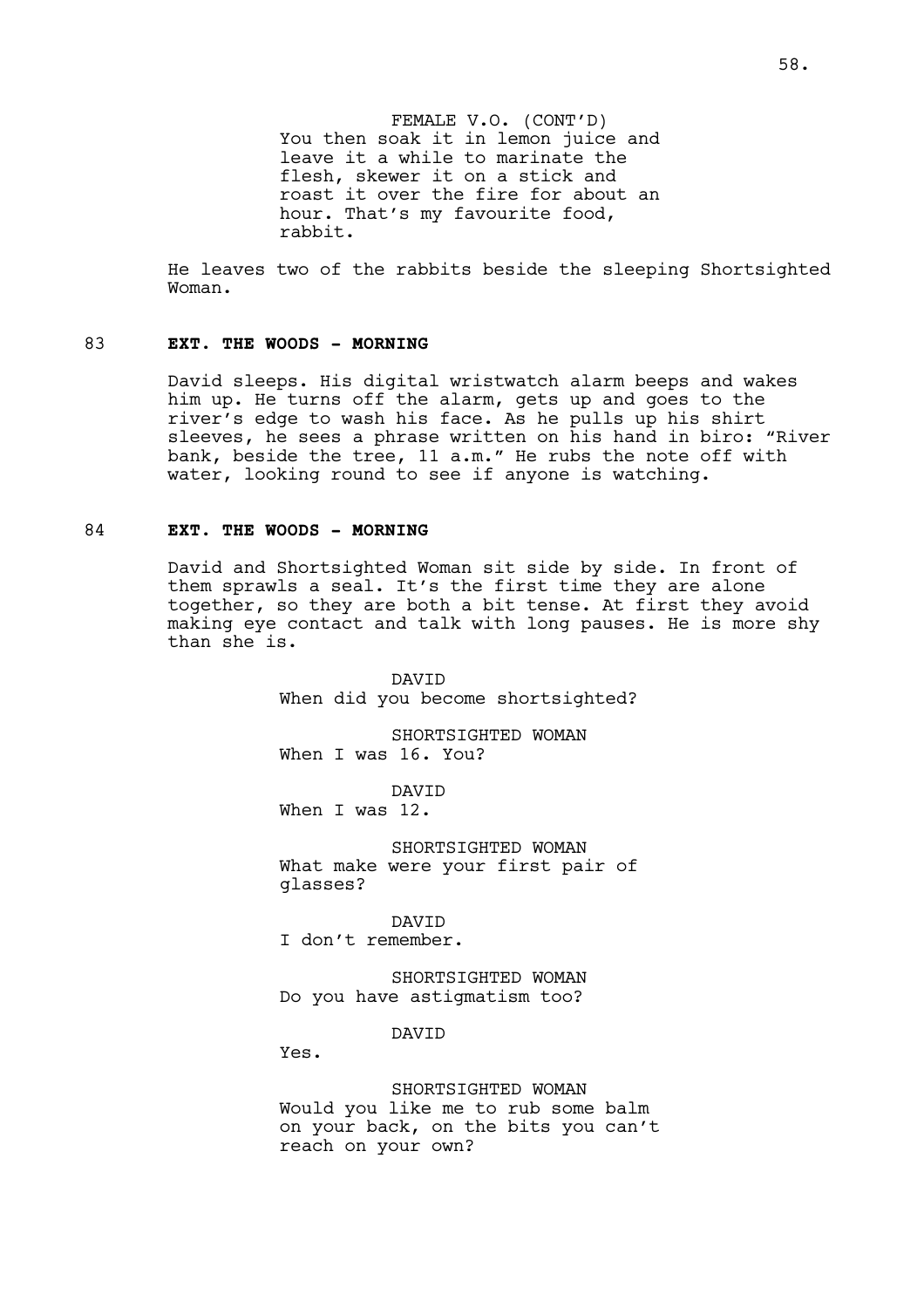DAVID I'd like that.

Shortsighted Woman takes the jar of Tiger Balm from his bag and rubs it onto his back.

### 85 **EXT. THE WOODS - EVENING**

Loner Leader gives the other loners clothes like the ones worn by the hotel guests and a few pistols. She opens the blue folder the Maid gave her. The loners pay close attention. They are silent and highly disciplined.

> LONER LEADER Good evening everyone and good luck. I hope you can read my handwriting without any trouble. The room numbers are as follows. Room 206, couple with nice voices. Room 240, couple who both love to ski. Room 282, couple who both studied, I'm sorry, I can't quite make it out, couple who both studied… I think it's social sciences. Pier, couple prone to nosebleeds.

David waits in line. He also takes a set of clothes.

#### 86 **EXT. THE WOODS - EVENING**

The loners walk through the woods with flashlights. They don't talk, or if they do they whisper. First in line is Loner Leader. Shortsighted Woman follows. David is last in line. He looks slightly worried.

# 87 **EXT. HOTEL - EVENING**

The loners open a small gate using the key the maid gave them and enter the hotel gardens. They check to see if there are any waiter guards around and hide behind some bushes. David goes up to Loner Leader.

> LONER LEADER You and you take 206, you and you take 240, you, you and you take 282, you take the pier.

David jumps in.

DAVID Can I go to the pier?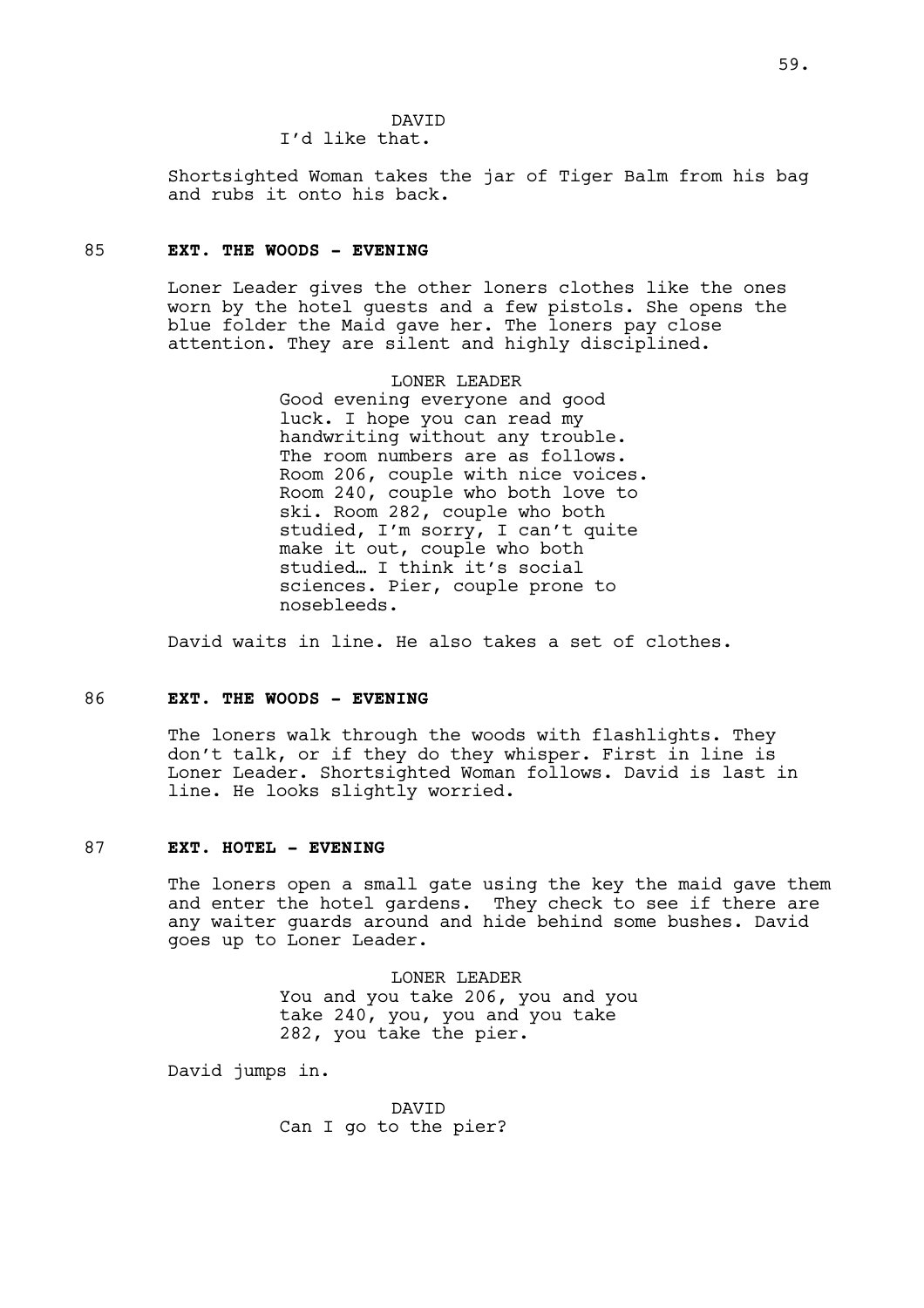LONER LEADER Okay then, you go to the pier and you go to 282. We have half an hour.

The loners split up and head off in different directions.

### 88 **INT. ROOM 206 - EVENING**

Loner Leader, Loner Swimmer and Shortsighted Woman stand over a couple naked in bed. Loner Leader speaks to the couple, aiming her gun at them. She takes a look at the note the Maid gave her.

> LONER LEADER So, you both have nice voices, is that right?

> > MAN WITH A NICE VOICE

Yes.

LONER LEADER Do you prefer singing duets or when one of you sings the lead and the other does backing vocals?

MAN WITH A NICE VOICE Duets, mostly.

As the dialogue plays out, Shortsighted Woman picks up a pen, a notebook and two CDs marked BEST LOVE SONGS EVER: VOL. III and slips them into her bag without anyone noticing. Loner Leader addresses the Man With a Nice Voice.

> LONER LEADER You, if we kill this woman, do you think you'll manage on your own or will you get involved with someone else?

MAN WITH A NICE VOICE I don't know.

LONER LEADER Do you think this woman can survive on her own, or not? What's your opinion?

MAN WITH A NICE VOICE If you're going to kill someone, kill me. I love her more than anything in the world. If you're going to kill someone, kill me. I love her more than anything.

Loner Leader now aims her gun at the Woman With a Nice Voice.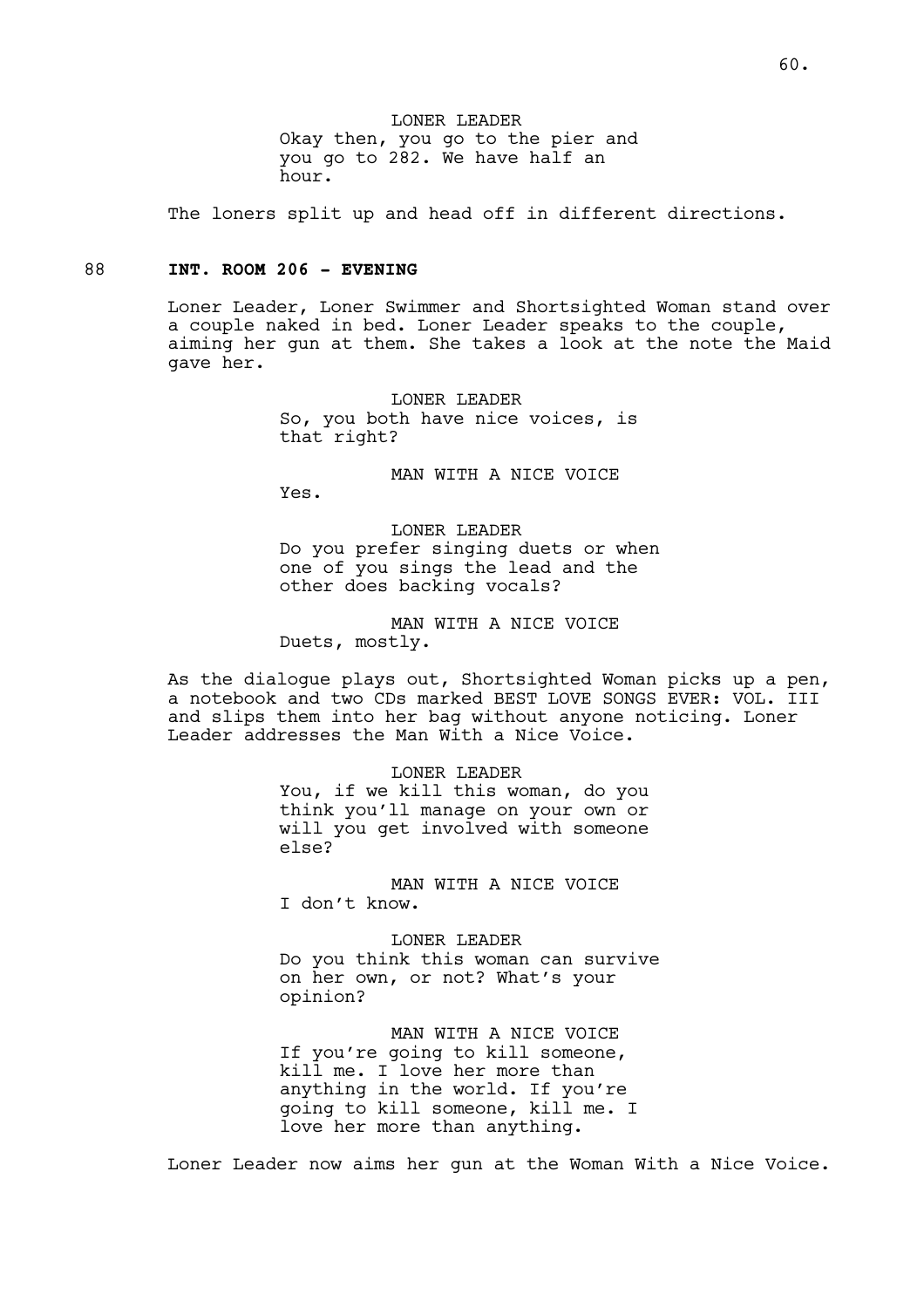LONER LEADER If we kill this man, do you think you'll manage on your own or will you get involved with someone else?

WOMAN WITH A NICE VOICE No, I wouldn't get involved with anyone else, I'd live alone. Without a shadow of a doubt.

LONER LEADER Do you believe this man can make it on his own?

WOMAN WITH A NICE VOICE No. I can live alone, but he can't. I'm on my own for hours while he's at the pool or at the bar. I like sitting in the room, it relaxes me, calms me, I like it a lot. I think you should kill him. I won't disappoint you.

Loner Leader hands the Woman With a Nice Voice the pistol. She's startled at first. Then she looks at the Man With a Nice Voice in the eyes and mercilessly pulls the trigger. The gun doesn't fire. It isn't loaded. The three loners leave them alone together.

## 89 **EXT. HOTEL GROUNDS - EVENING**

David walks quickly. He holds a tranquilliser gun. He spots hotel signage pointing towards various locations. He stops in front of a sign. It reads "BEACH/PIER/MINI GOLF".

## 90 **EXT. PIER - EVENING**

Two waiters guard the yachts moored at the pier. Automatic rifles are slung across their backs. But they seem relaxed and not very alert. The light is on in one of the three yachts.

> 30-YEAR-OLD WAITER The only thing that troubles me is when someone orders something and then they insist they ordered something else. For example, someone says they want an espresso and then say they didn't order an espresso but a cappuccino and get all rude about it and annoyed. I find that quite troubling.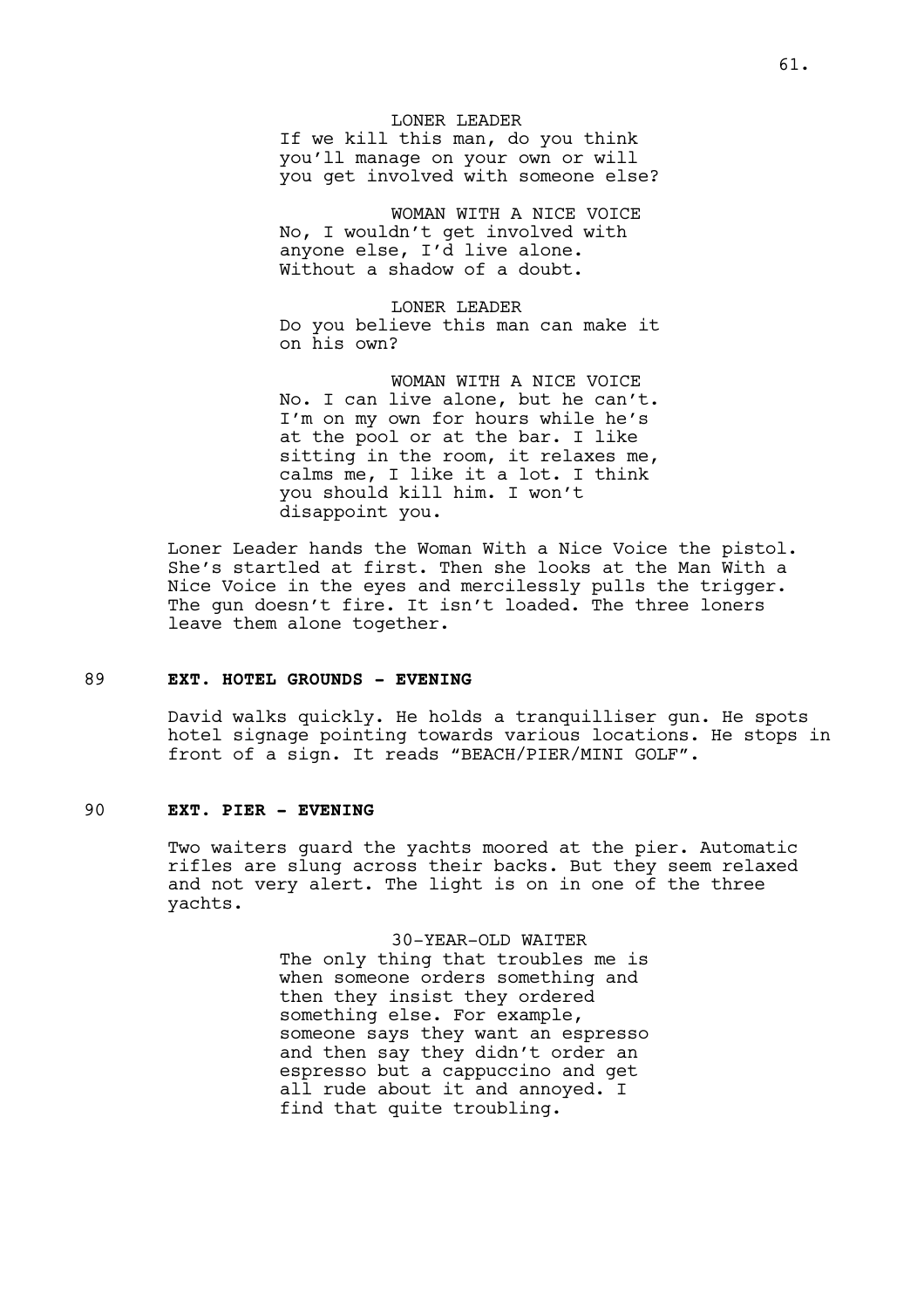50-YEAR-OLD WAITER In situations like that you need to be polite and make them realise their mistake. If this gets you nowhere then take back their espresso and bring them a cappuccino, that way you avoid any hassle. If the problem doesn't go away, if they use physical violence or if they continue to change what they asked you for, you just have to speak with the manager. Understood?

### 30-YEAR-OLD WAITER

Yes.

David walks towards them. He hides the tranquilliser gun behind his back.

> 50-YEAR-OLD WAITER Room number and reason for being out, please.

David swiftly shoots them both with the tranquilliser gun. They fall down unconscious.

### 91 **INT. YACHT - EVENING**

David climbs aboard the yacht. He carefully looks through the cabin window. Limping Man and Nosebleed Woman wear identical nautical striped outfits. His is stained with blood. Their child, Elizabeth, also sits with them.

> LIMPING MAN A basketball weighs between 550 and 650 grams. Did you know that?

NOSEBLEED WOMAN No, I didn't know that.

#### LIMPING MAN

Yes. It's weight is different for men's and women's games, but that's roughly how much they weigh. Do you know how much a volleyball weighs?

ELIZABETH

No, but I'd love to find out.

David startles them, appearing behind the little girl. He sits down beside them at the table and places the gun next to him.

> DAVID Good evening.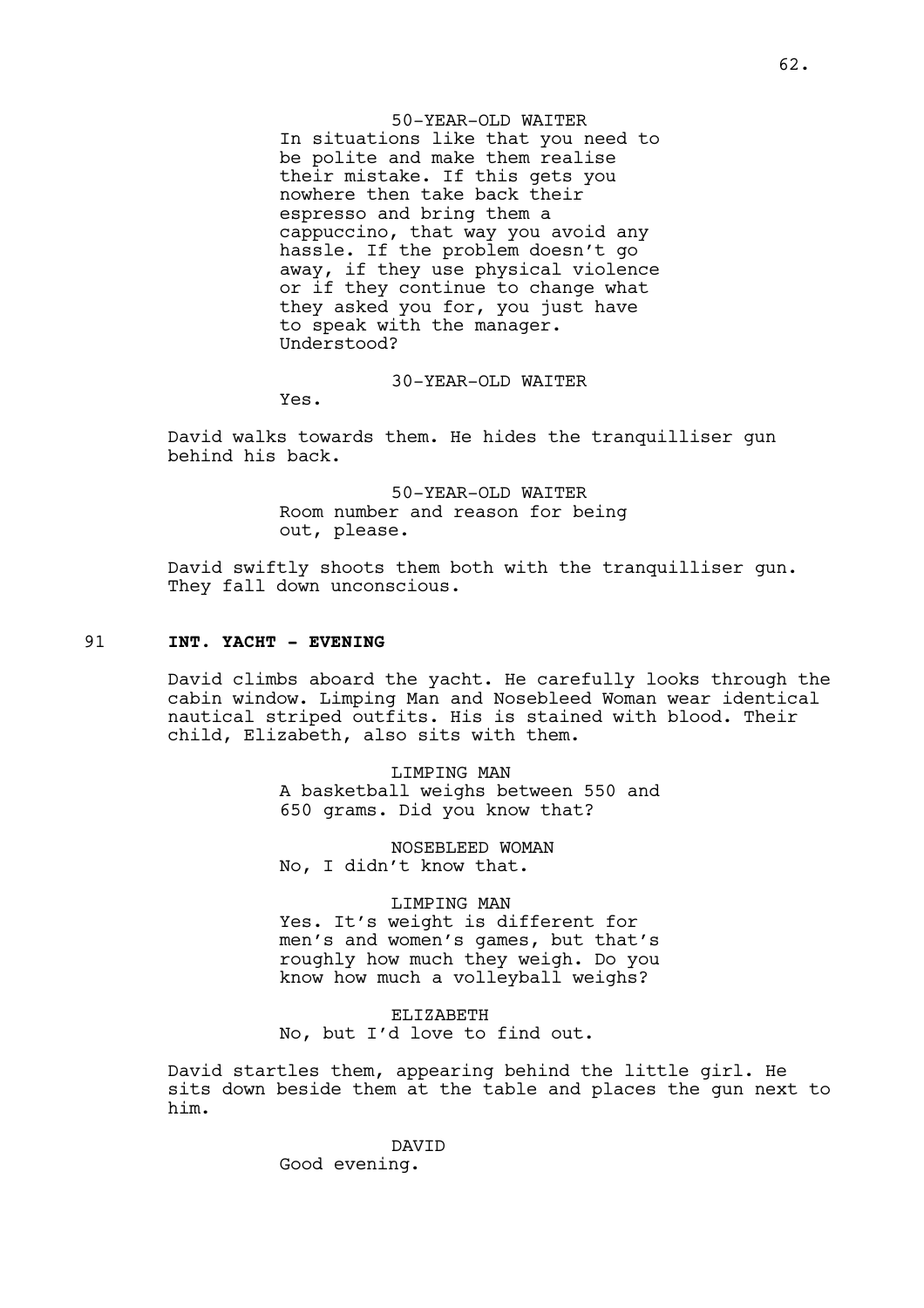#### DAVID (CONT'D)

I have an announcement to make. His nose doesn't really bleed on its own. He bangs it against a wall or a piece of wood or some other hard surface, or else he cuts it with a pen knife while you aren't looking. So the answer to the question "Are you suited?" is 100% "No, you're not".

ELIZABETH Shut up. Dad, tell him to leave. I'm sleepy.

#### DAVID

I'm sure that the stain on his tshirt is not blood but cherry juice or tomato ketchup or red watercolour paint or something like that.

Limping Man and Nosebleed Woman get up and start to hit him. One holds him down while the other kicks him. David drops the knife.

> DAVID (CONT'D) Or beetroot juice.

Elizabeth grabs the knife from the floor.

ELIZABETH Kill him. Mum, here's the knife. Kill him.

Limping man pushes David out of the cabin.

LIMPING MAN Get out of here while you still can.

David looks at them with a weird mix of shame and contempt and then leaves. The hotel alarm sounds from the yacht's speakers. He jumps to the pier and starts to run towards the fence where the others are waiting for him. Shortsighted Woman smiles slightly the moment she sees him returning safe.

### 92 **EXT. THE WOODS - EVENING**

The loners dance, everyone on their own. Electronic music plays. David does not dance. He tries to find Shortsighted Woman amongst the others. He sees her but before he has time to approach her, Loner Leader goes up to David.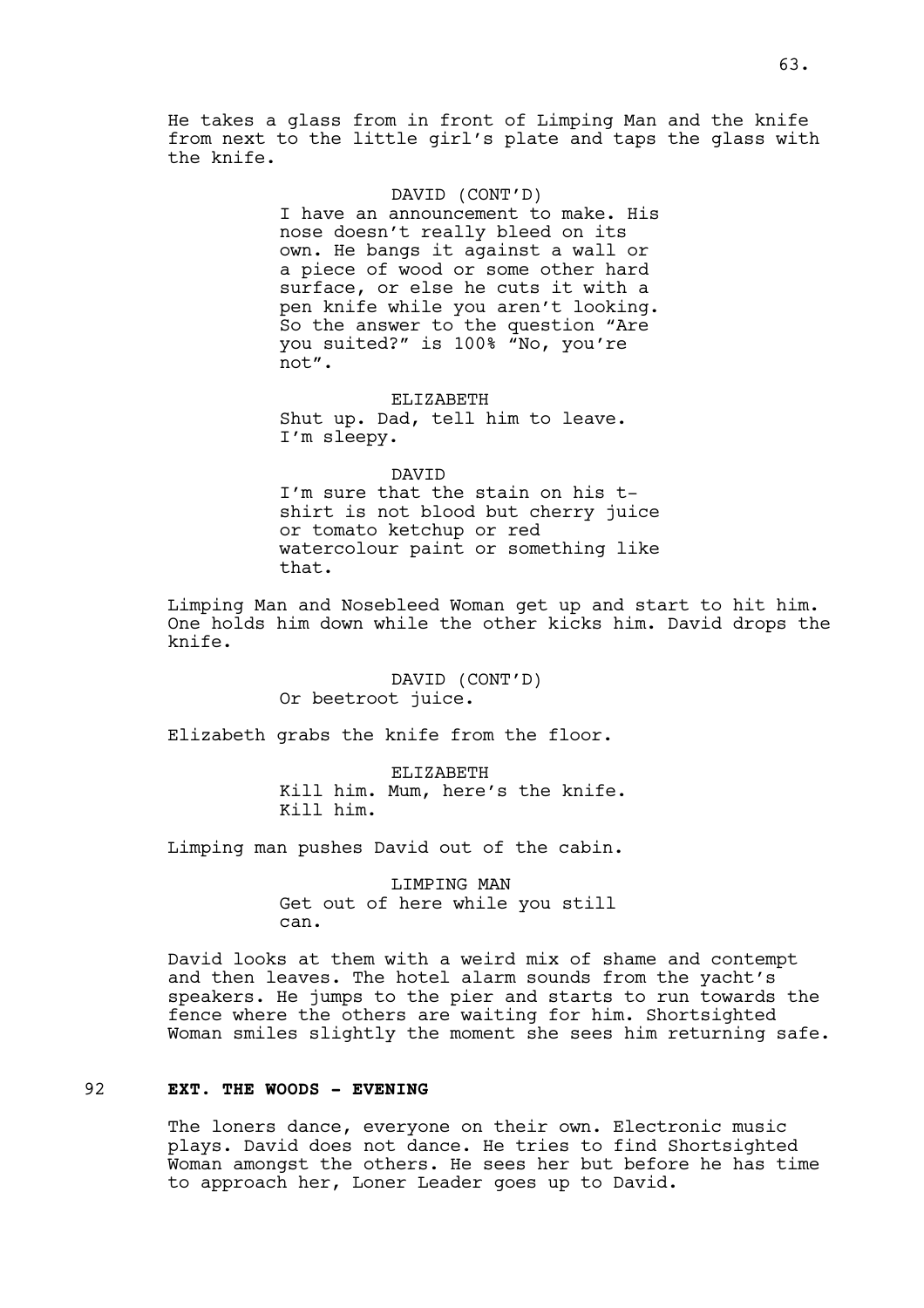LONER LEADER Why aren't you dancing?

DAVID My leg hurts a little.

LONER LEADER Did you dig your own grave?

DAVID

Not yet.

LONER LEADER I don't mean to pressure you, or to ruin the mood now that we're celebrating, but at some point you'll have to do it. Don't expect anyone else to dig your grave for you, or to carry your corpse. We'll throw some dirt over you but that's about it. Tomorrow find a spot you like where the ground isn't too rocky and make a start. Enjoy the rest of your evening.

# 93 **EXT. THE WOODS - DAY**

David spies another loner taking rabbits to Shortsighted Woman. She smiles and says something to RABBIT LONER, who then says something back. It must have been something very funny because he laughs loudly then waves her goodbye and leaves. As soon as Rabbit Loner is gone, David goes up to her. He's obviously upset but tries to hide it.

> DAVID Did you catch rabbits?

SHORTSIGHTED WOMAN No, someone brought me them.

DAVID

Who?

SHORTSIGHTED WOMAN A friend of mine. You want one?

DAVID

No.

SHORTSIGHTED WOMAN You're jealous?

DAVID No, I'm not jealous. It's just you don't need to accept rabbits from other people. (MORE)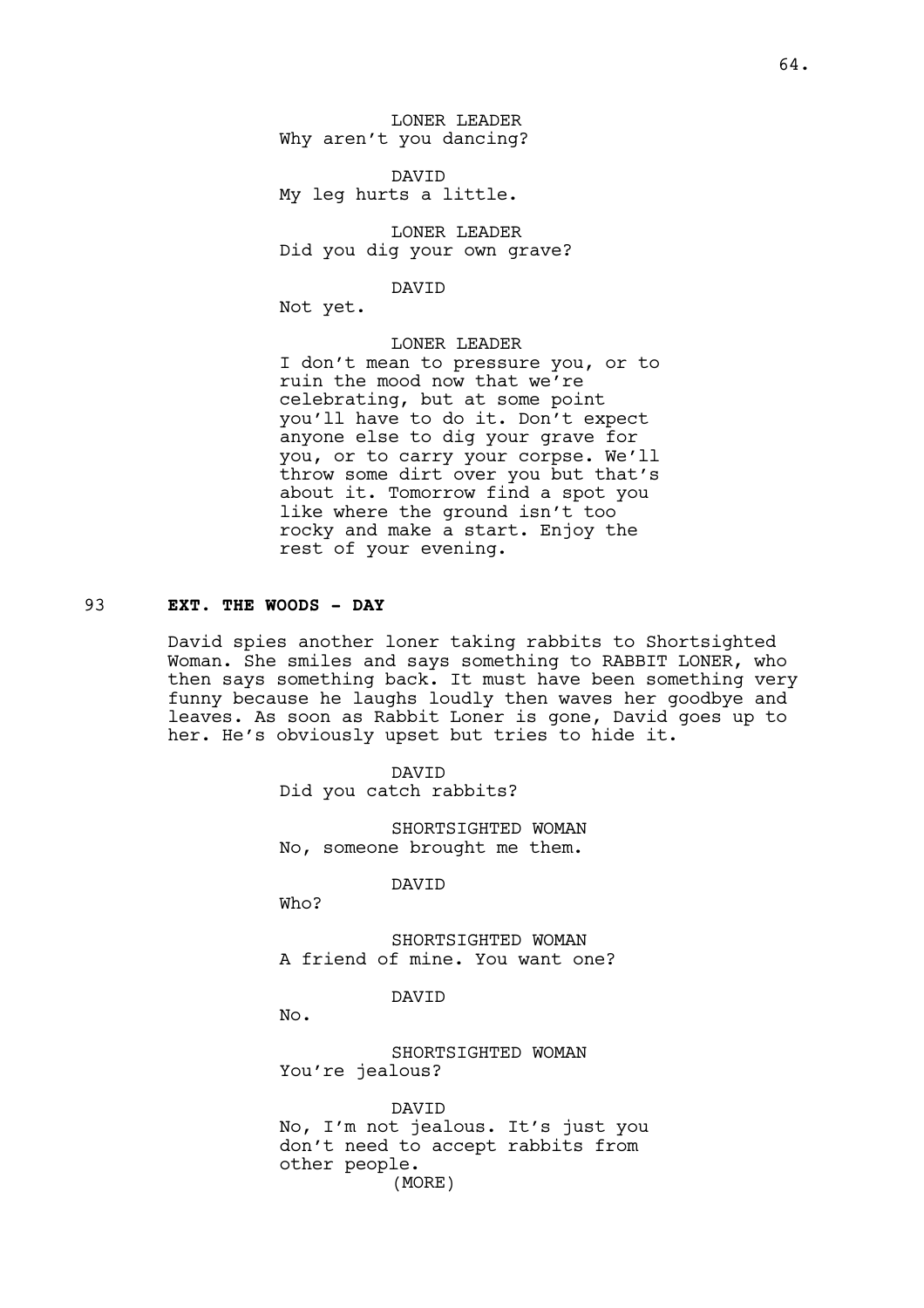If you need more rabbits, just tell me and I'll bring you more. Catching a rabbit is difficult, but I'll try harder. There's no need for you to be indebted to the others. DAVID (CONT'D)

SHORTSIGHTED WOMAN Thank you very much.

DAVID That man who brought you the rabbits, is he shortsighted?

SHORTSIGHTED WOMAN I don't know. I don't think so.

# 94 **EXT. THE WOODS - DAY**

David goes up to Rabbit Loner who's shaving his face in the river. He stares at him for a while then speaks loudly.

> DAVID Afternoon. Is that a sparrow up in that tree?

> RABBIT LONER I can't really see that far, but I don't think so.

DAVID Are you shortsighted?

RABBIT LONER

No.

DAVID You're lying.

RABBIT LONER It's the truth.

DAVID What does it say here?

David shows him the zip on his jacket.

RABBIT LONER

YKK.

DAVID You knew that already. All zips say the same thing.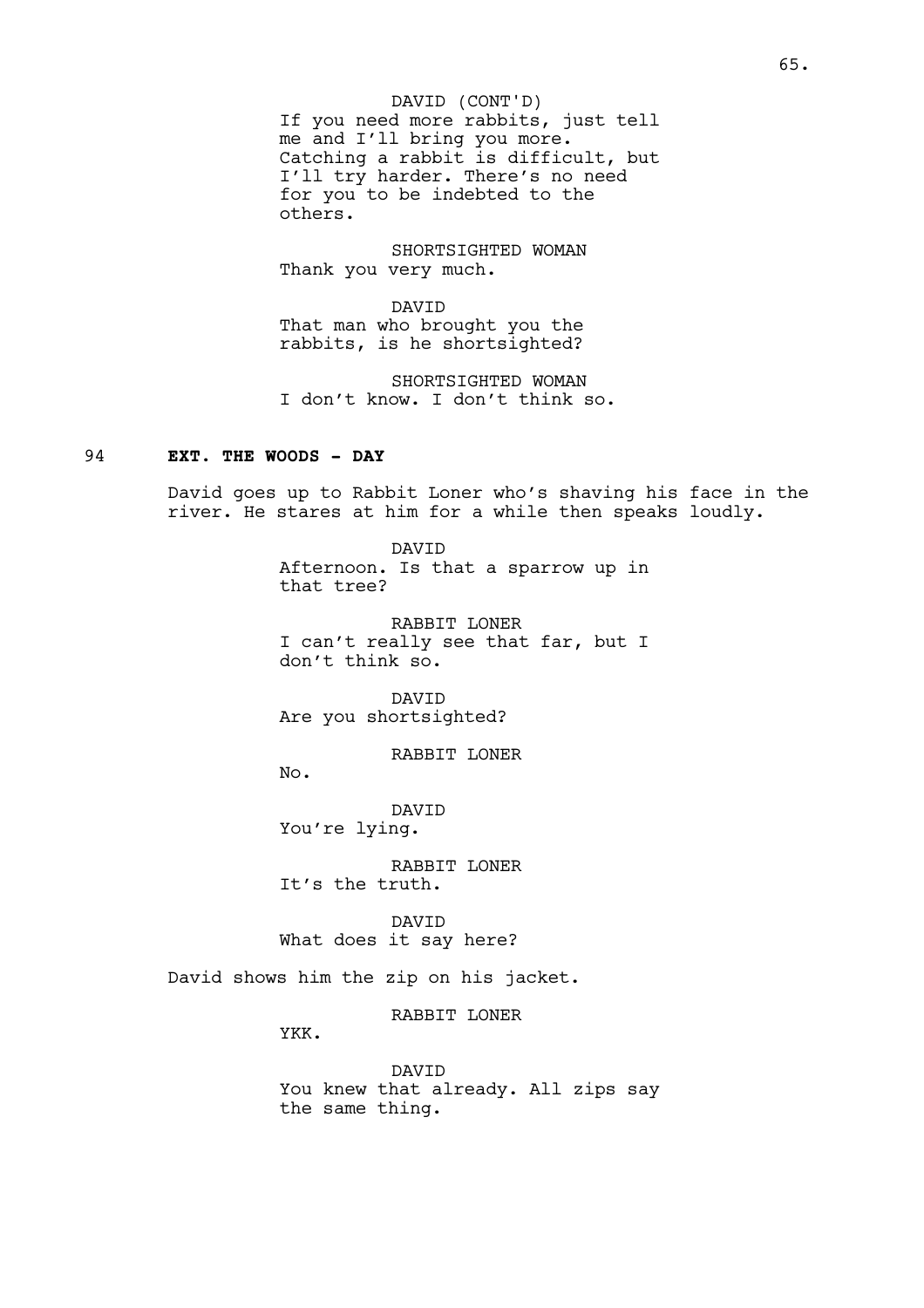RABBIT LONER I'm not shortsighted. I don't understand why you won't believe me. I can see very clearly. I used to be a pilot.

DAVID You're wearing contact lenses.

RABBIT LONER I'm not wearing contact lenses. I'm not shortsighted, I swear.

DAVID You are. You think I'm an idiot and can't tell.

David hits him, kicks him and pins him down. He pulls open his eyelids.

> DAVID (CONT'D) Look up. I said, look up.

Rabbit Loner obeys. David fingers his eyeballs to check whether he's wearing contact lenses or not.

> DAVID (CONT'D) Now down. Left and right.

David gets up. Rabbit Loner stays down on the ground.

DAVID (CONT'D) I'm sorry. I thought you were trying to fool me. I'm sorry.

# 95 **EXT. THE WOODS - DAY**

David and Shortsighted Woman put CDs into their portable players. Beside them stands a pony, it might be that girl from the hotel.

> DAVID We need to concentrate, we both have to press play at the same time. I'll count down from five and we'll push the button on zero. Five, four, three, two, one, zero.

The both push their buttons and dance in each other's arms. We hear the same song playing twice, overlaid, the two streams a little out of sync.

# 96 **EXT. THE WOODS - MORNING**

During the voice over, we see various scenes from the lives of the loners.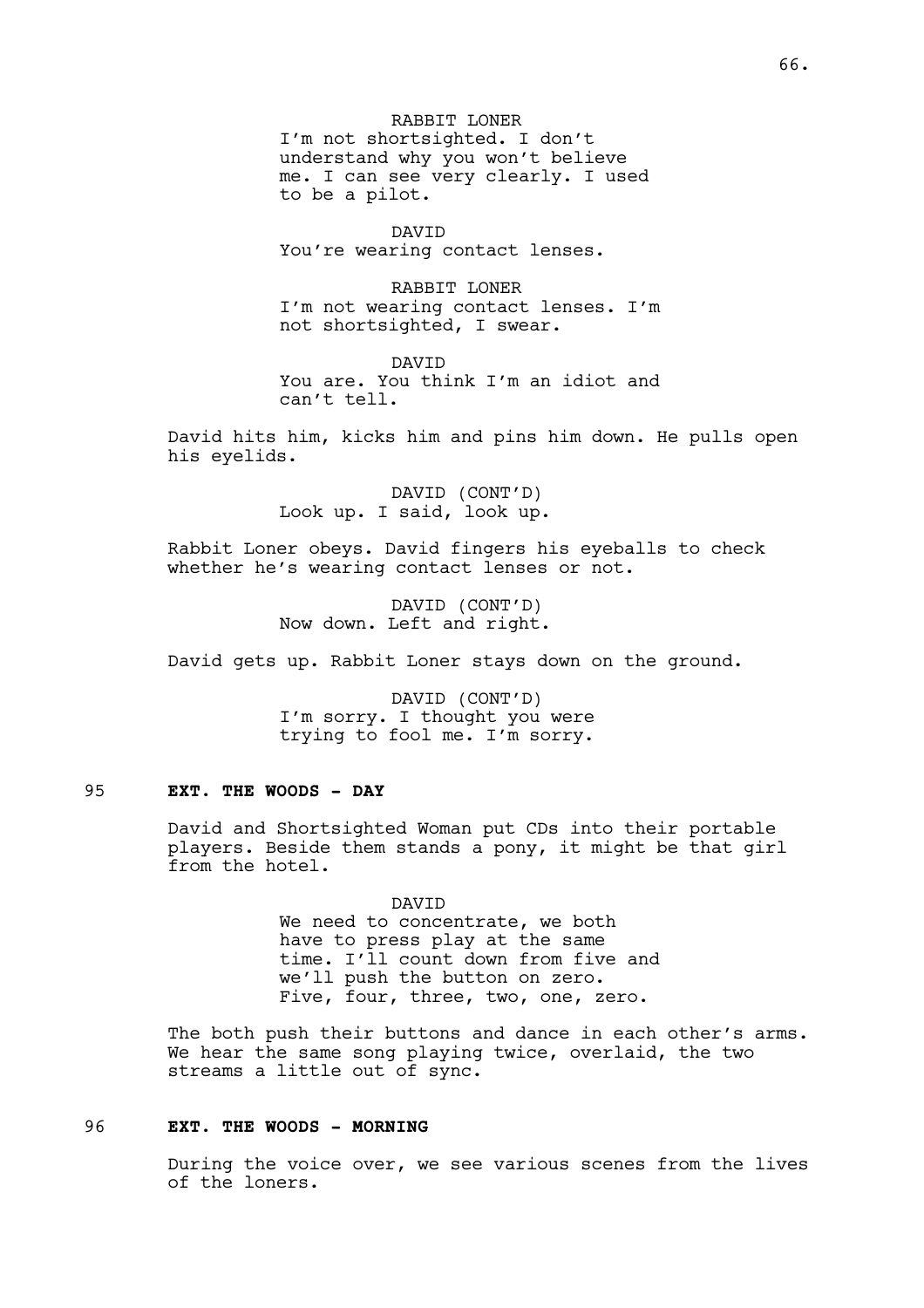Loners watching a dog attacking a seal in the middle of the woods, a loner fighting with another loner, a loner lying dead, loners washing themselves in the river, Loner Leader feeding the pig.

#### FEMALE V.O.

We've developed a code so that we can communicate with each other, even in front of the others, without them knowing what we are saying. A handstand means "I miss you so much". When we turn our heads to the left it means "I love you more than anything in the world" and when we turn our heads to the right it means "Watch out, we're in danger." We had to be very careful in the beginning not to mix up "I love you more than anything in the world" with "Watch out, we're in danger." When we raise our left arm it means "I want to dance in your arms". When we make a fist and put it behind our backs it means "Let's fuck, I'm horny". The code grew more and more as time went by and within a few weeks we could talk about almost anything without even opening our mouths. About history, music, our childhood, everything.

#### 97 **INT. LONER LEADER'S PARENTS' HOUSE - MORNING**

Loner Leader, Loner Swimmer (her supposed husband), her father and her mother, sit on the sofa. They all seem relaxed, they've been drinking and they're enjoying the stories told by the elderly couple. David and Shortsighted Woman sit in a corner.

> LONER LEADER'S FATHER I met your mother when we were at school. We were both top of the class in music. I was a little better than her on the guitar because my fingers are longer and stronger, which is very important when playing chords. She was better at singing. We began meeting to study together. We became a couple just a month before leaving school. If we'd waited one more month, we'd have been sent to the hotel. Can you imagine?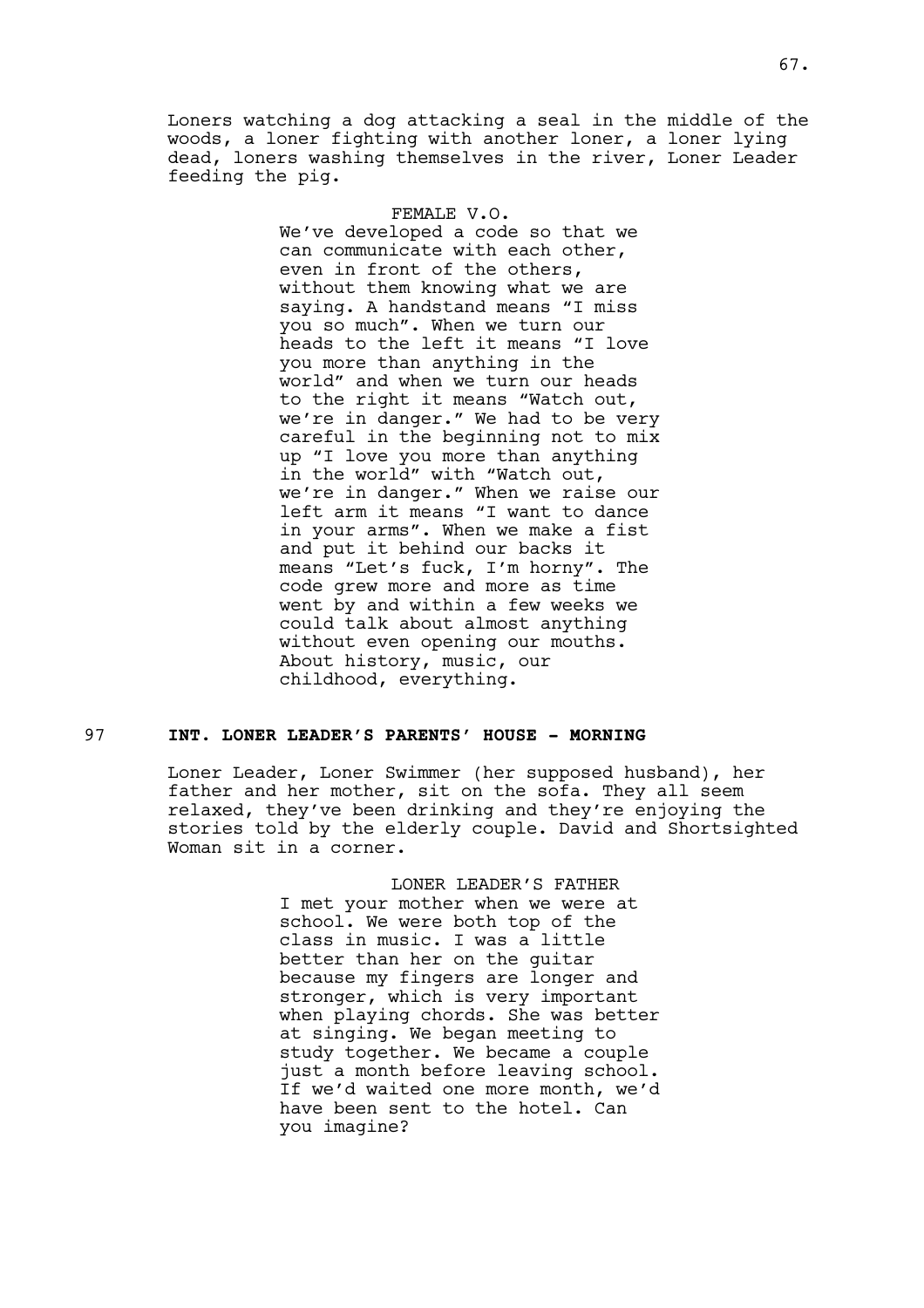LONER SWIMMER Let's not talk about unpleasant things. I can't wait for you both to play us some music.

Loner Leader's father begins to play the guitar. Her mother, sitting beside him, begins to sing. David kisses Shortsighted Woman on the hand. She begins to stroke his hair and then french kisses him for a long time. Loner Leader, annoyed, slaps them.

> LONER LEADER That's enough. Show my parents some respect, they're playing you music.

LONER LEADER'S MOTHER That's okay.

LONER LEADER No mother, it is not okay. Please, continue.

LONER LEADER'S MOTHER Do you want us to perform the same song, or something else?

LONER LEADER Something else.

### 98 **EXT. TOWN STREET - MORNING**

Loner Leader and Loner Swimmer go on ahead. David and Shortsighted Woman follow behind. They regret being so intimate at the gathering. David tries to read Loner Leader, to figure out if she suspects them or not.

> DAVID We were great today, weren't we? Maybe even better than last time.

Loner Leader says nothing. They walk quickly.

DAVID (CONT'D) Didn't her parents sing and play beautifully?

SHORTSIGHTED WOMAN It was wonderful.

David and Shortsighted Woman smile but seem worried.

#### 99 **EXT. THE WOODS - MORNING**

The loners eat fruit together. Loner Leader hands out bananas. They sit around a tree trunk. David covers his left eye with his hand. Shortsighted Woman does a handstand.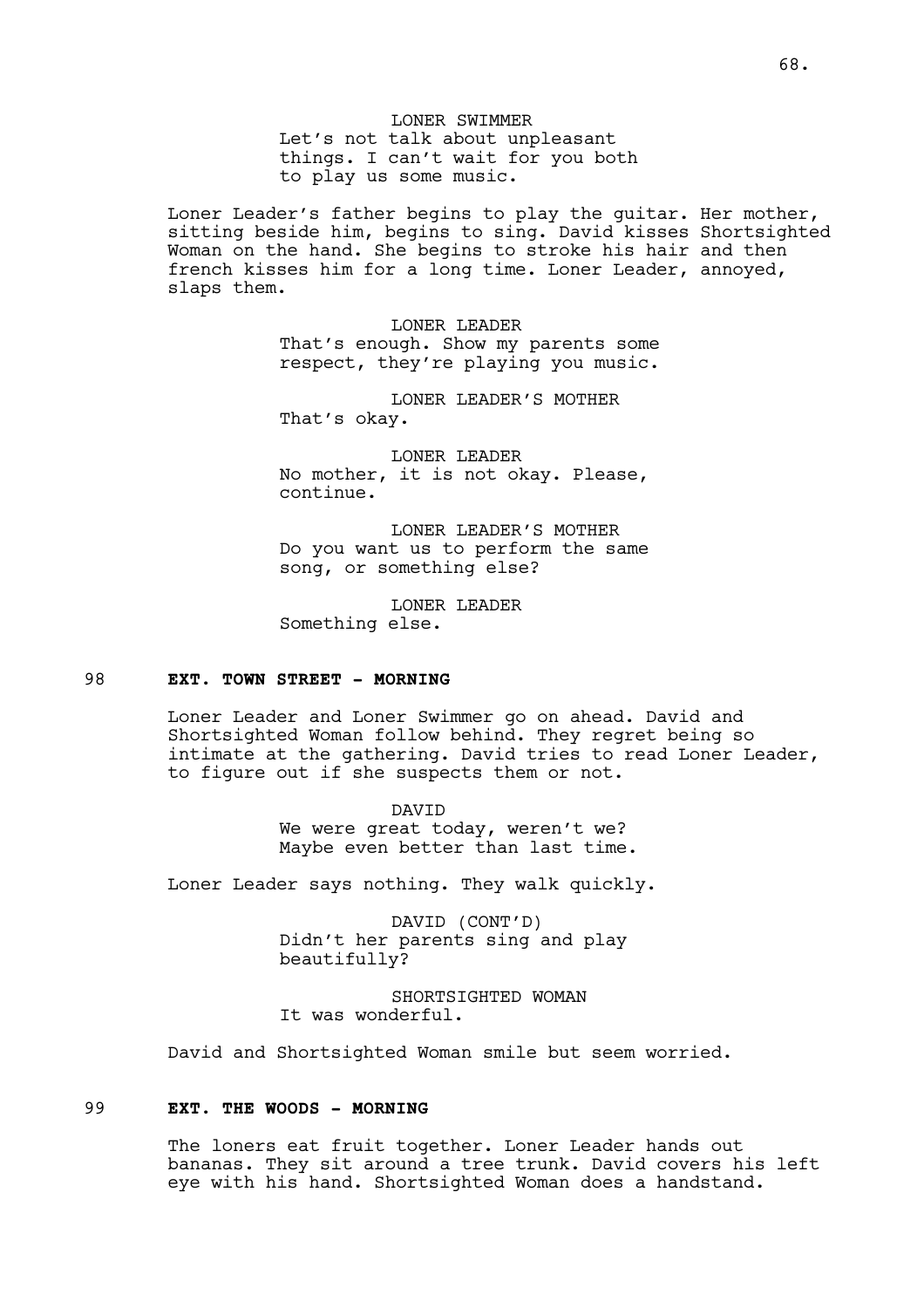All part of their secret code that nobody else understands. A pink flamingo stands in the distance.

### 100 **EXT. THE WOODS - EVENING**

A LONER WOMAN reads from a notebook. Her voice is that of the female V.O. we've heard throughout the story. Loner Leader listens beside her.

> LONER NARRATOR "We love each other and we suit each other. That's the reason why we've decided to leave and stay together forever in the town. Tomorrow, during the hunt, we're going to disappear and everyone will think we've been captured and that we're going to be turned into dogs or canaries or something. I think the first thing I'm going to do when I get into town is buy a bathrobe and then we'll go to a pool with a high diving board perfect for diving. And we'll do lots of different things together, serious things not silly ones, like go for walks in the park or play the guitar together". That's where it ends. There are some notes at the back but I don't think they're important.

Loner Leader stands perfectly still. She seems shocked and enraged even though she kind of suspected it.

> LONER LEADER Read me the notes.

### LONER NARRATOR

"Portofino: Italian fishing village and upmarket resort famous for its picturesque harbour. Population: 439. Beaches nearby: Paraggi Beach, Camogli, Chiavari and Lavagna. Serifos: Greek island located in the western Cyclades. Population: 1,414. The Miners' Strike of 1916. In the 20th century, the mines of Serifos were exploited by the mining company "Société minière Sérifos-Spiliazeza" under the direction of the German mineralogist A. Grohmann, who died in 1905".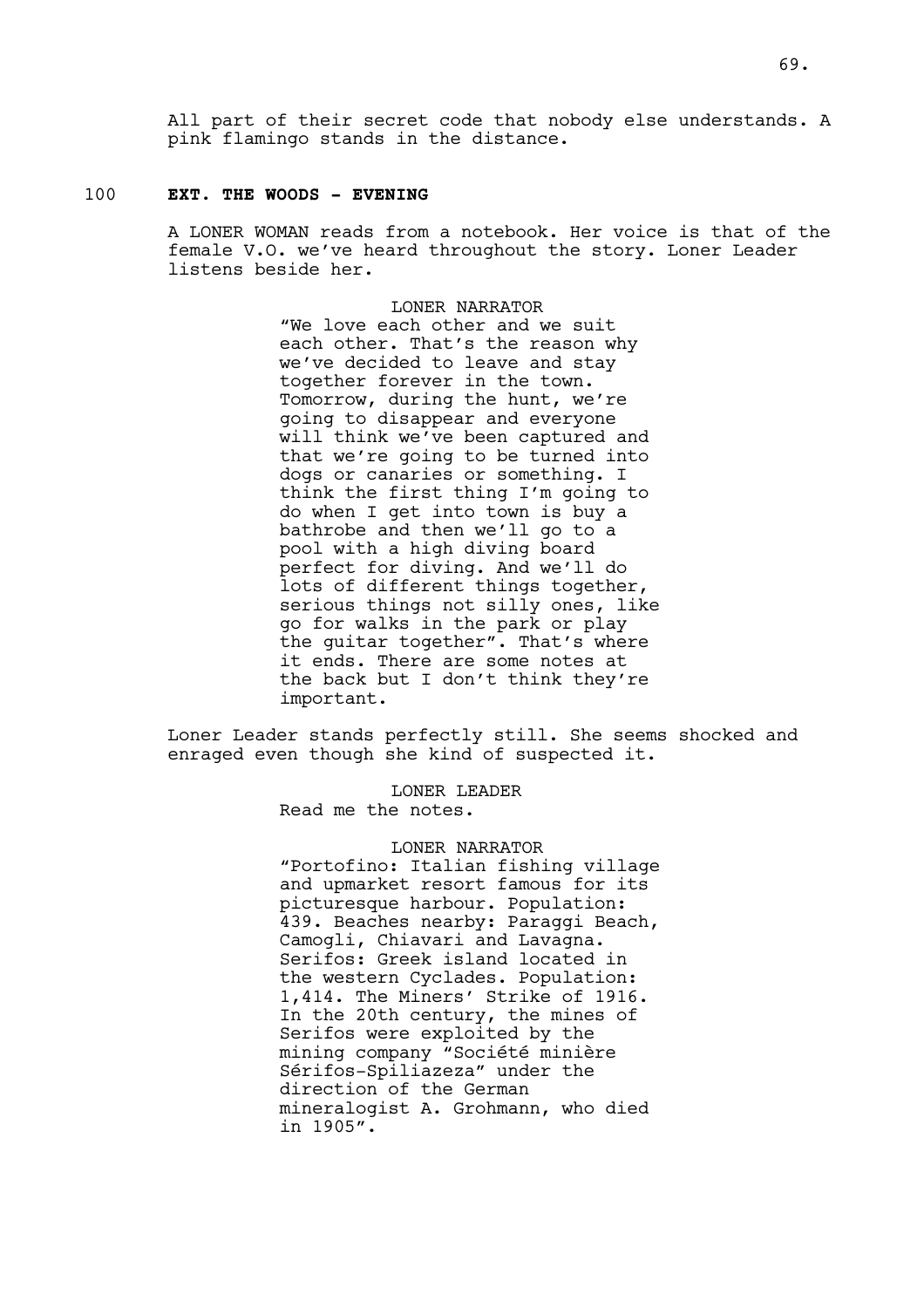LONER LEADER That's enough. Where did you find it?

LONER NARRATOR In the woods. Someone probably dropped it during the hunt. Do you think it belongs to one of us?

LONER LEADER No. One of the hotel guests must have dropped it. None of us would have written such drivel.

She takes the notebook and leaves.

## 101 **EXT. THE WOODS - EVENING**

Loner Leader goes up to Shortsighted Woman. She's reading a book by torchlight. Loner Leader sits next to her and talks to her in a really friendly tone of voice.

> LONER LEADER You're reading?

> > SHORTSIGHTED WOMAN

Yes.

LONER LEADER Wouldn't it be amazing if you could read without the help of glasses or contacts?

SHORTSIGHTED WOMAN

Yes.

LONER LEADER I'd like to ask you a favour.

SHORTSIGHTED WOMAN What sort of favour?

LONER LEADER

Do you have a sheet of white paper, by any chance? I want to make a list of the stuff we need from town and there's no paper left in my notebook.

Shortsighted Woman looks in her backpack for her notebook. She starts rummaging, distressed.

> LONER LEADER (CONT'D) It's fine if you don't have any. I'll ask someone else.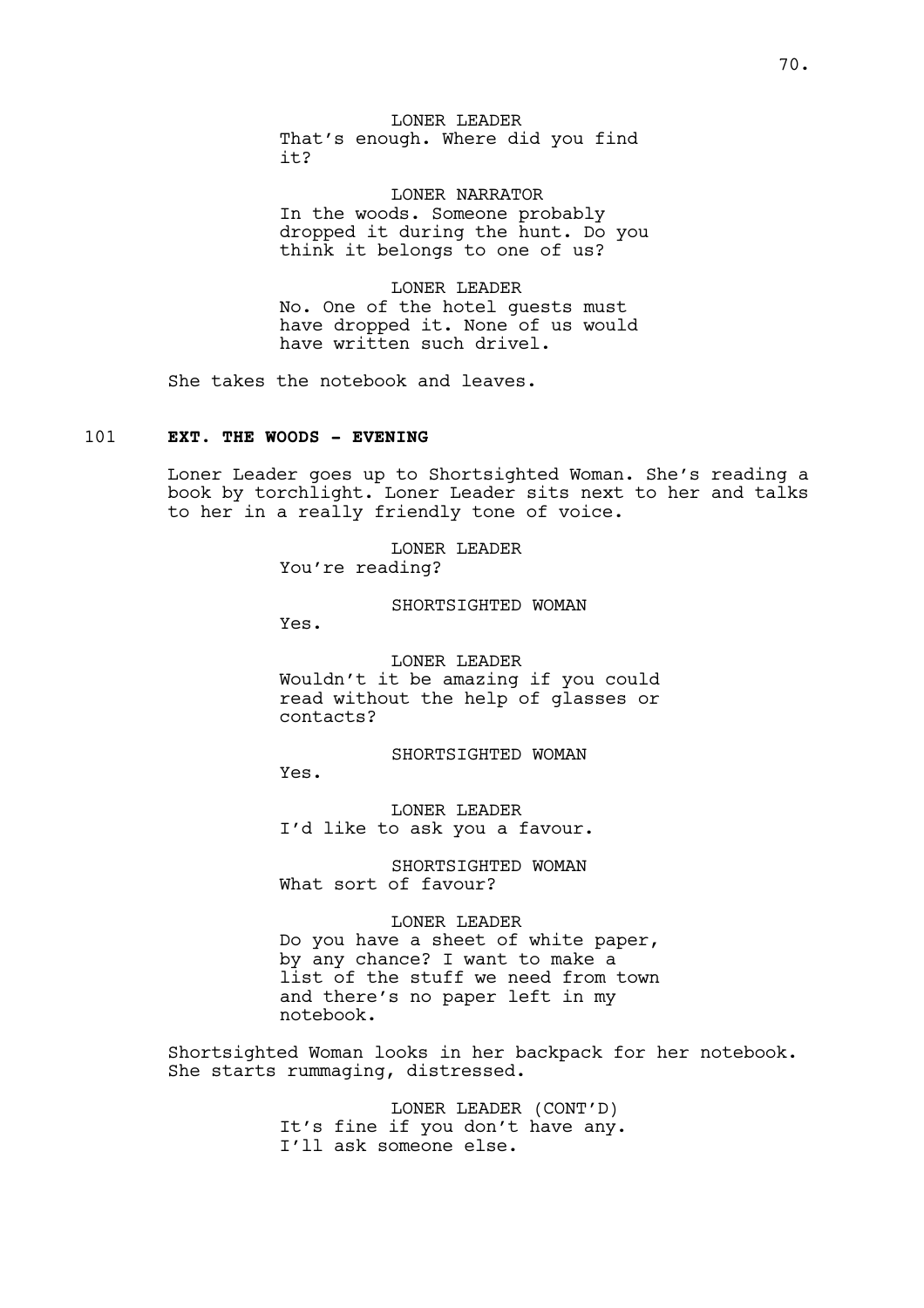## SHORTSIGHTED WOMAN But I do. I'm sure I have a notebook with white pages, it's in here somewhere, I'm sure of it.

#### LONER LEADER

Don't worry. It doesn't matter. Tomorrow when we go into town I'll make a note to buy you a new one.

Loner Leader tenderly touches Shortsighted Woman on her shoulder and leaves.

### 102 **INT. DOCTOR'S SURGERY WAITING ROOM - MORNING**

Loner Leader, Loner Narrator and Shortsighted Woman are in a waiting room. The three women are seated on a sofa. There is a coffee table with past issues of various magazines in front of them. Loner Narrator reads one of these magazines.

> SHORTSIGHTED WOMAN It's very dangerous for three women to be alone in town together. It's highly likely the doctor will suspect us. I suggest we leave the first chance we get. Right now, in fact.

#### LONER LEADER

Don't be afraid. No-one will suspect a thing. I bet you weren't expecting this surprise. Isn't it wonderful?

SHORTSIGHTED WOMAN Yes, it is. Still, I'd like to think it over for a few days, and maybe I'll have the surgery done when we're next in town.

#### LONER LEADER

What's there to think about? If it's better to see clearly or to be shortsighted, is that it? That's absurd, you know that. Anyway, this doctor is the best there is, it's really very difficult to get an appointment. I called him months ago to get him to see you today.

A SECRETARY goes up to them and shows them the door to the doctor's office.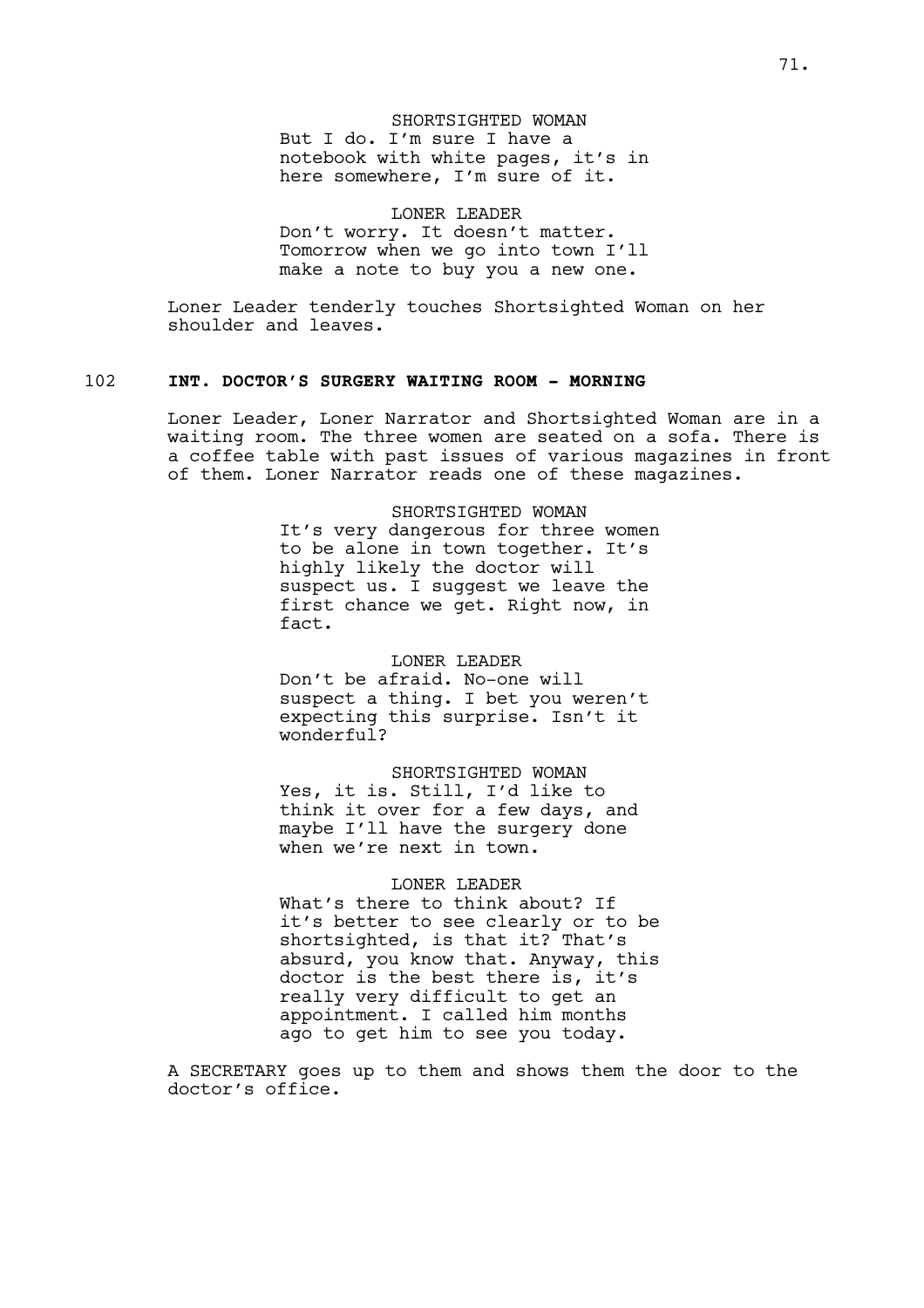## 103 **INT. DOCTOR'S OFFICE - MORNING**

The DOCTOR sits behind his desk. Loner Leader and Shortsighted Woman sit in two chairs opposite him. This is a typical doctor's office: big wooden bookcase, a mix of oldfashioned and modern furniture, some framed prints of famous paintings. The doctor's hands are shiny and clean, like the hands of most doctors.

#### DOCTOR

This operation is what we call "routine surgery". It has a 90% success rate, so there's no need to worry. There are no scalpels involved, the entire procedure is done by laser. There's no reason why you shouldn't see clearly when you're swimming in the sea or when you first wake up in the morning. Contact lens solution, contact lens cases, eyeglasses, all that will be a thing of the past.

## LONER LEADER Thank you very much, doctor.

Shortsighted woman doesn't speak. She makes quite an effort to appear happy but doesn't make a very good job of it.

## 104 **INT. OPERATING THEATRE - MORNING**

Shortsighted Woman lies frightened on an operating table. She looks around, sweating. The Doctor anaesthetises her by intravenous injection. He then lays out various scalpels on a metal tray.

## 105 **INT. DOCTOR'S SURGERY WAITING ROOM - DAY**

Loner Leader sits and waits. The Doctor brings out Shortsighted Woman, whose eyes are bandaged up. Loner Narrator approaches Shortsighted Woman and gives her a hug. She then puts her jacket over Shortsighted Woman's shoulders and fixes her hair with her hands. Loner Leader pays the Doctor. He has a quiet word with Loner Leader but we cannot hear what he says very clearly.

> DOCTOR (whispers) She is blind, as you wished.

## 106 **EXT. THE WOODS - DAY**

Shortsighted Woman, kneeling on the ground, holds a knife. It looks like there's just been a fight. She's flushed red.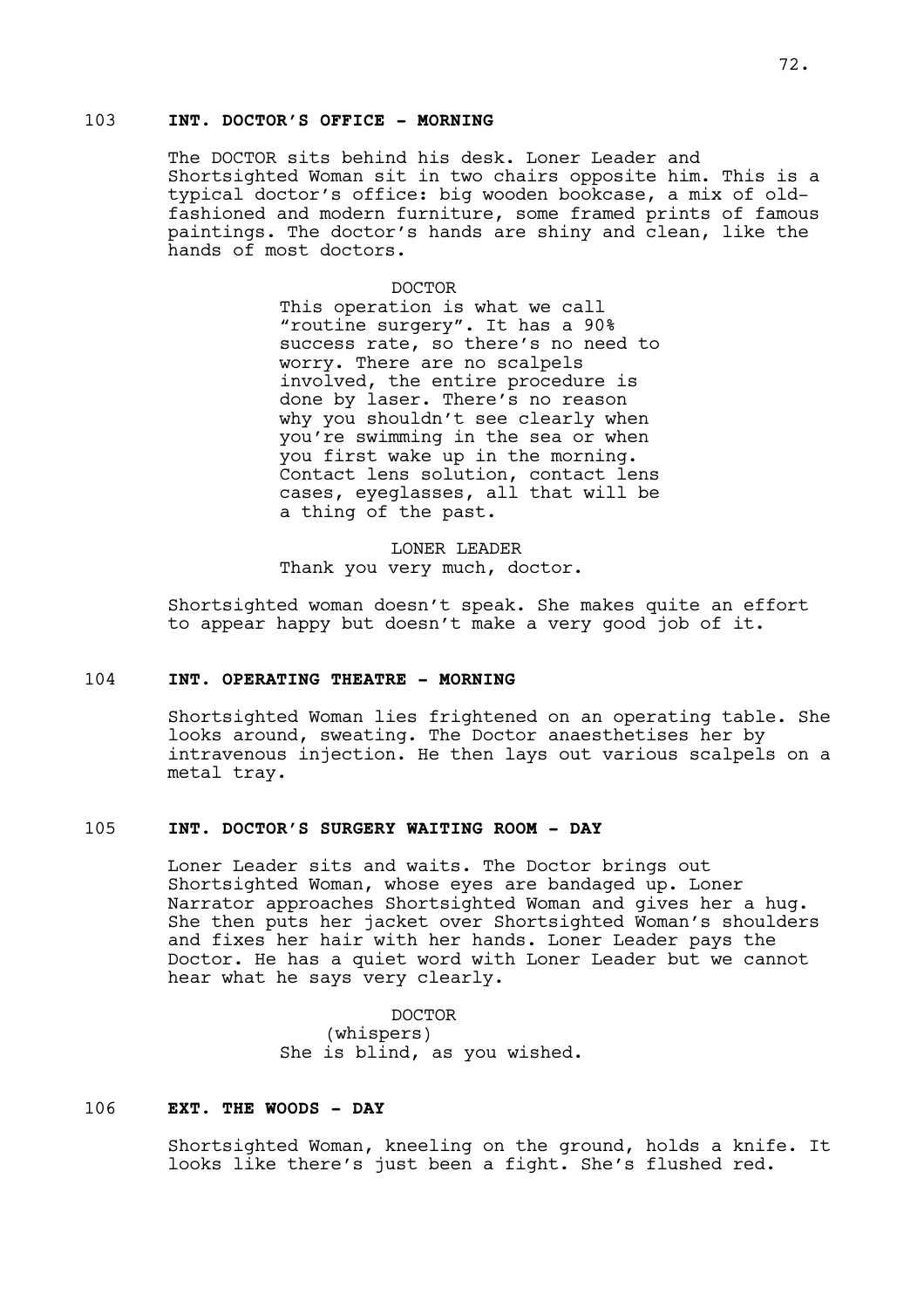Unable to see, her eyes still bandaged up, Shortsighted Woman threatens anyone who might be close to her with her knife. Loner Leader and Loner Narrator keep their distance.

> LONER LEADER Throw down your knife and stand up.

> > SHORTSIGHTED WOMAN

No.

### LONER LEADER

You're being completely irrational. I understand you're upset by the unexpected results but to accuse me is very insulting to say the least. The doctor said there were some unforeseen complications after your surgery. That is all. Who would have guessed such a simple procedure could have such catastrophic results? No one. Anyway, what reason could I possibly have had to do such a hideous thing on purpose?

SHORTSIGHTED WOMAN Why did you have to blind me? You could have blinded him.

#### LONER LEADER

I have no idea what you're talking about. The drugs are messing with your head. If I were you, I'd try and be a little braver about the whole thing. Now get up and give me the knife, or I'll hit you and take it by force.

Shortsighted Woman says nothing. She's still holding the knife in a threatening manner.

> LONER LEADER (CONT'D) Here I come.

Loner Leader signals to Loner Narrator, who goes over to Shortsighted Woman. She grabs the hand holding the knife and they begin to fight. Loner Leader speaks close to Loner Narrator's head, so that the Shortsighted Woman, who is now blind, thinks she's wrestling with Loner Leader.

> SHORTSIGHTED WOMAN I swear I'm going to kill you.

LONER LEADER No, don't, please. Let go of my hair, you're hurting me.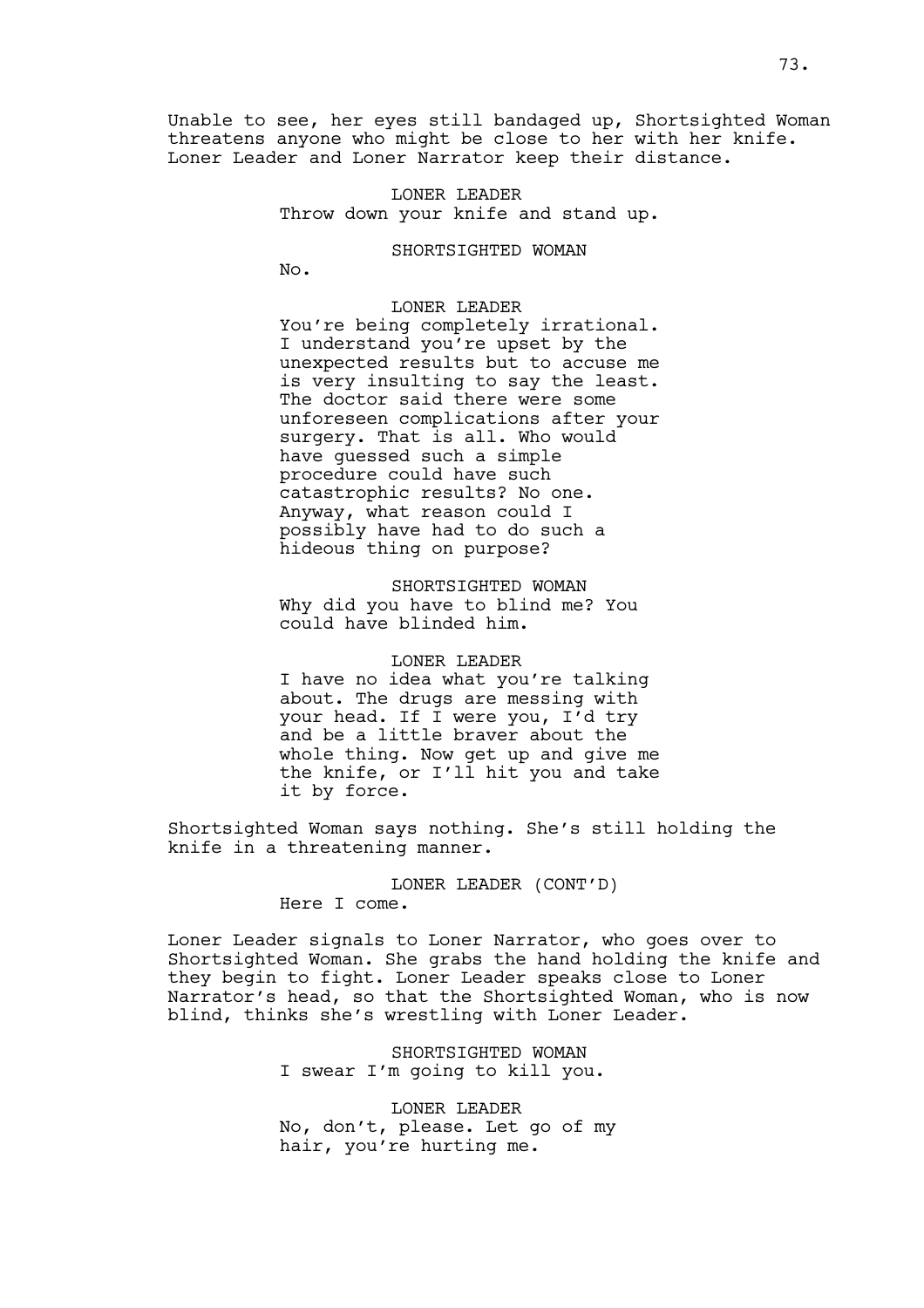Shortsighted Woman has grabbed Loner Narrator by the hair and now stabs her in the stomach. Loner Leader stays close so that it seems it's really her fighting Shortsighted Woman and groans in pain with each stab.

> LONER LEADER (CONT'D) Have mercy, please, [groans] don't kill me. Just think [groans] that when someone [groans] goes blind, one of their other senses [groans] is heightened. Touch, hearing, smell [groans]. You'll smell better, hear better. You'll feel things with your fingers and know what it is you're touching [groans].

Silence. Loner Narrator has been dead some time now. Shortsighted Woman raises herself up a little. She feels out the dead woman's body with her hands and takes her pulse. She puts down the bloody knife, wipes her hands and gets up. That is when Loner Leader begins her monologue again. Shortsighted Woman jumps in fear.

> LONER LEADER (CONT'D) You could also catch a dog in the woods and train it to guide you. Dogs can do that, you know. I'll help you catch a dog myself. Now that I think of it, your sense of touch may already be heightened. Let's find out right now. I'll put something in your hand and you tell me what it is. Okay?

Loner Leader gives her something and closes her hand around it tight.

> LONER LEADER (CONT'D) Make a fist. Feel what it is, feel its shape. It's not difficult.

Shortsighted Woman falls down and screams. Loner Leader continues to squeeze her fist.

> LONER LEADER (CONT'D) What is it? What is it? I'll give you a little more time to guess but I can't wait much longer. What is  $i+2$

Shortsighted Woman screams. Loner Leader lets go of her hand. She opens her fist and her palm is covered blood.

> LONER LEADER (CONT'D) Time's up. It's a small razor blade. (MORE)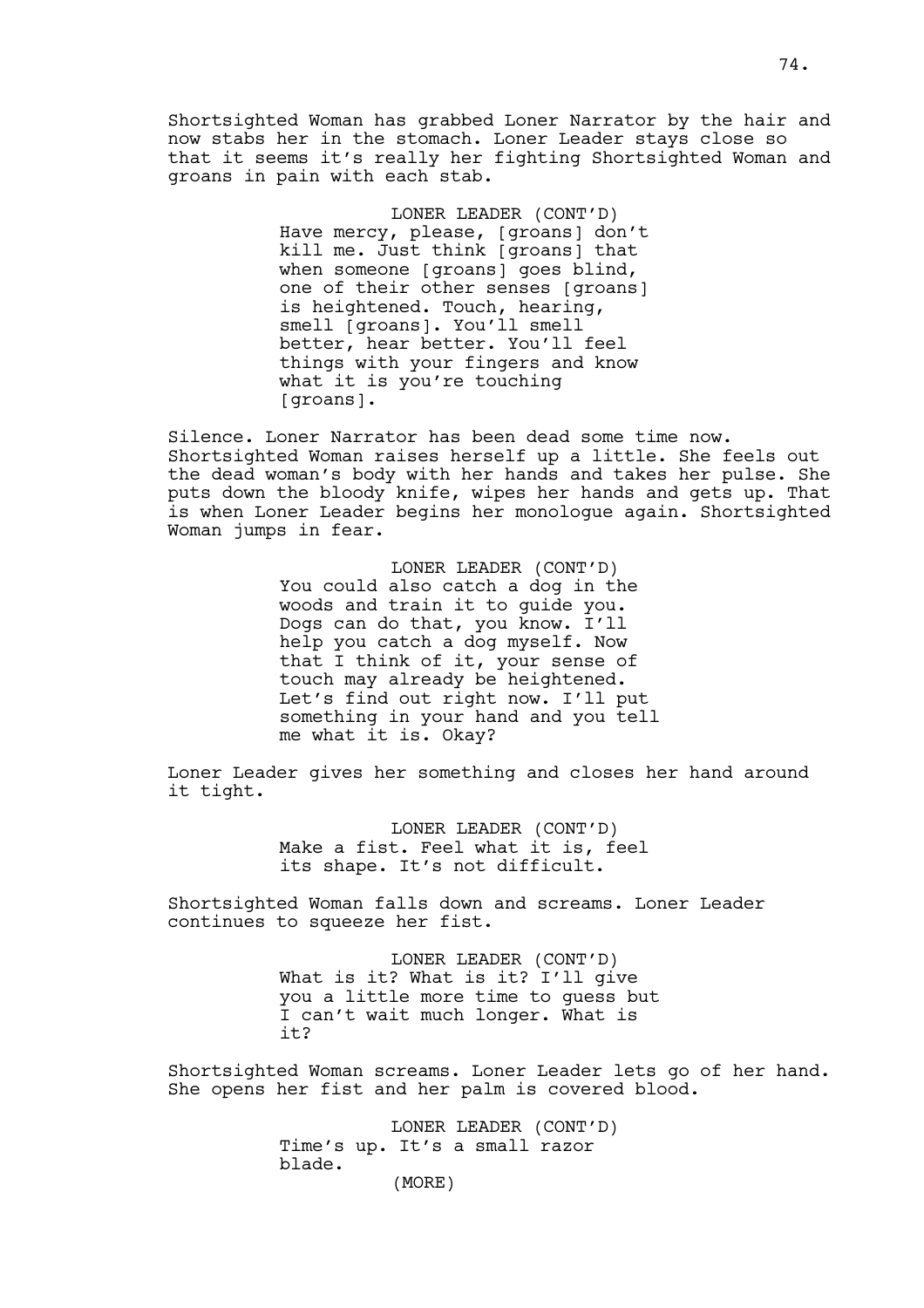It seems your sense of touch hasn't improved yet but it'll happen, you'll see. Now get up. If you carry on acting like this I'm going to leave you here and I don't think you'll manage to find meeting point two on your own. LONER LEADER (CONT'D)

## 107 **EXT. THE WOODS - DAY**

David meets with Shortsighted Woman. She sits on a rock. She has taken the bandages off and wears sunglasses. She tries to act calm.

> DAVID Did you have a nice time in town?

> > SHORTSIGHTED WOMAN

Sure.

DAVID What happened to your hand?

SHORTSIGHTED WOMAN

I was cutting a tree branch with a knife, and cut myself by accident. You look handsome today. Did you get your hair cut?

#### DAVID

Thank you. No, I didn't get a haircut, I'm going to have my hair cut today. Look what I brought you.

SHORTSIGHTED WOMAN Thank you very much. I'm so hungry, I'll eat it right away.

David is momentarily puzzled.

DAVID It's a bigger flashlight.

SHORTSIGHTED WOMAN

I'm sorry, it's so big I thought it was a rabbit. It's the biggest flashlight I've ever seen.

DAVID Are you ready for tonight?

Shortsighted Woman decides to drop her act.

SHORTSIGHTED WOMAN Of course I am. I want to tell you something but please don't get angry.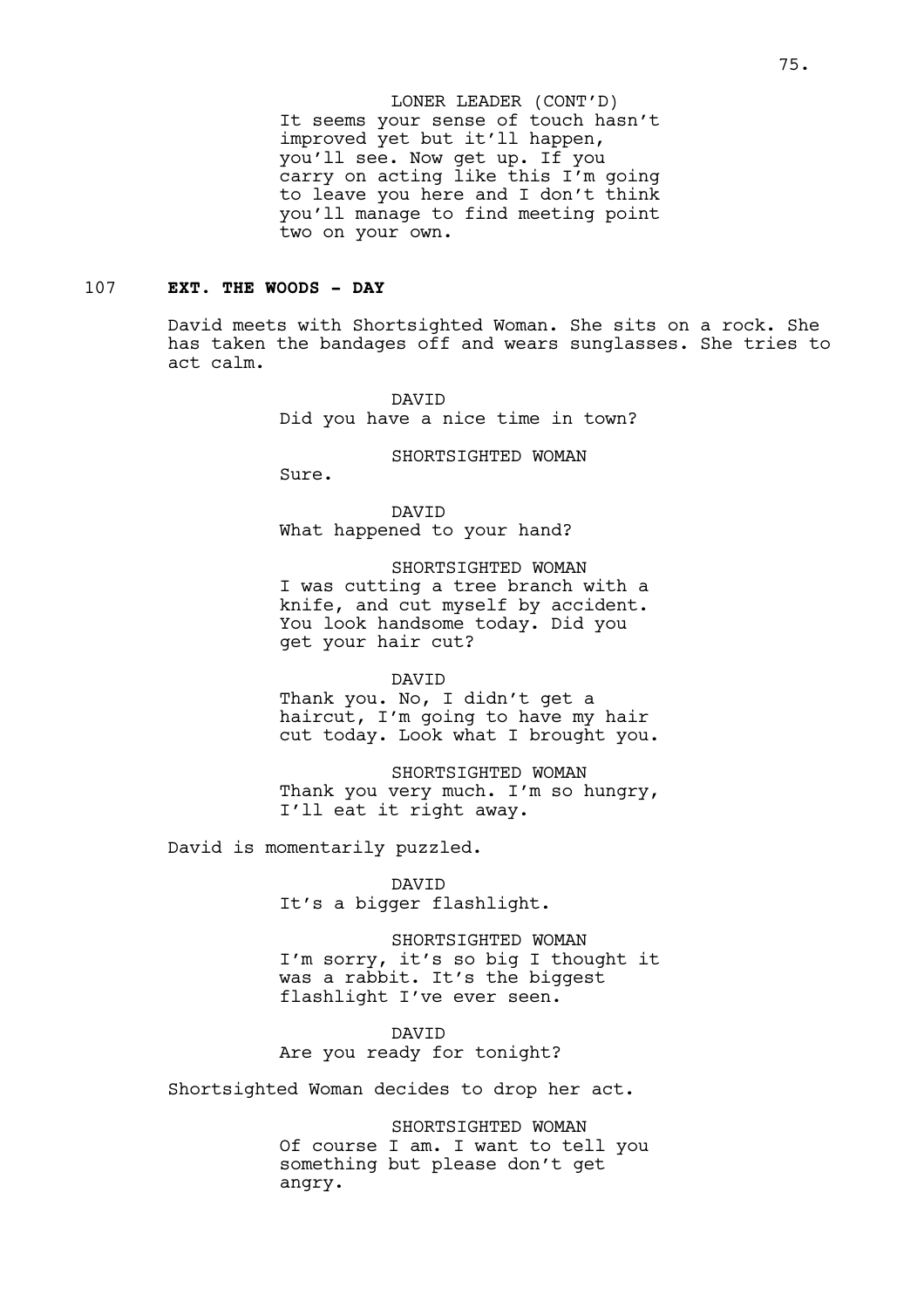DAVID What happened?

SHORTSIGHTED WOMAN I can't see a thing. I'm blind.

DAVID

What do you mean?

SHORTSIGHTED WOMAN There's no point lying to you, you'll find out sooner or later. I've lost my sight. Loner Leader blinded me this morning, in town. She must have realised that I love you and you love me and that we were going to leave for the town.

DAVID How did she find out?

SHORTSIGHTED WOMAN I don't know. I think she found my notebook.

DAVID What notebook?

SHORTSIGHTED WOMAN My notebook. I had a notebook, where I'd write my thoughts about us, about how suited we are. I'm sorry.

DAVID You can't see at all?

SHORTSIGHTED WOMAN No, not at all.

DAVID And when you asked if I'd had a haircut?

SHORTSIGHTED WOMAN I said it so you wouldn't realise I can't see. I'm sorry.

David kicks some dirt. He seems frustrated and disappointed. He turns towards Shortsighted Woman.

> DAVID Don't cry. Crying will make your eyes hurt even more. We'll find a way.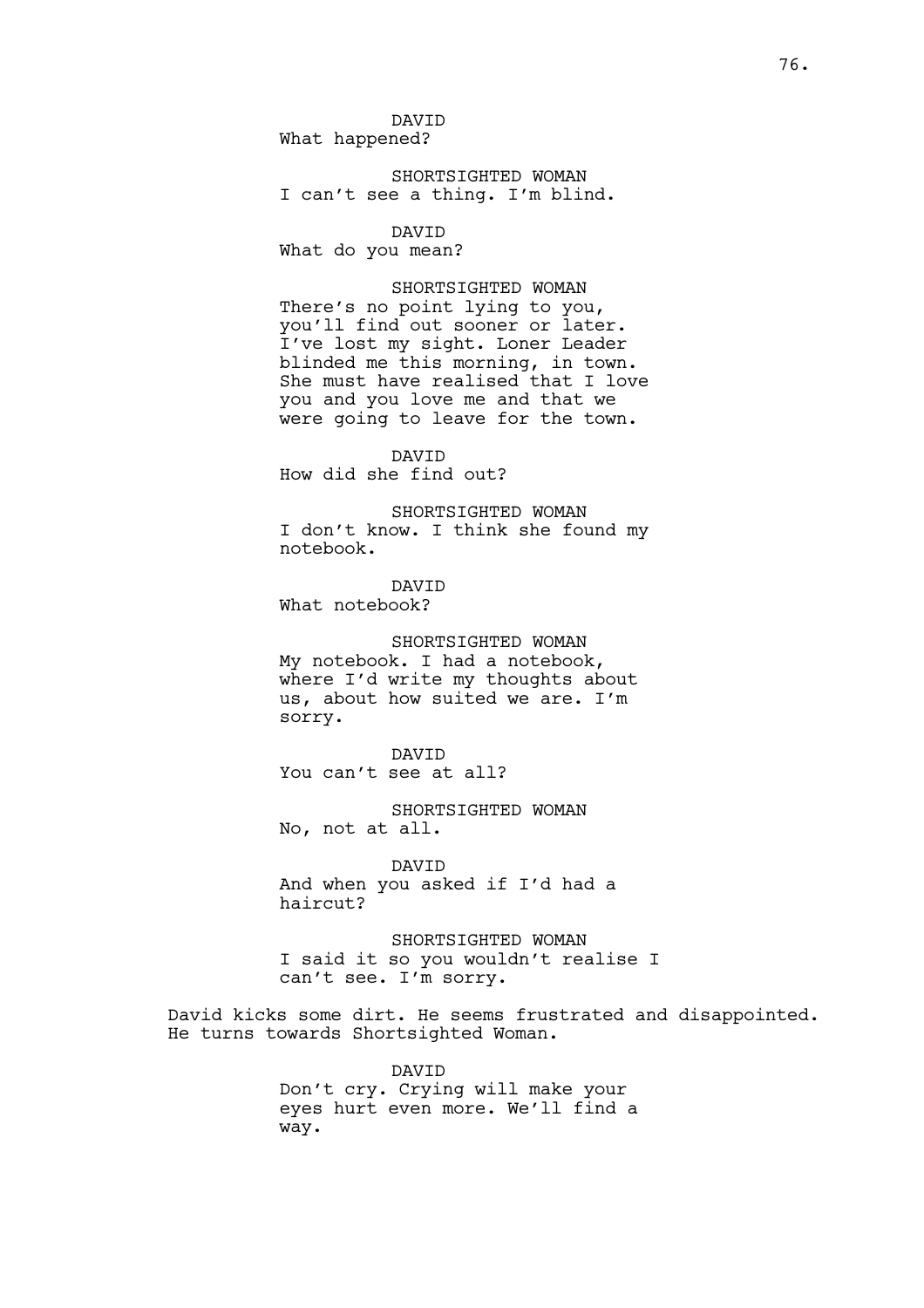## 108 **EXT. THE WOODS - NIGHT**

Some loners sleep, others listen to music around a batteryoperated lantern. David lies on the ground and seems very sad. Loner Leader goes up to David, holding a pig on a leash.

> LONER LEADER I'm going to hunt for truffles. Do you want to come and keep me company?

DAVID I'm a little sleepy.

LONER LEADER We won't be long. I've found a spot where there are lots of them. We won't be long, I promise. Come on.

David gets up.

## 109 **EXT. THE WOODS - NIGHT**

David and Loner Leader walk through the woods holding flashlights. David looks scared. He doesn't know if he's about to be punished as well.

> LONER LEADER Thanks for coming with me. Something terrible happened today and I needed some company.

DAVID What happened?

LONER LEADER Didn't you hear what happened in town?

#### DAVID

No.

#### LONER LEADER

Shortsighted Woman had an operation and went blind. It's so very sad. And then my deputy leader was killed on our way back. She was attacked by a jaguar. I'm really very upset because I was thinking of making Shortsighted Woman deputy leader as she's very capable and loyal. But then I gave it some thought and realised that now it will be difficult for her to command so many people. The next person I thought could take on such a responsibility is you.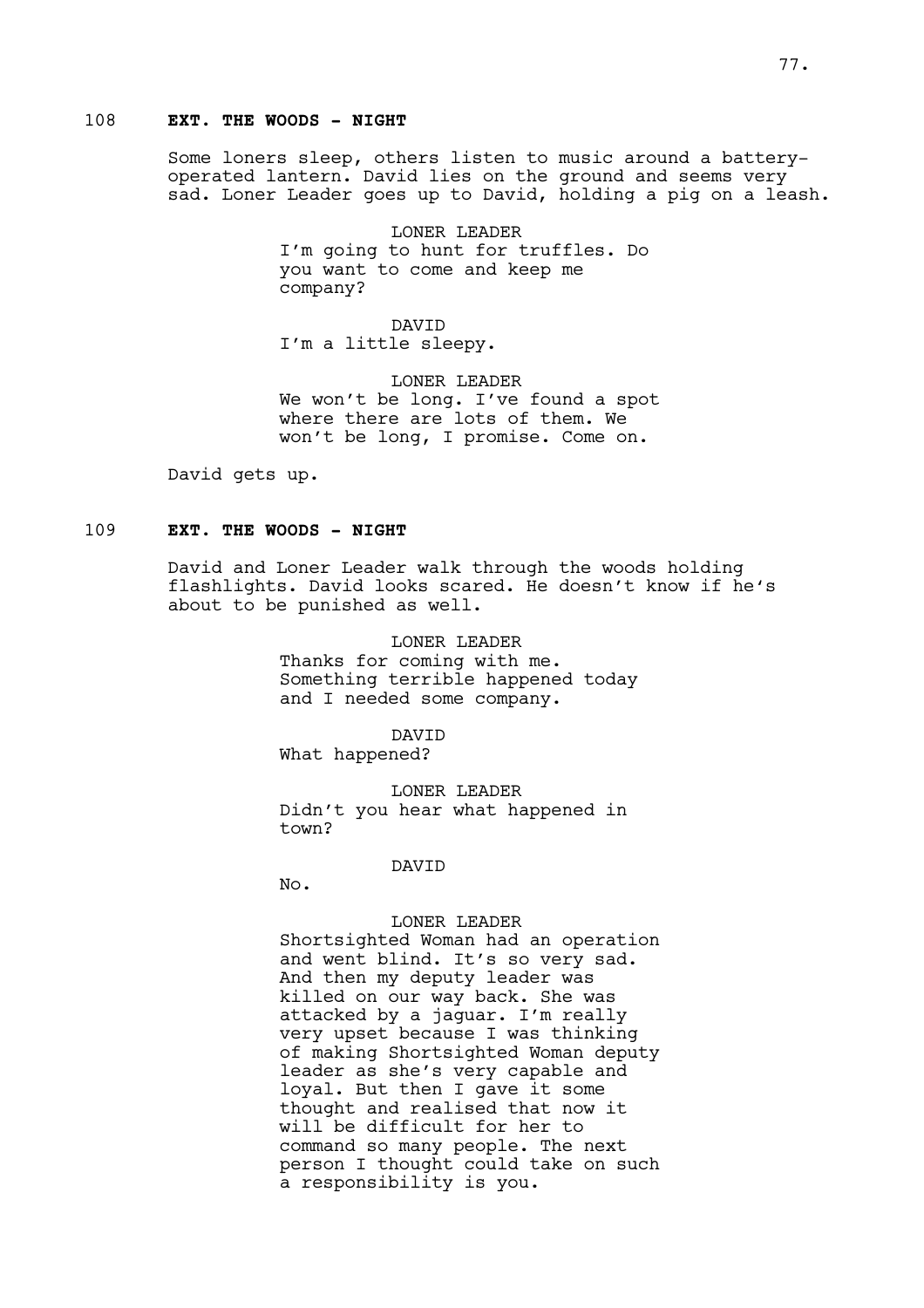Thank you very much.

#### LONER LEADER

Don't thank me. I trust you completely and I consider you one of the best loners I've seen in years. I know you won't disappoint me in any way. If something happens to me, you will take over. Take a few days to think about it and let me know when you're ready. Here's the place with the truffles. You can't imagine how many there are. I wanted you to come with me and see it for yourself. If you become deputy leader, you'll need to know where in the woods you can find lots of truffles.

## 110 **EXT. THE WOODS - MORNING**

Shortsighted Woman lies under a tree. David stands beside her holding four carrots and a fish. Apparently he's decided not to give up yet.

> DAVID What blood type are you?

> > SHORTSIGHTED WOMAN

B.

David thinks some more.

DAVID Do you like berries? Blueberries? Blackberries?

SHORTSIGHTED WOMAN

No, no.

DAVID Can you play the piano?

SHORTSIGHTED WOMAN

No.

DAVID Do you speak German?

SHORTSIGHTED WOMAN

No.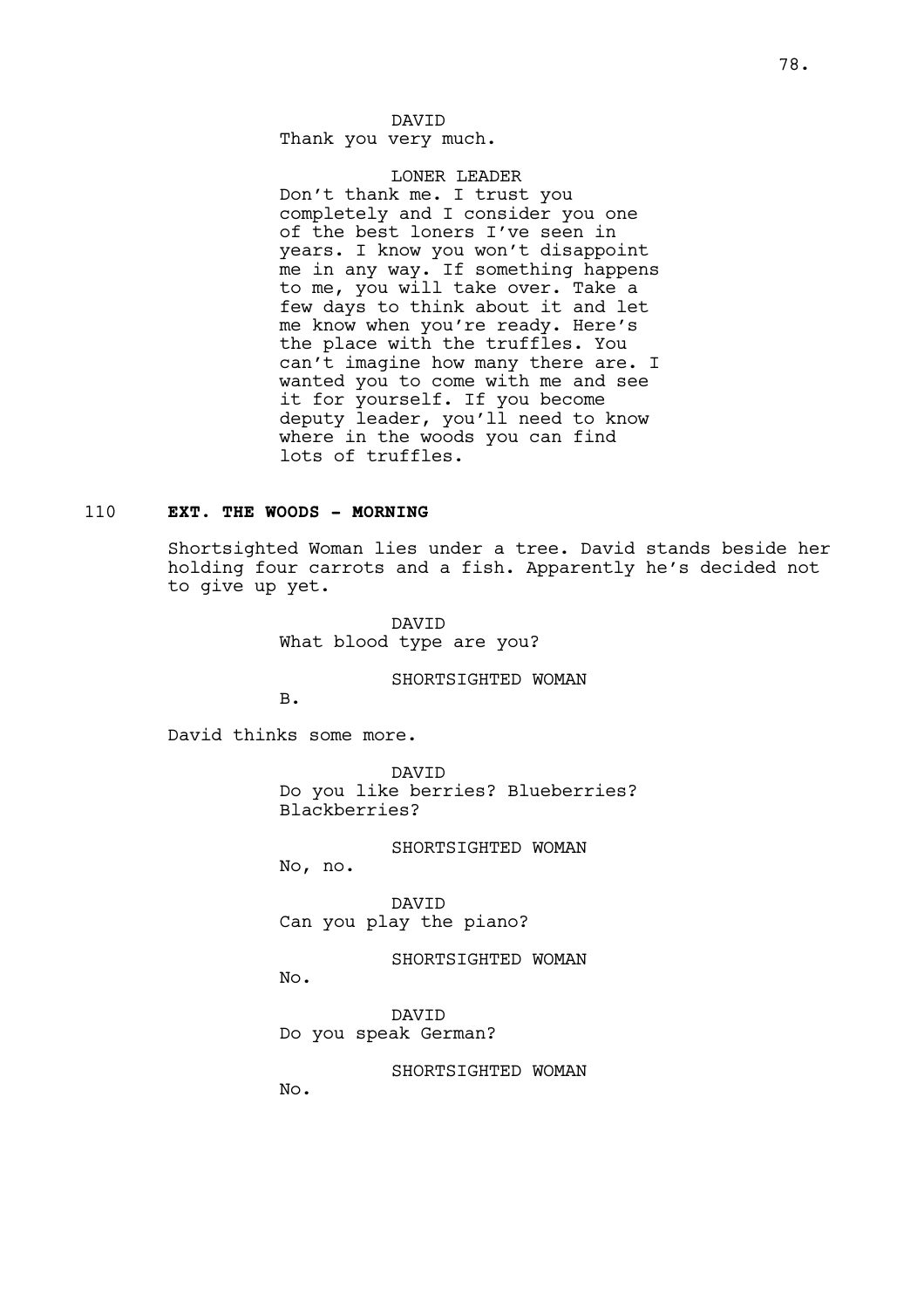## DAVID

I could teach you German but it would take at least a year for you to be able to speak the basics, not fluently. So there's no point. You know, German is one of the most difficult languages in the world to learn because its grammar is very complicated.

David wakes up, terrified.

### 111 **EXT. THE WOODS, MIDDAY**

Shortsighted Woman lies under a tree. David goes up to her holding four carrots and a fish. He looks at her, a little lost in thought.

> DAVID What blood type are you?

> > SHORTSIGHTED WOMAN

B.

David thinks some more.

DAVID Do you like berries? Blueberries? Blackberries?

SHORTSIGHTED WOMAN

No, no.

DAVID Can you play the piano?

SHORTSIGHTED WOMAN

No.

DAVID Do you speak German?

SHORTSIGHTED WOMAN

No.

# DAVID

I could teach you German but it would take at least a year for you to be able to speak the basics, not fluently. So there's no point. You know, German is one of the most difficult languages in the world to learn because its grammar is very complicated.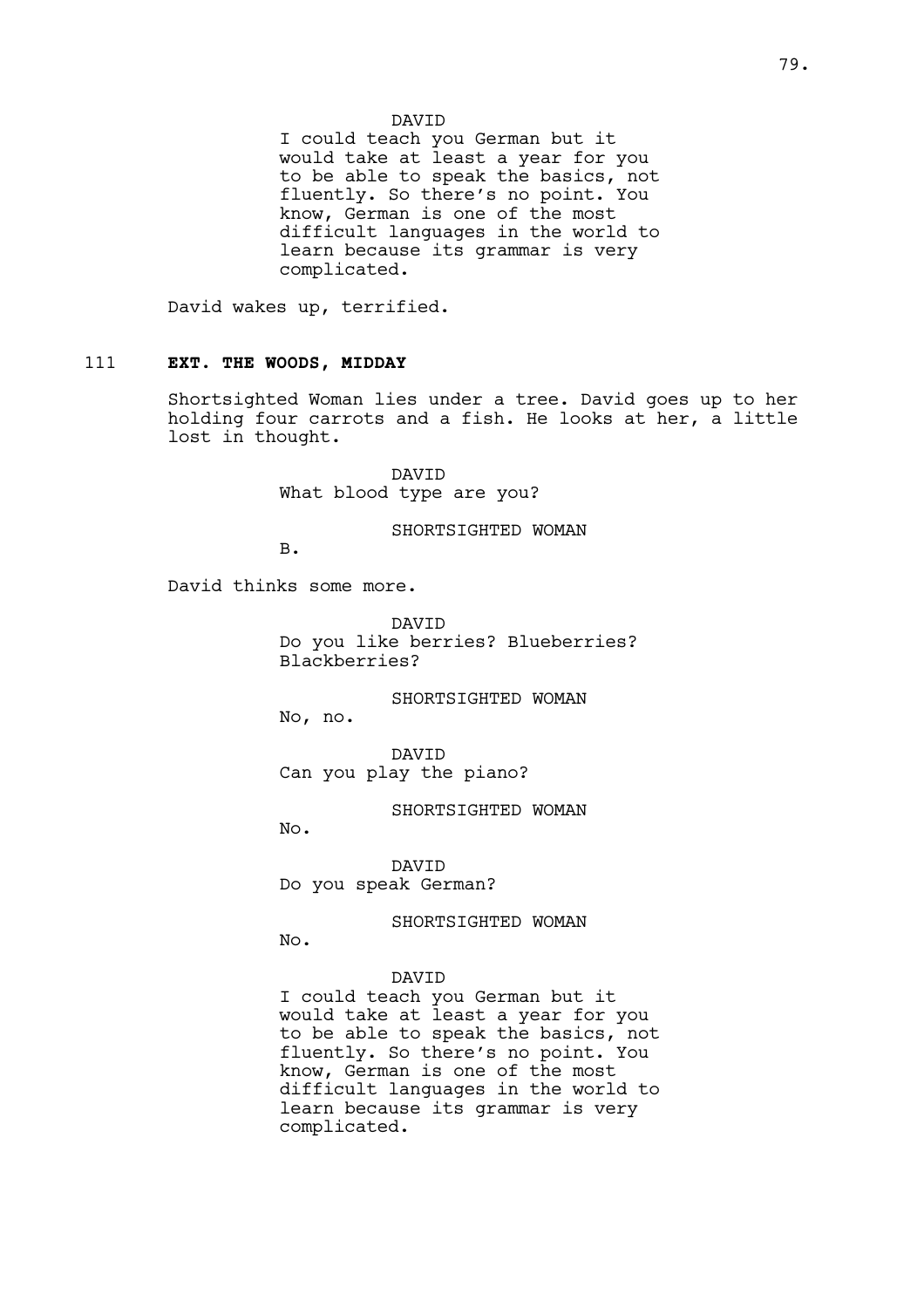### 112 **EXT. THE WOODS - MORNING**

David hands Shortsighted Woman a plastic cup. She feels it with her fingers.

> SHORTSIGHTED WOMAN A plastic cup.

DAVID That's right. Very good.

He then hands her a tennis ball.

SHORTSIGHTED WOMAN

A kiwi.

DAVID That's right. Ten out of ten, again.

She smiles.

DAVID (CONT'D) I'm making a fist behind my back.

Shortsighted Woman now becomes serious.

SHORTSIGHTED WOMAN That can't happen. I can't thank you enough for keeping me company, for the games and activities but you know we can't do that any more. Do you want to play another round of "touch-think-guess-win"?

DAVID No, that's enough for today. In any case, I've run out of things to test you with. Maybe tomorrow, or one of these days.

SHORTSIGHTED WOMAN Tomorrow morning?

DAVID

We'll see.

## 113 **EXT. THE WOODS - DAY**

David sings a duet written for a man and a woman all on his own. He only sings the male part and leaves out the female part. A rabbit comes up close to him. David looks at it but does not kill it. He has no reason to hunt rabbits anymore. The rabbit hops off.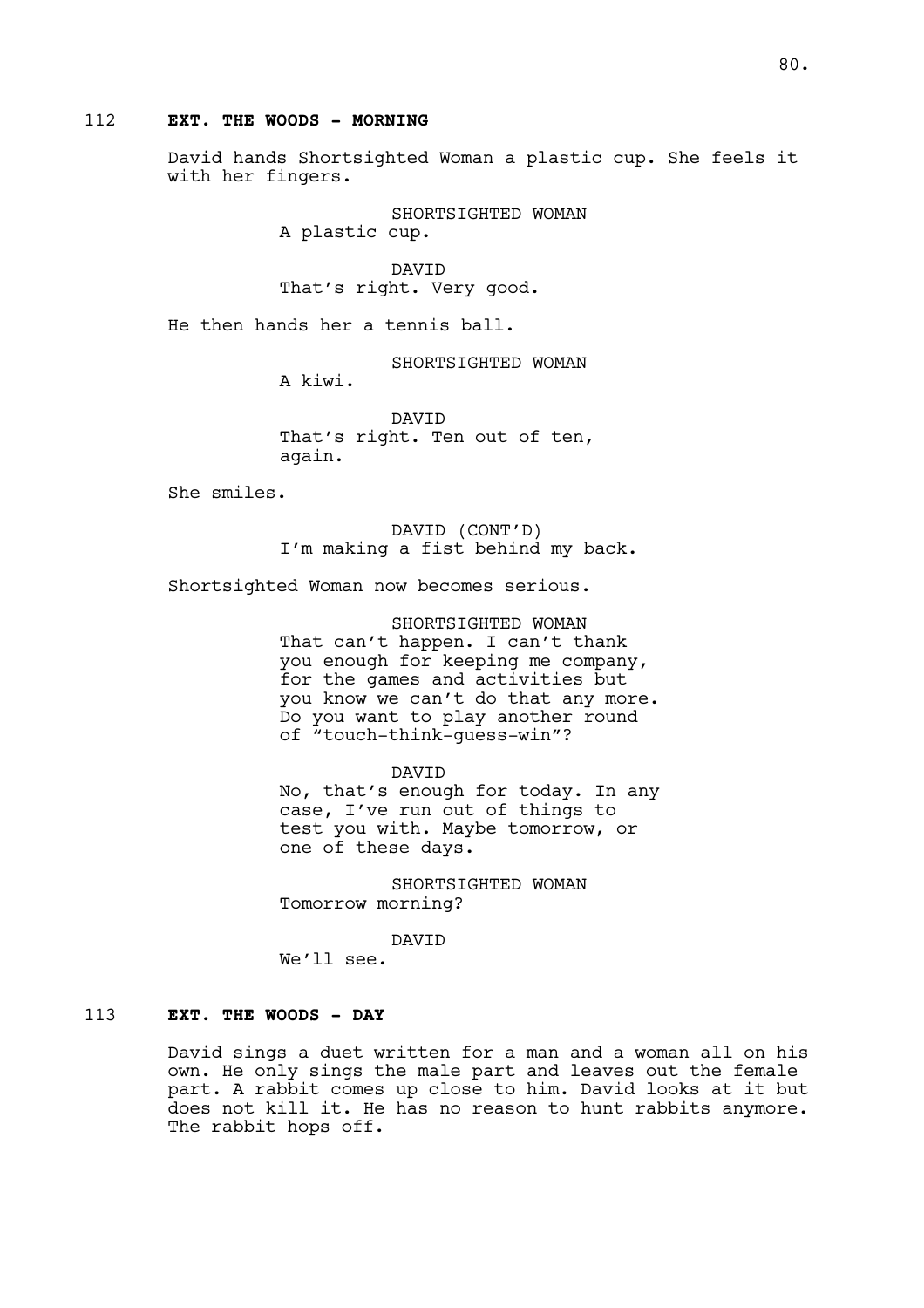## 114 **EXT. THE WOODS - DAY**

David walks through the woods with Loner Leader. He stops at some point and looks around.

> LONER LEADER How do you like this place here?

> > DAVID

It's nice.

LONER LEADER It is nice, and more importantly very quiet because of the rocks you have to climb to get here. Can you imagine why I brought you to such a quiet place today?

**DAVTD** 

No.

#### LONER LEADER

Because I think it's the perfect spot for your grave. It was my second choice for my own grave, but in the end I decided on a place a little to the north of here because there are fewer dogs around there, digging all the time for bones.

She takes a small pickaxe from her pocket and gives it to him. David starts to dig. After a while he gets tired and stops. He's only managed to dig a small hole. He climbs into it but his whole body won't fit. He tries to fit as best he can.

> LONER LEADER (CONT'D) You have to make it bigger so you'll fit better. As I said, there are a lot of dogs around here. Now cover yourself with soil. Use your hands.

He scoops some soil onto his body and sits there a little, motionless.

> LONER LEADER (CONT'D) Over your face too. You wouldn't want your face to get eaten, would you?

David puts more soil over his face and body. He seems terrified.

> LONER LEADER (CONT'D) Can you see how great this spot is?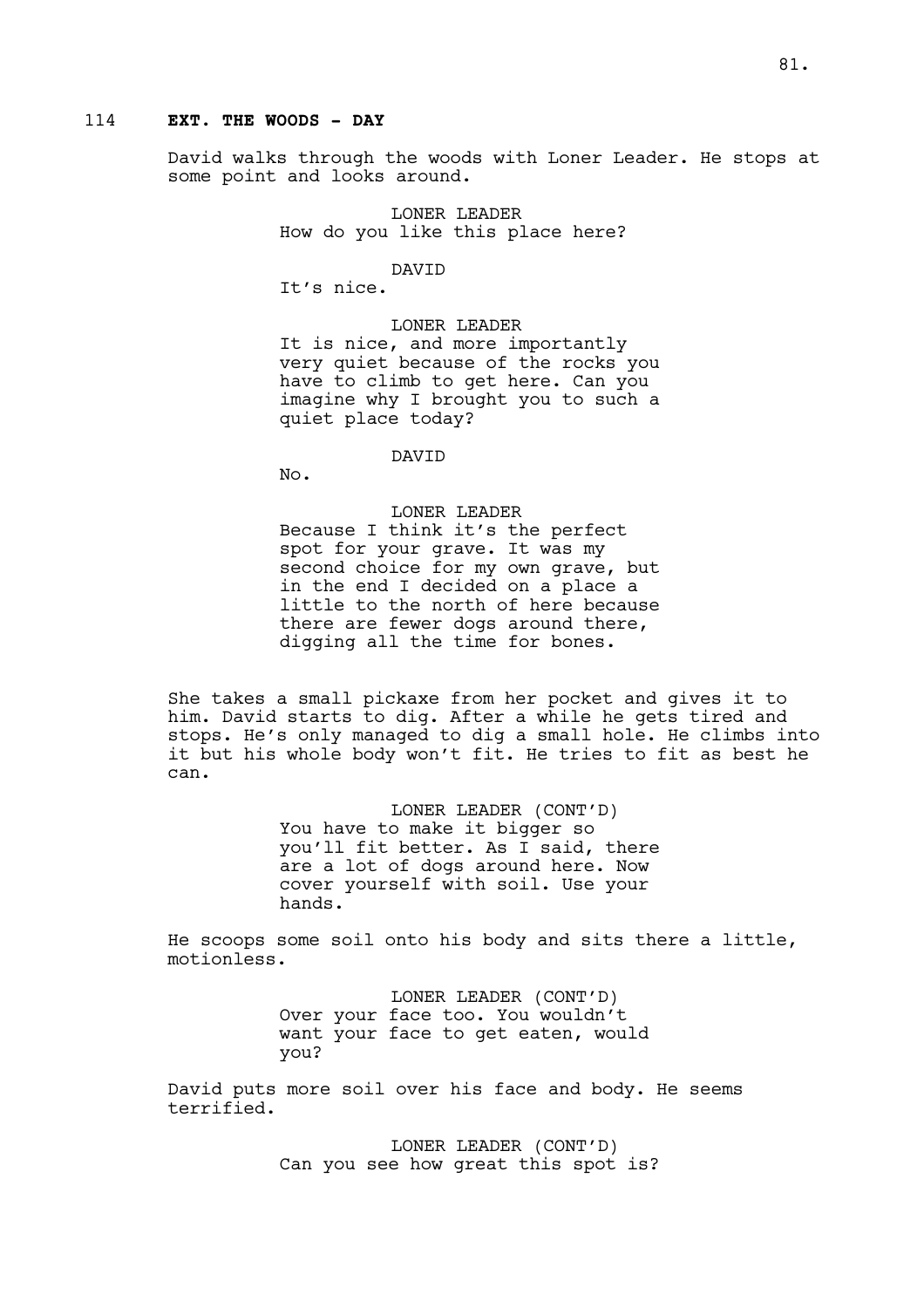DAVID Yes. Thank you very much.

Loner leader cuts a flower and puts it on David's grave.

LONER LEADER If you die before me, I'll visit you as often I can. I promise.

David stays motionless.

### 115 **EXT. WOODS - MORNING**

David walks in the forest and comes across a pony. The animal is probably the woman with the nice hair at the hotel, Nosebleed Woman's Best Friend. David stares at the pony with a mixture of confusion and anger. His face is still full of dirt.

## DAVID Hi, how are you? It's very nice meeting you again.

He cuts the pony's mane with a pair of scissors. The animal stands still. He then looks the pony in the eye and hits it across the face.

> DAVID (CONT'D) How do you like my hair now?

#### 116 **EXT. THE WOODS, MORNING**

Shortsighted Woman and two other loners are down on their knees trying to set a rabbit trap. David approaches them.

> DAVID Good afternoon.

SHORTSIGHTED WOMAN How are you?

DAVID

Fine.

SHORTSIGHTED WOMAN I'm hungry. You haven't brought me a rabbit in days. Or things for me to touch and guess.

DAVID I've got good news. I've had a great idea. Have you got a minute?

SHORTSIGHTED WOMAN What sort of idea?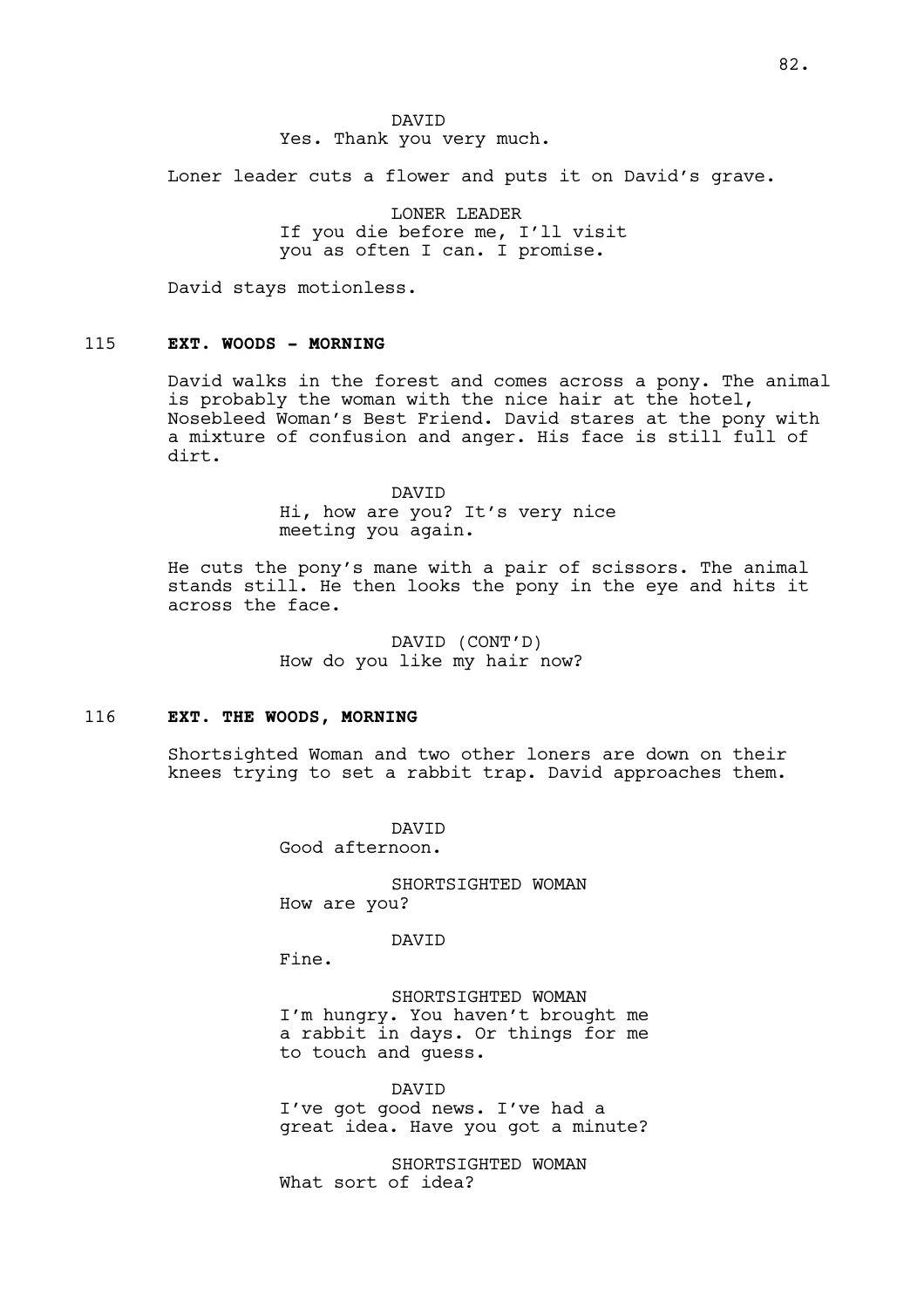David takes Shortsighted Woman aside and describes his idea to her using the physical code they've developed between them, but now describing the movements to her orally.

> DAVID I raise my left foot. I bring my elbow to my knee and tap it twice. I bring my foot to my knee and tap it three times. I lie face down. I kneel down. I touch my left cheek and then lie face up.

Shortsighted Woman thinks for a minute.

SHORTSIGHTED WOMAN Are you sure you are prepared to do that?

DAVID It's the only way.

She doesn't speak.

DAVID (CONT'D) Yes, of course I am. I wouldn't propose it if I wasn't.

SHORTSIGHTED WOMAN

When?

DAVID Tomorrow morning?

SHORTSIGHTED WOMAN Tomorrow morning.

David leaves. Shortsighted woman smiles but seems unsure at the same time.

#### 117 **EXT. THE WOODS - NIGHT**

David attacks a woman in the dark. He hits her. She falls unconscious and we see the face of Loner Leader. He takes a roll of gaffer tape from his pocket, ties her up and gags her mouth. He then drags her away.

## 118 **EXT. THE WOODS - NIGHT**

Loner Leader, tied up, lies in David's freshly dug grave. Dogs circle the shallow pit. Loner Leader tries in vain to cut herself loose.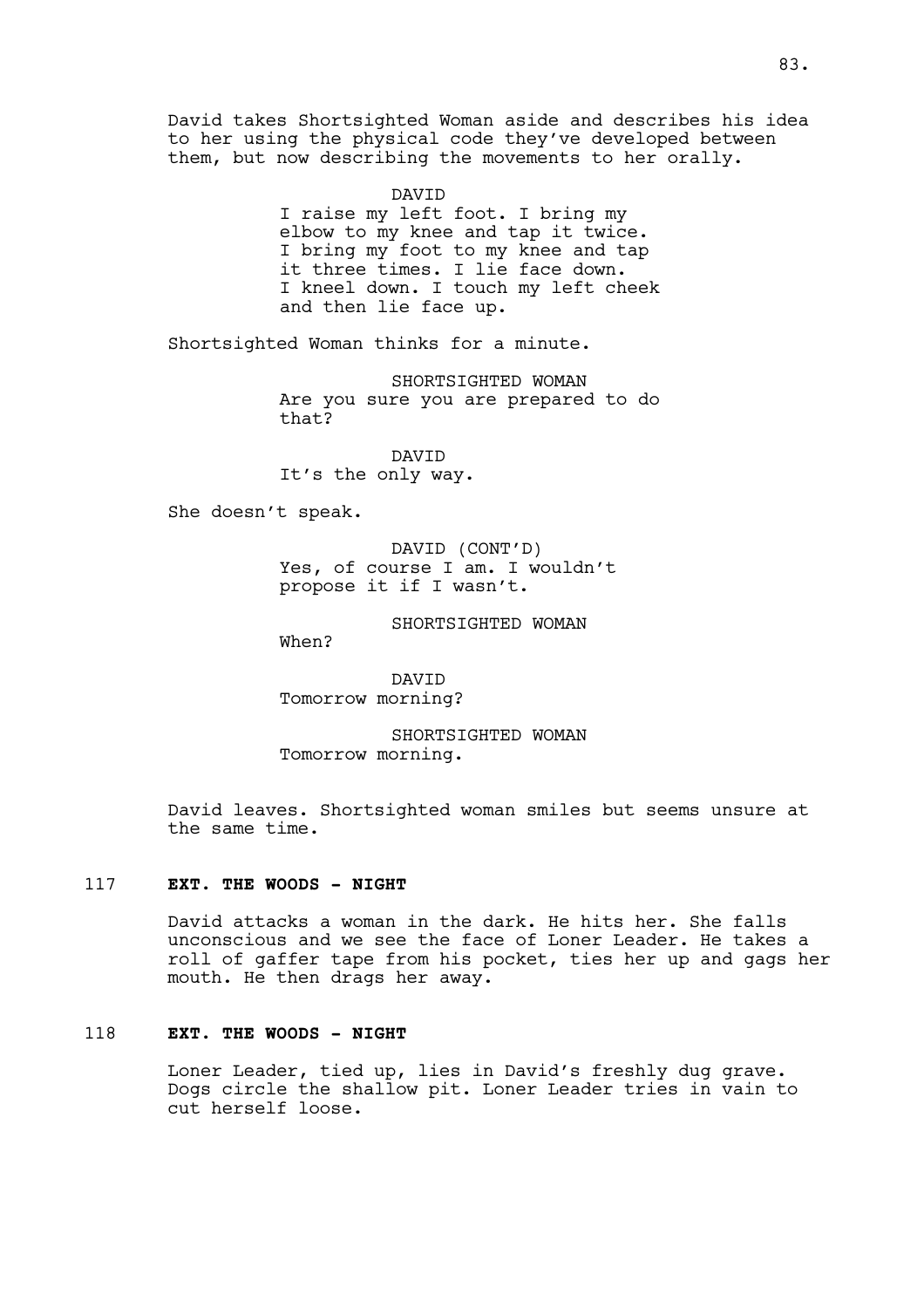## 119 **EXT. THE WOODS - MORNING**

David and Shortsighted Woman walk quickly, as if running with very small steps. David walks a little ahead, and Shortsighted Woman holds his hand and follows behind. They are wearing their civilian clothes but David's suit doesn't fit him very well. It's a little tight. They talk as they walk.

# DAVID

Are you thirsty?

SHORTSIGHTED WOMAN

No.

DAVID It's not much farther. I can already see the buildings.

There are no buildings in sight yet.

SHORTSIGHTED WOMAN That's perfect.

Shortsighted Woman continues to walk, a little faster now.

SHORTSIGHTED WOMAN (CONT'D) We should speed up a little bit.

DAVID

These trousers are too tight. I'm sorry. It was dark and I couldn't see clearly and I didn't have the time to try them on. I'm sorry.

SHORTSIGHTED WOMAN Never mind.

# 120 **EXT. MAIN ROAD - MIDDAY**

David and Shortsighted Woman come out of the woods and onto the road. They walk more slowly now. David hears a noise. He turns and sees a vehicle coming in the distance. He pulls Shortsighted Woman off the road and they hide in some bushes. The vehicle passes them. It is the hotel coach heading into town.

> **DAVTD** It's gone. They didn't see us.

SHORTSIGHTED WOMAN I'm a little hungry. If you see a rabbit, kill it and we'll eat.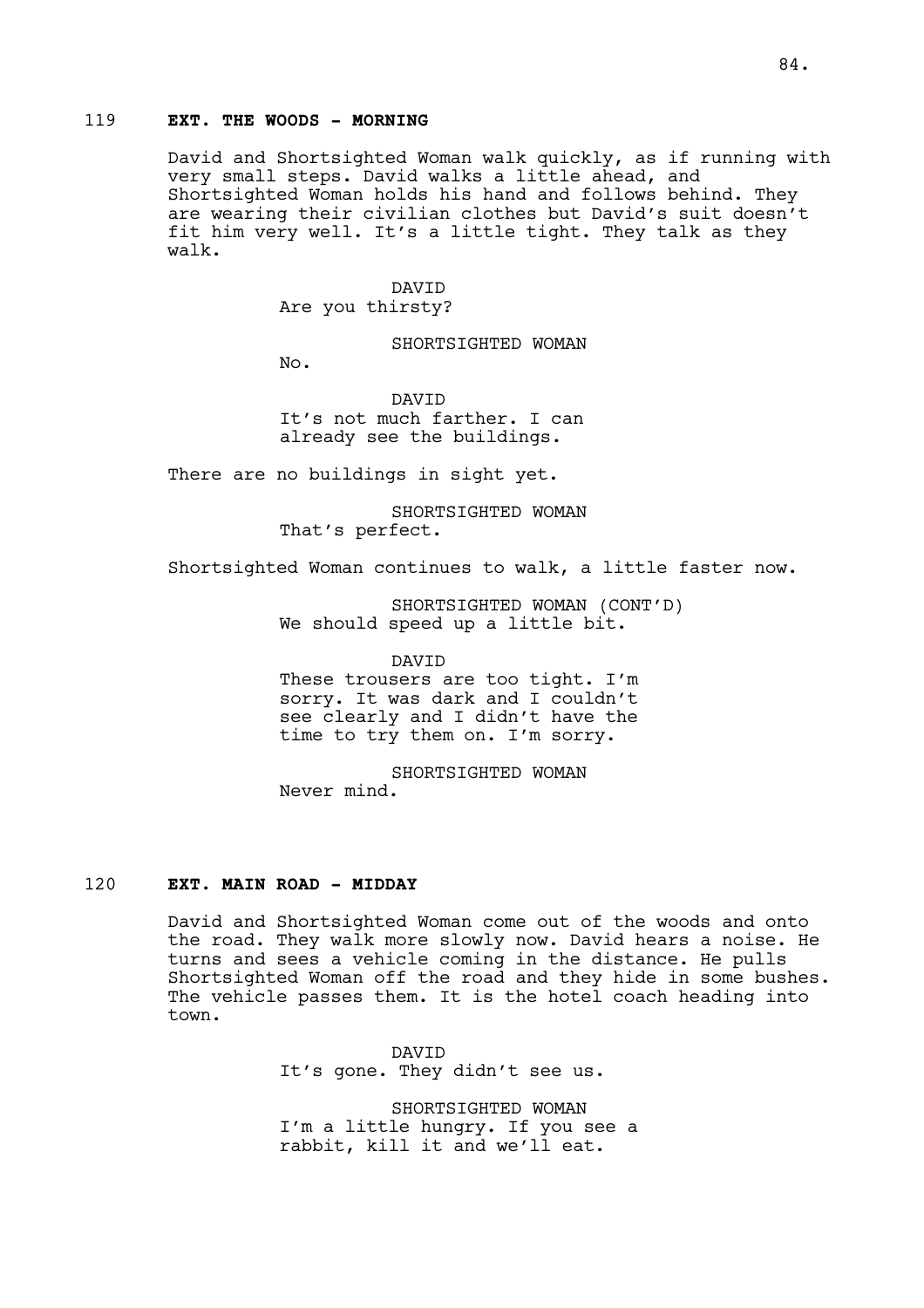#### DAVID

We don't have time to hunt. We'll eat when we get into town. Everything has to happen as we said, without delay, without wasting time for no reason. We have to reach the restaurant before rush hour. It'll be much easier if there aren't lots of people coming and going in the toilets.

SHORTSIGHTED WOMAN Have you decided how you're going to do it?

#### DAVID

No.

SHORTSIGHTED WOMAN Alright. Let's not waste any more time talking. Let's go.

They get up and head off again down the road.

## 121 **IV. THE TOWN**

### 122 **INT. TOWN RESTAURANT - DAY**

David and Shortsighted Woman sit at a table. There aren't many people in the restaurant, just another couple sitting a few tables further back. In front of them are two glasses of water. They are silent.

## DAVID

Profile.

Shortsighted Woman turns her head to the left, holds it there, then turns it to the right and holds it there.

DAVID (CONT'D)

Fingers.

Shortsighted Woman shows him her fingers. David looks at them carefully.

DAVID (CONT'D)

Elbows.

Shortsighted Woman pulls up her sleeves and shows him her elbows.

> SHORTSIGHTED WOMAN Would you like me to show you my belly?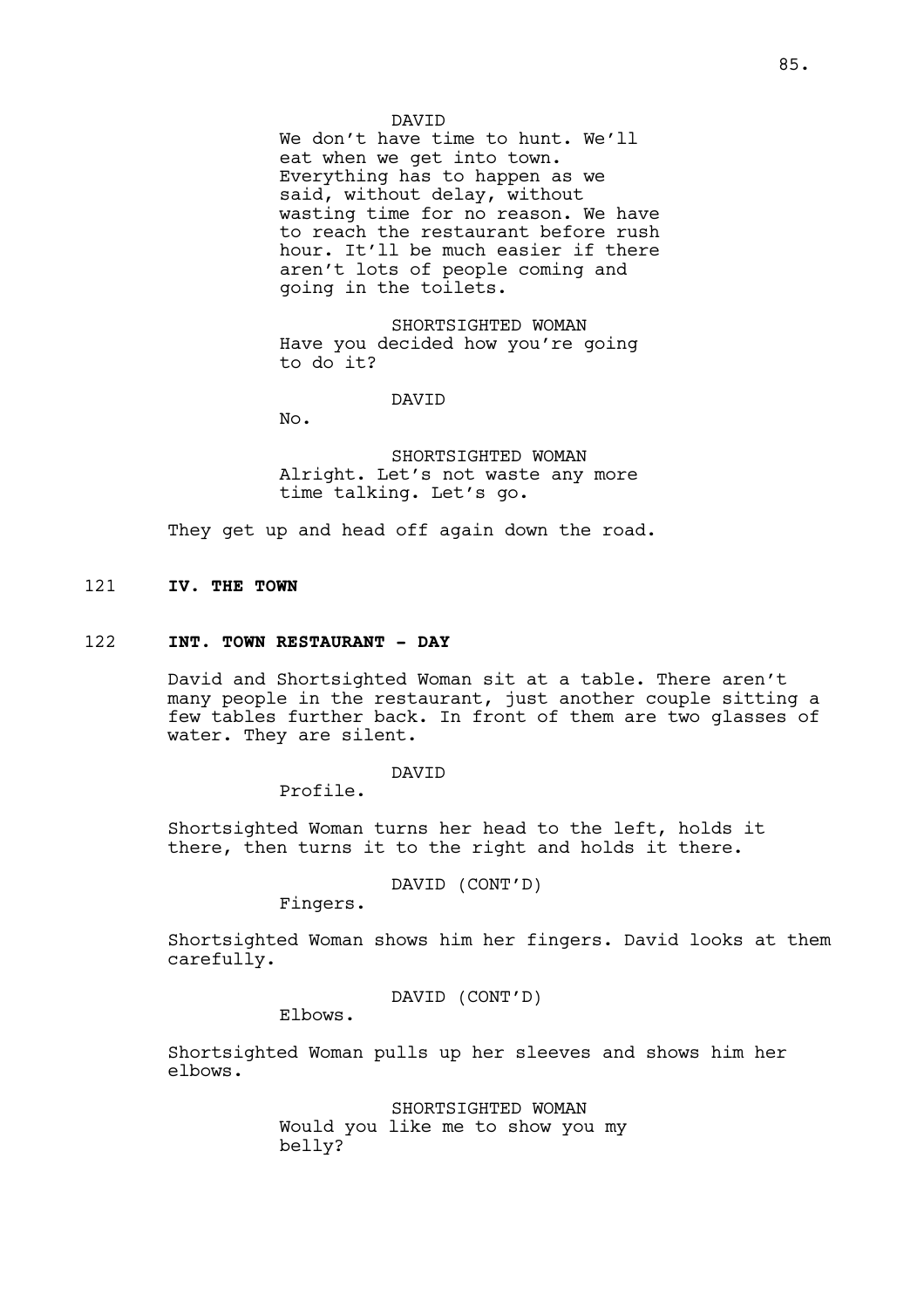DAVID No, I remember your belly very well. Smile.

Shortsighted Woman smiles. She holds the smile for a long time. David signals to a RESTAURANT WAITER. The waiter comes to their table.

> DAVID (CONT'D) Can I have a knife and fork, please? Not a butter knife. A steak knife.

> > RESTAURANT WAITER

Certainly.

The waiter brings him a knife and fork wrapped in a napkin. David examines both pieces of cutlery. He takes the knife and wraps the fork back up in the napkin.

> DAVID I'm going to do it with a knife.

> SHORTSIGHTED WOMAN Do you want me to come with you?

DAVID I'd rather you didn't.

SHORTSIGHTED WOMAN Don't worry. It's strange at first but you get used to it. And your other senses are heightened. Touch, for example. Your hearing.

DAVID

I know.

David gets up from his chair. He heads towards the toilets.

### 123 **INT. TOWN RESTAURANT TOILETS - DAY**

David pulls lots of paper towels out of the dispenser. He tucks them into his shirt collar and lays them over his shoulders to keep the blood off. He looks at himself in the mirror, checks to see if his hands are trembling and then raises the knife, bringing it close to his eye. Closer and closer. He can't do it, and lowers the knife again. He then takes a few deep breaths and tries again.

### 124 **INT. TOWN RESTAURANT - DAY**

Shortsighted Woman sits on her own at the table and waits. The waiter fills her glass with water and leaves. We hear many different voices and a door opening and closing. A couple sits down at the table next to her.